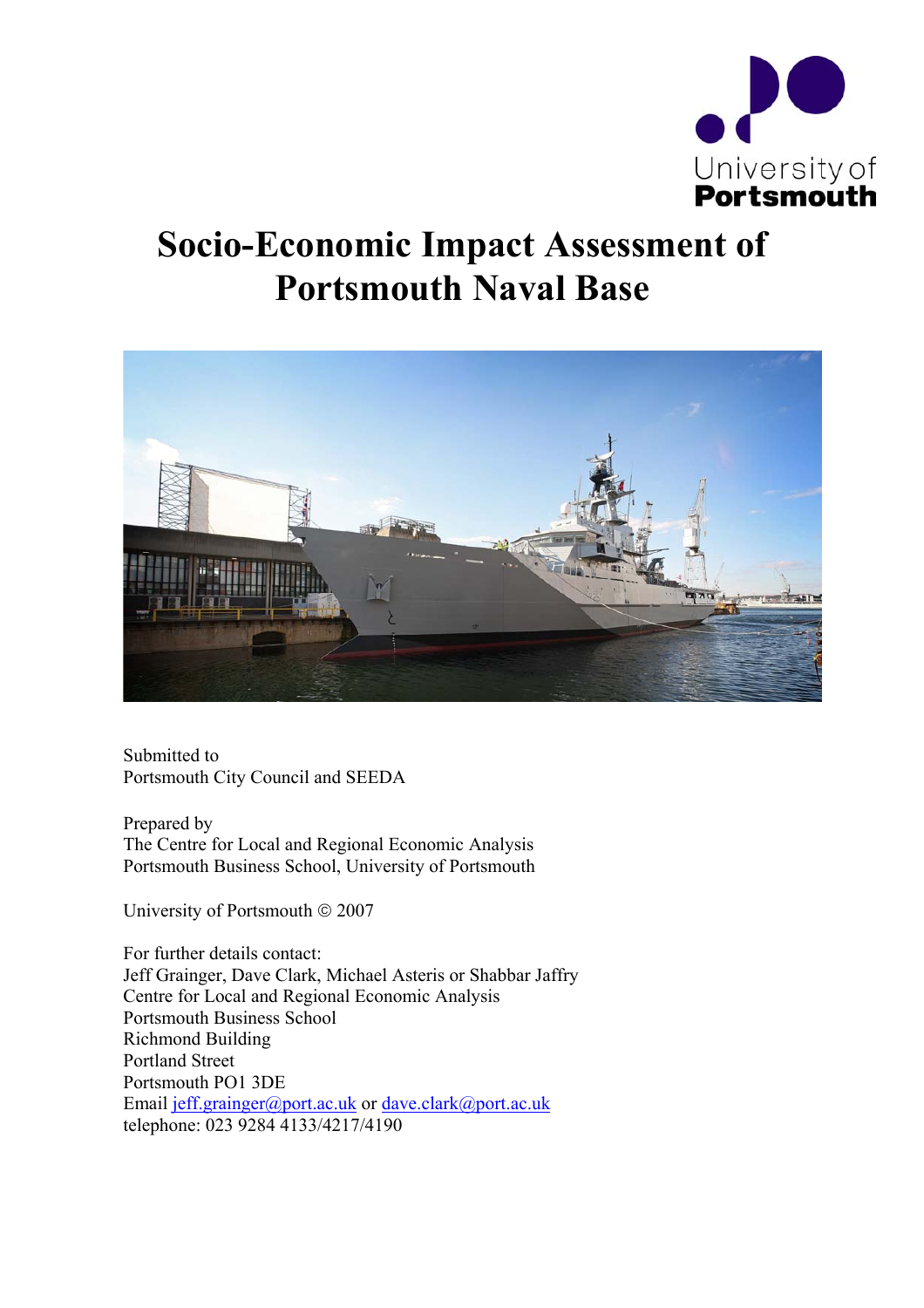# **Socio-Economic Impact Assessment of Portsmouth Naval Base**

## **Contents**

|             |                                        | Page No          |
|-------------|----------------------------------------|------------------|
|             | <b>Acknowledgements</b>                | $\boldsymbol{2}$ |
|             | <b>Explanatory Notes on Tables</b>     | $\mathbf{3}$     |
|             | <b>Explanatory Note on Assumptions</b> | 4                |
|             | <b>Executive Summary</b>               | 5                |
| 1           | <b>Introduction</b>                    | 8                |
| $\mathbf 2$ | <b>The Regional Defence Cluster</b>    | 11               |
| 3           | Scenario 1 – Baseline (no change)      | 14               |
| 4           | <b>Scenario 2 – Base Minimisation</b>  | 38               |
| 5           | <b>Scenario 3 – Base Growth</b>        | 45               |
| 6           | <b>Conclusions</b>                     | 52               |
|             | <b>Appendices</b>                      | 53               |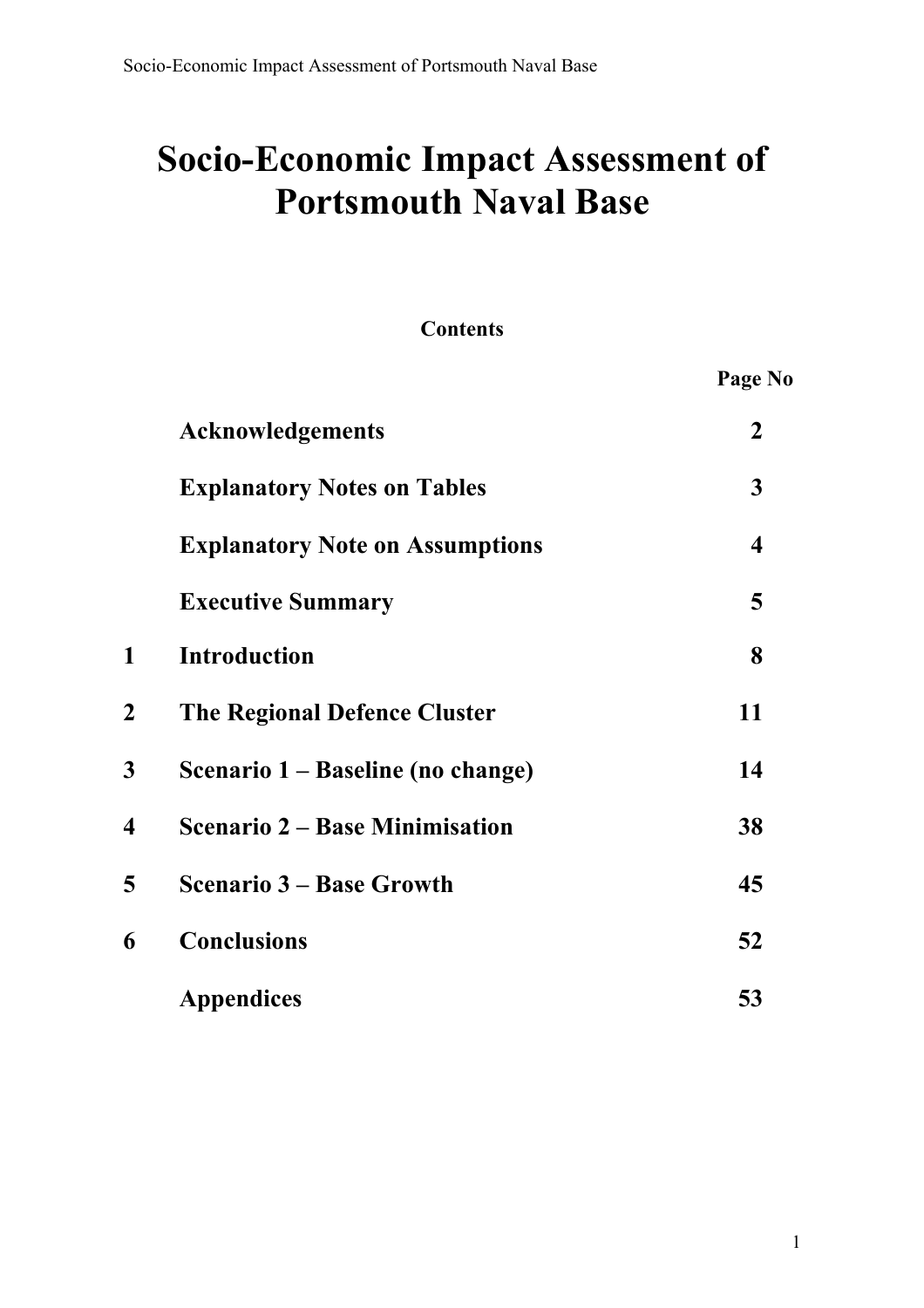# **Acknowledgements**

The authors would like to thank the following people for their assistance in the preparation of this report.

| <b>Mrs L Agrotis</b>  | <b>Business Improvement Team, HMNB Portsmouth</b>                      |
|-----------------------|------------------------------------------------------------------------|
| <b>Mr K Coleborn</b>  | <b>Commercial Officer, BAE Systems</b>                                 |
| <b>Mrs S Harris</b>   | <b>Director HR and Corporate Communications, FSL</b><br><b>Limited</b> |
| Mr P Karas            | <b>Strategy and Partnering Director, FSL Ltd</b>                       |
| <b>Mr I Miles</b>     | <b>Procurement Manager, FSL Limited</b>                                |
| Commander<br>A. Crook | <b>Commander Management Planning Team</b>                              |
| Mr P Rood             | <b>Head of Public Relations, VT Group Limited</b>                      |
| Mr J Williams         | <b>CEO, Marine South East Limited</b>                                  |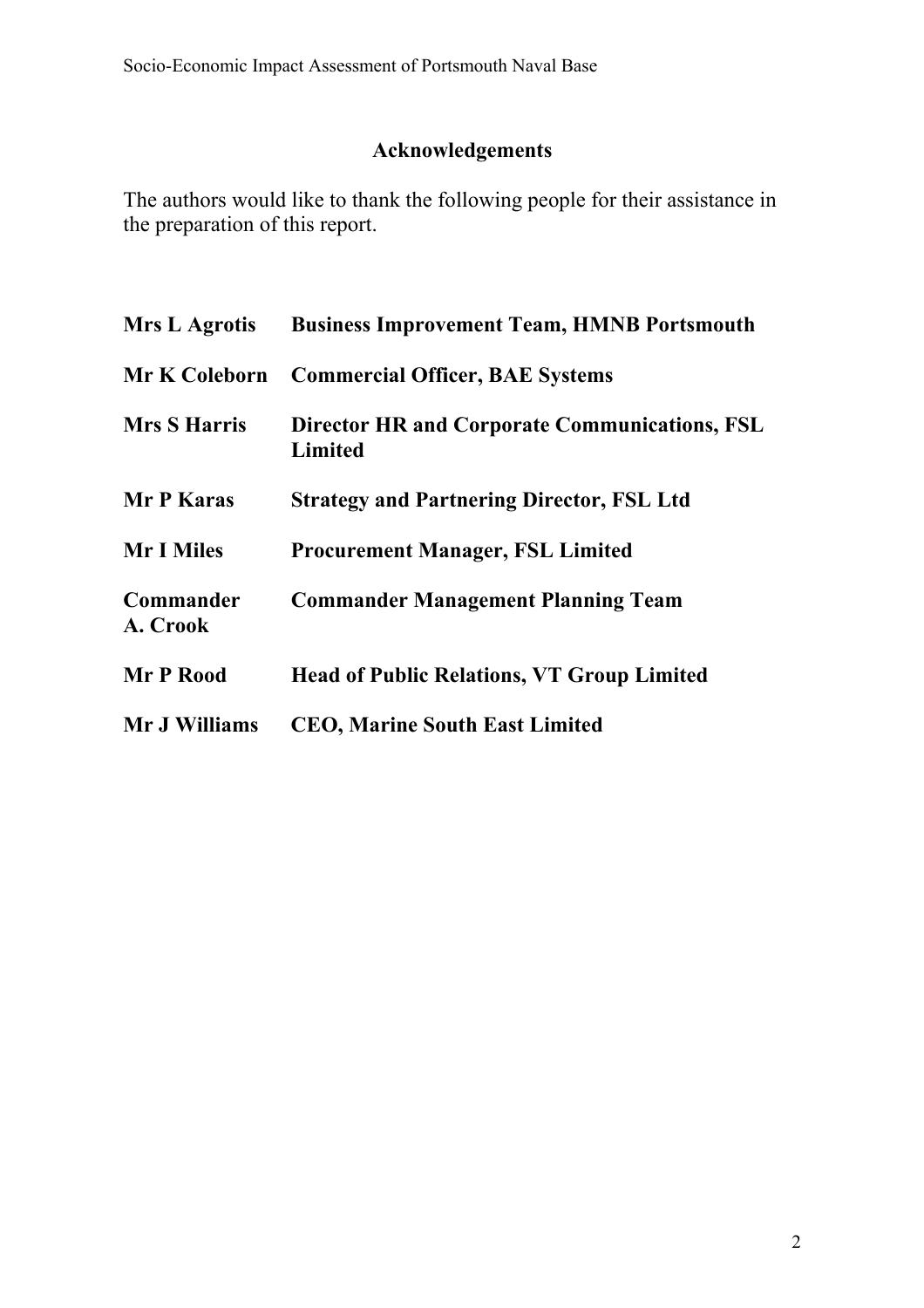## **Explanatory Note on Tables**

Throughout the report a numbers of tables are used to provide key information about the employment and income created and supported by the presence of the Royal Navy at Portsmouth Naval Base. The employment tables show TWO sets of information and it is useful to provide a brief explanation of the information contained in these tables. Information on employment and jobs can be viewed in two ways:

- Either in terms of where the EMPLOYER is located e.g . VT is based in Portsmouth at the Naval Base or
- Where the EMPLOYEE in the job actually lives e.g. many of VT's employees still live in Southampton.

Taking Table 1 from the report as an example this shows the employment of service and civilian personnel at Portsmouth Naval Base. The Final Row - **Total Number of Jobs**  shows TOTAL number of jobs in each job category e.g. 2,308 service personnel are stationed at Portsmouth Naval Base. Technically, this means that all of the jobs in this table are located in Portsmouth, but not that the employees live in the city.

The **Area of Residence of employees** rows show where the people in the jobs actually live. For example, looking at the 2,308 service personnel stationed on the base (column 2), many of them live 'out of the area'. This is common with service personnel who may have their home address somewhere else in the UK rather than where they are stationed. Therefore, of these 2,308 service personnel, 551 live in Portsmouth, 352 in Gosport, 331 in Fareham etc BUT all of them are in jobs that are based in Portsmouth.

These distinctions are important because when looking at the totals for the table as a whole, this shows that there is a total of 9,774 jobs LOCATED at Portsmouth Naval Base. Due to the fact that a large number of these jobs are with the Navy or MoD, many service personnel (and some civilians who commute) live out of the area (43% in total). This means that the 20% figure for Portsmouth in the % of total column DOES NOT MEAN THAT 20% of On Base jobs are located in Portsmouth, in fact ALL of these jobs are located in Portsmouth BUT only 20% of the people employed in them live in Portsmouth.

| Area of Residence<br>of employees | <b>Ships Crew</b> | <b>HMNB and</b><br><b>Nelson</b><br><b>Service</b> | <b>HMNB and</b><br><b>Nelson</b><br><b>Civilians</b> | Total | % of Total |
|-----------------------------------|-------------------|----------------------------------------------------|------------------------------------------------------|-------|------------|
| Portsmouth                        | 685               | 551                                                | 703                                                  | 1939  | 20%        |
| Gosport                           | 755               | 352                                                | 387                                                  | 1494  | 15%        |
| Fareham                           | 549               | 331                                                | 221                                                  | 1101  | 11%        |
| Havant                            | 149               | 107                                                | 212                                                  | 468   | 5%         |
| Southampton                       | 146               | 128                                                | 56                                                   | 330   | 3%         |
| Eastleigh                         | 31                | 12                                                 | 16                                                   | 59    | $1\%$      |
| <b>USH Total</b>                  | 2316              | 1481                                               | 1594                                                 | 5390  | 55%        |
|                                   |                   |                                                    |                                                      |       |            |
| Rest of S. Hants/loW              | 66                | 35                                                 | 67                                                   | 168   | 2%         |
| <b>S.Hants/loW Total</b>          | 2382              | 1516                                               | 1661                                                 | 5559  | 57%        |
| Live 'Out of Area'                | 3298              | 792                                                | 125                                                  | 4215  | 43%        |
| <b>Total Number</b><br>of Jobs    | 5680              | 2308                                               | 1786                                                 | 9774  | 100%       |

#### **Table 1 – Portsmouth Naval Base DIRECT Employment**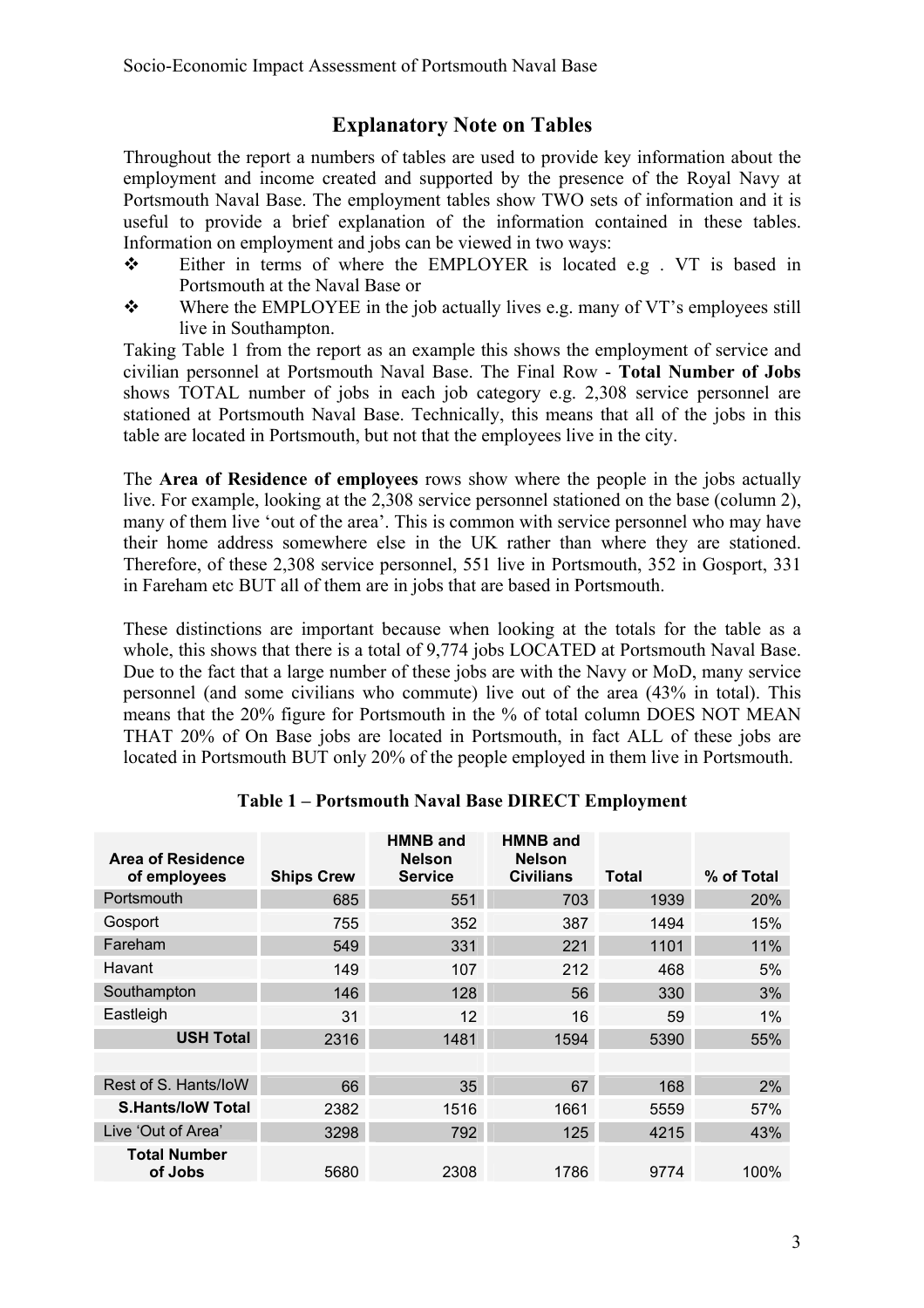## **Explanatory Note on Assumptions**

The closure and growth outputs contained within this report are sensitive to the underlying assumptions detailed in sections 4 and 5. These assumptions are, where possible, based upon available primary and secondary information. Despite this, the lack on information in certain cases and the inherent difficulty of forecasting for a four year period that is still two years away means that some of the assumptions may be subject to debate. However, the methodology used in deriving these outcomes allows for the assumptions made to be modified in order to examine the sensitivity of different assumptions and scenarios.

An illustration of this point can be provided using information on the employment and income of civilians on the Naval Base (from summary tables 3 and 4). In these tables it is assumed that 90% of civilian posts on-base are lost in the event of the minimization of PNB. The estimated impact of this is the loss of 1607 jobs and the loss of 70% of income, equivalent to  $£21.4m$  of local household income<sup>1</sup>. However, if these assumptions are changed so that only 80% of jobs and 60% of income are lost, the table below shows that only 1429 jobs would be lost ( 178 less) and £18.4m of household income (£3m less).

#### *Variations in assumptions can be run for any number of scenarios and interested parties should contact the authors for more information*

| <b>Example from Summary</b><br>Tables 3 and 4<br><b>Income</b>           |                                                                                           |  | <b>Impact of Varying</b><br><b>Assumption</b>                            |                                                                          |
|--------------------------------------------------------------------------|-------------------------------------------------------------------------------------------|--|--------------------------------------------------------------------------|--------------------------------------------------------------------------|
| <b>Employment</b>                                                        | $(\text{Em})$                                                                             |  | <b>Employment</b>                                                        | Income (£m)                                                              |
| $-90%$                                                                   | $-70%$                                                                                    |  | $-80%$                                                                   | $-60%$                                                                   |
| <b>Portsmouth</b><br><b>HMNB and</b><br><b>HMS Nelson</b><br>- CIVILIANS | <b>Portsmouth</b><br><b>HMNB and</b><br><b>HMS</b><br><b>Nelson -</b><br><b>CIVILIANS</b> |  | <b>Portsmouth</b><br><b>HMNB and</b><br><b>HMS Nelson</b><br>- CIVILIANS | <b>Portsmouth</b><br><b>HMNB and</b><br><b>HMS Nelson</b><br>- CIVILIANS |
| $-633$                                                                   | $-8.5$                                                                                    |  | $-562$                                                                   | $-7.3$                                                                   |
| $-349$                                                                   | $-4.8$                                                                                    |  | $-310$                                                                   | $-4.1$                                                                   |
| $-199$                                                                   | $-3.0$                                                                                    |  | $-177$                                                                   | $-2.6$                                                                   |
| $-191$                                                                   | $-3.0$                                                                                    |  | $-170$                                                                   | $-2.6$                                                                   |
| $-50$                                                                    | $-0.8$                                                                                    |  | $-44$                                                                    | $-0.7$                                                                   |
| $-14$                                                                    | $-0.3$                                                                                    |  | $-12$                                                                    | $-0.2$                                                                   |
| $-1434$                                                                  | $-20.4$                                                                                   |  | $-1275$                                                                  | $-17.5$                                                                  |
| $-60$                                                                    | $-0.8$                                                                                    |  | $-54$                                                                    | $-0.7$                                                                   |
| $-1495$                                                                  | $-21.2$                                                                                   |  | $-1329$                                                                  | $-18.2$                                                                  |
| $-112$                                                                   | $-0.2$                                                                                    |  | $-100$                                                                   | $-0.2$                                                                   |
| $-1607$                                                                  | $-21.4$                                                                                   |  | $-1429$                                                                  | $-18.4$                                                                  |

 $\overline{a}$ <sup>1</sup> This 70% figure is based on the fact the assumption that 30% of staff relocate to Devonport, 10% of current civilian staff are retained to manager the mothballed estate, 20% take early retirement or voluntary redundancy and the remainder are made redundant and are looking for work.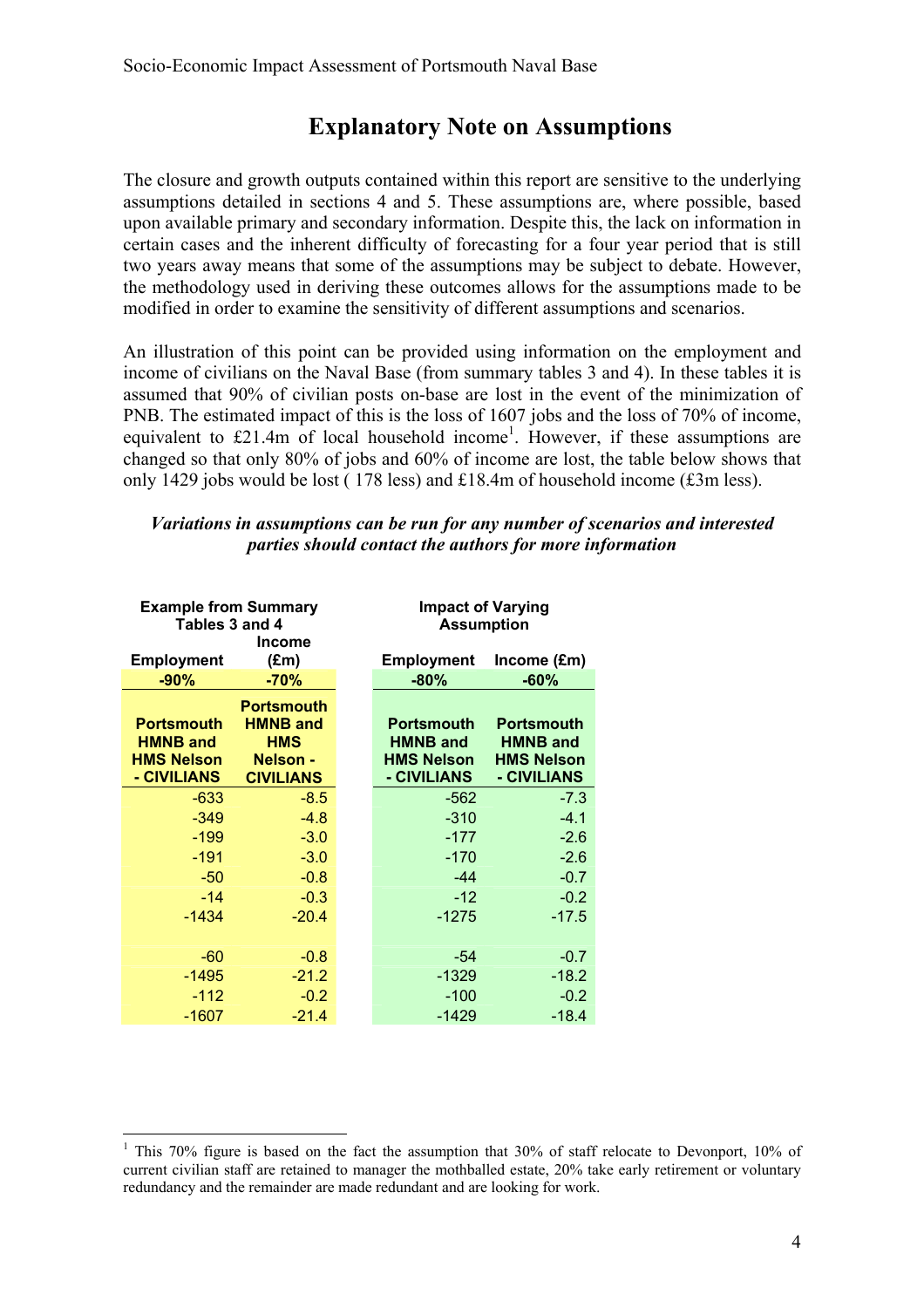# **Executive Summary**

The Ministry of Defence (MoD) is undertaking a review of the status of the status of Britain's three main surface fleet naval bases; HMNB Portsmouth, HMNB Devonport and HMNB Clyde/Faslane<sup>2</sup> The Naval Base Review Team appointed to undertake this exercise is examining three main options, the closure or minimisation of either Portsmouth or Devonport Naval Base or the introduction of 'local initiatives' at each base in order to minimise costs.

As part of this review process this report provides an assessment of the economic impact of Portsmouth Naval Base under three scenarios:

- **1. A 'no change' baseline scenario**
- **2. The minimisation of Portsmouth Naval Base**
- **3. The Expansion of Portsmouth Naval Base (due to the minimisation of Devonport)**

The Main findings of the study are as follows:

#### **Current Employment and Income – The Baseline Scenario.**

The Portsmouth Naval Base and associated activities supports:

- **A total of just under 35,000 jobs within South Hampshire consisting of**
- **13,300 Service jobs and**
- **21,600 Civilian jobs**

 $\overline{a}$ 

- **These jobs account for 8% of all jobs located in the sub-region and for the employment of 6.2% of people living within the area.**
- **15% of people living in Gosport, 10% of those in Portsmouth and 8% of those in Fareham are in 'defence dependent' jobs**
- **This employment and the spending of defence firms generates an income of £680m for the local economy.**



The people employed in these jobs live throughout the subregion but the highest concentrations are in Portsmouth, Gosport and Fareham. Most of those living 'out of the area' are service personnel who have homes elsewhere in the country. In addition to those employed by the MoD many of the jobs are in firms that form part of the local defence 'supply chain'. The Portsmouth Naval Base is at the heart of this supply chain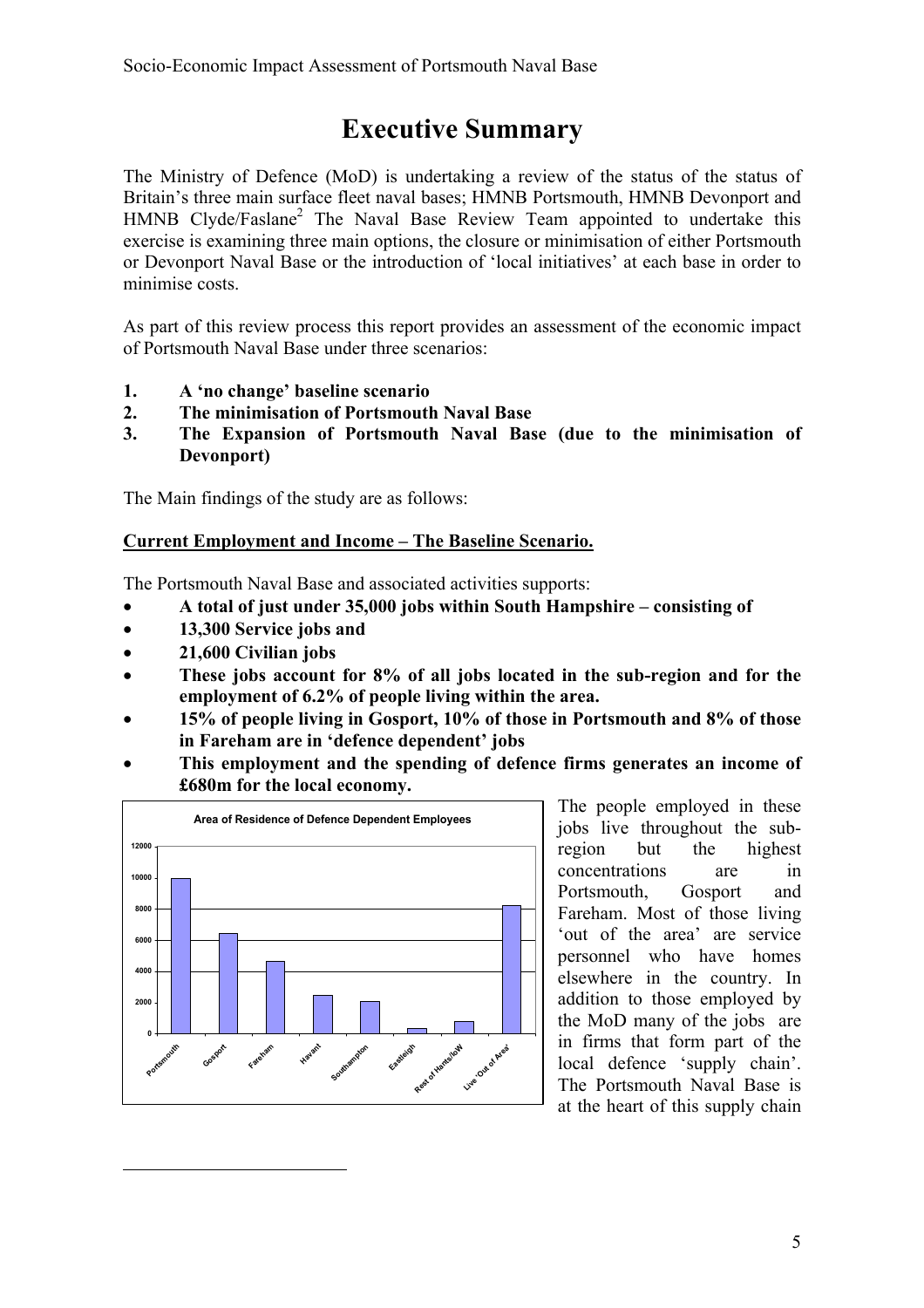with many small specialist suppliers working directly or indirectly for the Naval Base or one of the three large contractors located on the Base (VT, FSL and BAE).

#### **The Potential Impacts of Minimisation**

Minimisation of Portsmouth Naval Base would mean the relocation of all ships currently based at Portsmouth to Devonport or elsewhere. This would mean that many service personnel and civilians currently living within the sub-region would relocate to Plymouth. In addition, the closure of the base would have knock on effects on the demand for the output of firms in the defence supply chain and on local household spending. The main impacts are:

- **The potential loss of 21,600 jobs from the area consisting of**
- **10,300 service jobs and**
- **11,300 civilian jobs.**
- **Job losses will impact most heavily upon the districts of Portsmouth, Gosport, Fareham and Havant the residents of which could lose in the region of 13,650 jobs.**



**The impact of these job losses upon local income could be in the region of £350m. Much of this in the key districts of Portsmouth, Gosport and Fareham .** 

**This loss of income would be the result of lost household spending, reduced demand for the output of firms in the defence supply chain and reduced tourist numbers.** 

#### **The Potential Impacts of Growth**

Minimisation of Devonport Naval Base would mean the relocation of all ships currently based at Devonport to Portsmouth. This would mean a net increase in the number of service personnel on locally based ships or stationed at PNB. In addition, the growth of the base would have knock on effects on the number of civilians directly employed, the demand for the output of firms in the defence supply chain and on household spending.

Main impacts are:

- **The potential increase of over 2,900 jobs within the area consisting of**
- **830 service jobs and**
- **2,100 civilian jobs.**
- **Any job gains will impact most upon Portsmouth, Gosport and Fareham, the residents of which could gain some 2,100 more jobs.**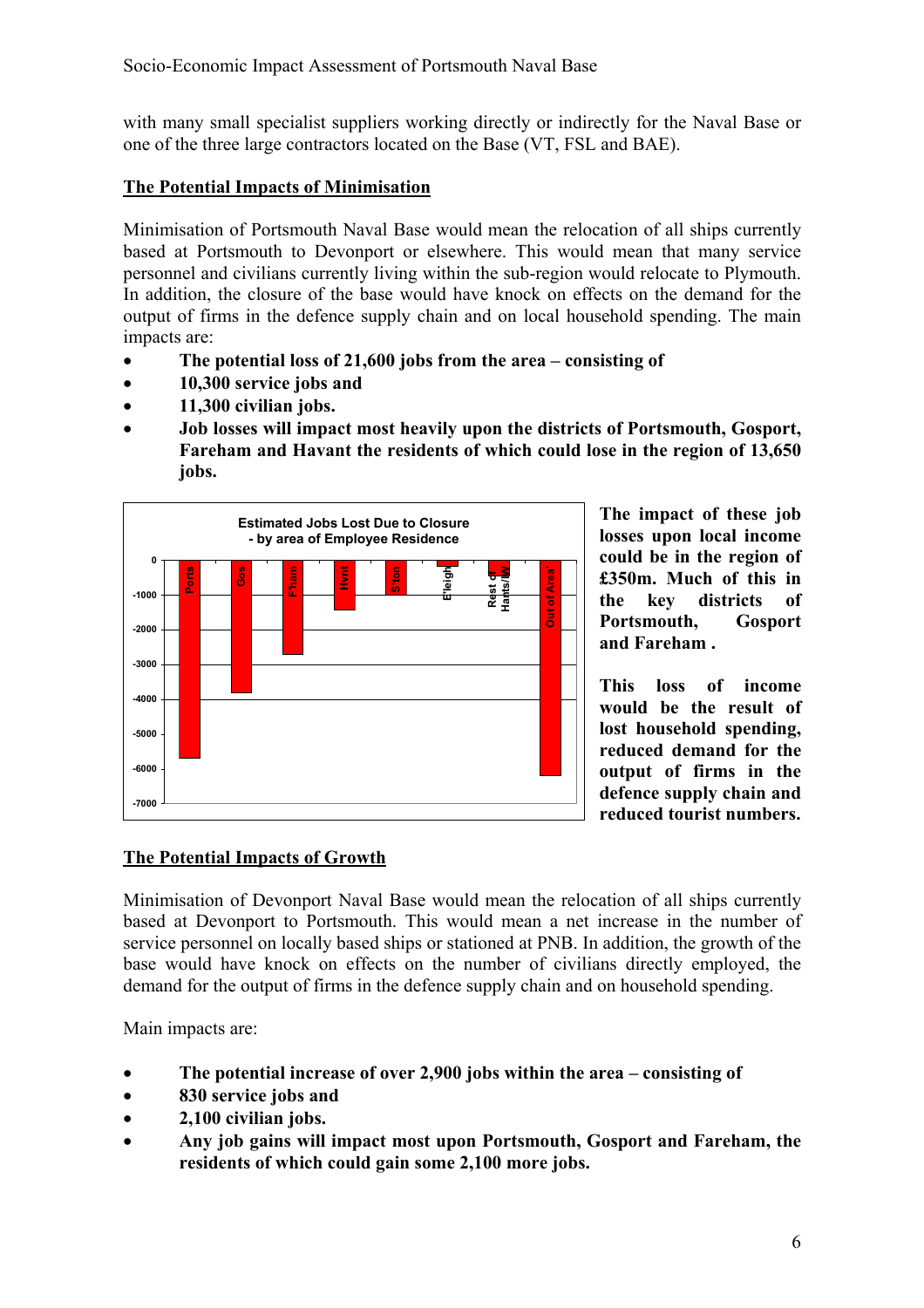• **The impact of this growth scenario upon income could see in the region of £65m flow into the sub-regional economy.** 

*In conclusion it is clear that the brunt of any change would impact most heavily upon the three authorities of Portsmouth, Gosport and Fareham where most of the current jobs are located and employees live (and spend their income). Any consideration of plans to either minimise or close the Portsmouth Naval Base MUST take into account the impacts that will undoubtedly fall upon these local areas as well as the rest of subregion and South East.*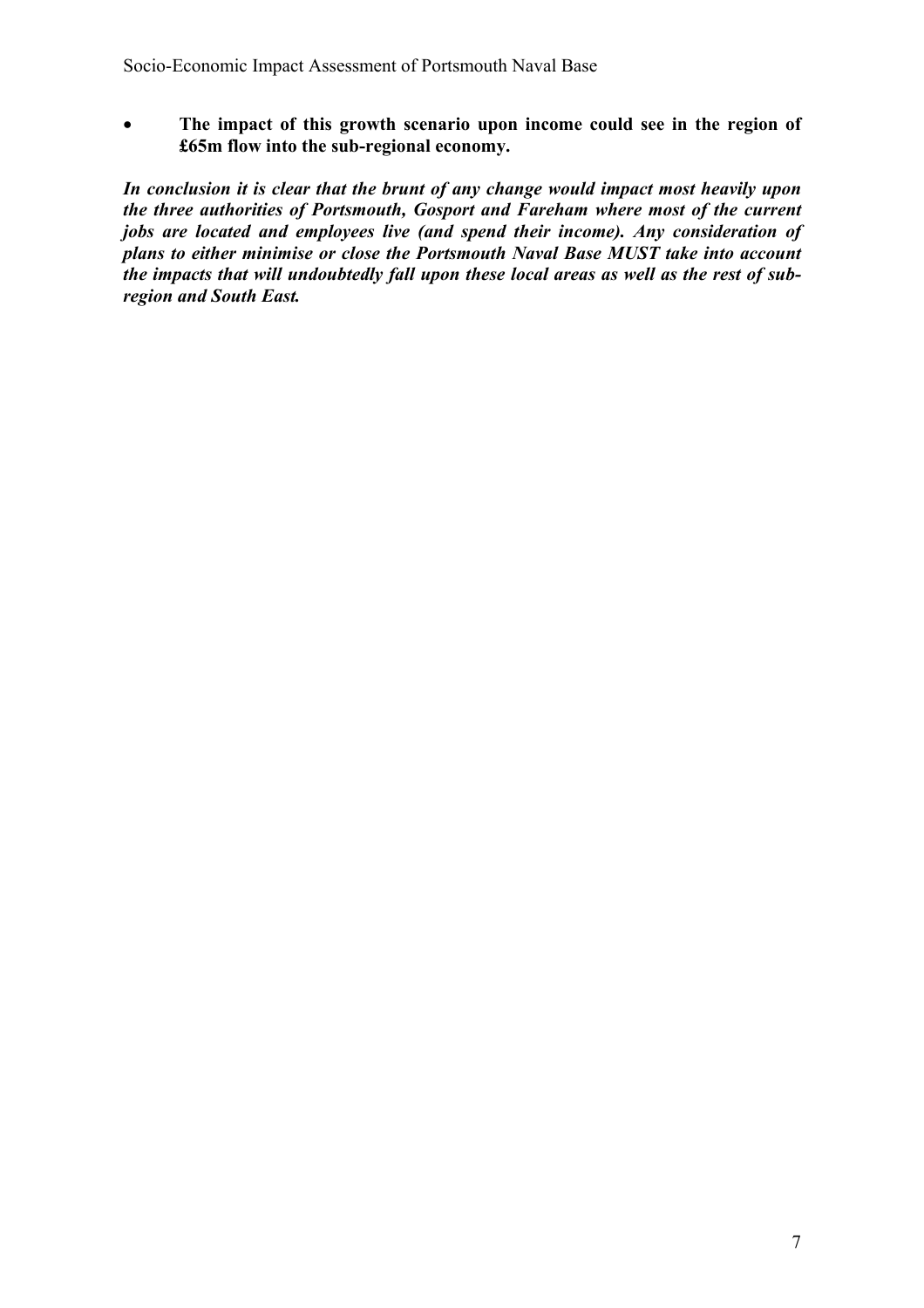#### **Socio-Economic Impact Assessment of Portsmouth Naval Base**

#### **1 INTRODUCTION**

#### **1.1 Background<sup>3</sup>**

The Royal Navy is presently in the middle of a major modernisation programme. This is focused on providing fewer but more capable platforms. The warship rationalisation of recent years has reduced the quantity of fleet support required. Traditionally, this support has been divided into operational support and refitting. However, the division is becoming less distinct as a consequence of the more frequent upgrading termed 'Fleet Time Refitting'. This is conducted in port on vessels in the highest state of readiness and is directed towards improving availability.

As a consequence of force reductions and rationalised maintenance techniques there is now excess capacity in fleet support facilities. That stated, it is strategically vital for the UK to ensure both effective operational support for the Royal Navy and the infrastructure to conduct the refitting of increasingly complex vessels. At the same time, within a constrained defence budget, fleet support must be undertaken in a cost-effective manner.

#### **1.2 The Naval Base Review**

In the light of these two requirements, the Ministry of Defence (MoD) is undertaking a review of the status of Britain's three main surface fleet naval bases; HMNB Portsmouth, HMNB Devonport and HMNB Clyde/Faslane<sup>4</sup> The primary objective of the review process is to achieve:

#### *"the optimum Naval Base infrastructure for the next 40 years to meet Defence Final Outputs at best value for money to Defence and be coherent with other Maritime Industrial Strategy Outcomes."*<sup>5</sup>

It is the considered view of the MoD that the three surface fleet bases have excess capacity in terms of both current and future surface support facilities. Hence, the purpose of the Naval Base Review (NBR) is to examine:

#### "*alternative infrastructure options in an attempt to close the affordability gap by eliminating over capacity in the Naval Bases.*" 6

As part of its review process, the MoD, under the aegis of its appointed Naval Base Review (NBR) team, identified 10 possible 'options for change' for consideration<sup>7</sup>. Within

<sup>&</sup>lt;sup>3</sup> This section draws on material contained in the Maritime section of MoD, Defence Industrial Strategy, White Paper ( Cm6697) December 2005, The Stationery Office, London.

<sup>&</sup>lt;sup>4</sup> For The Naval Base Review Terms of Reference, see http:www.mod.uk/NR/rdonlyres (accessed 10<sup>th</sup> January 2007

 $^5$  Source: Naval Base Review OGD/RDA brief. December 2006.

 $^6$ Ibid

<sup>7</sup> The ten options are i. Baseline (no change) ii. Local Initiatives at Naval Bases iii. Local and Collective Initiatives at Naval Bases iv. Local and Collective Initiatives at Naval Bases with Strategic Partnering v.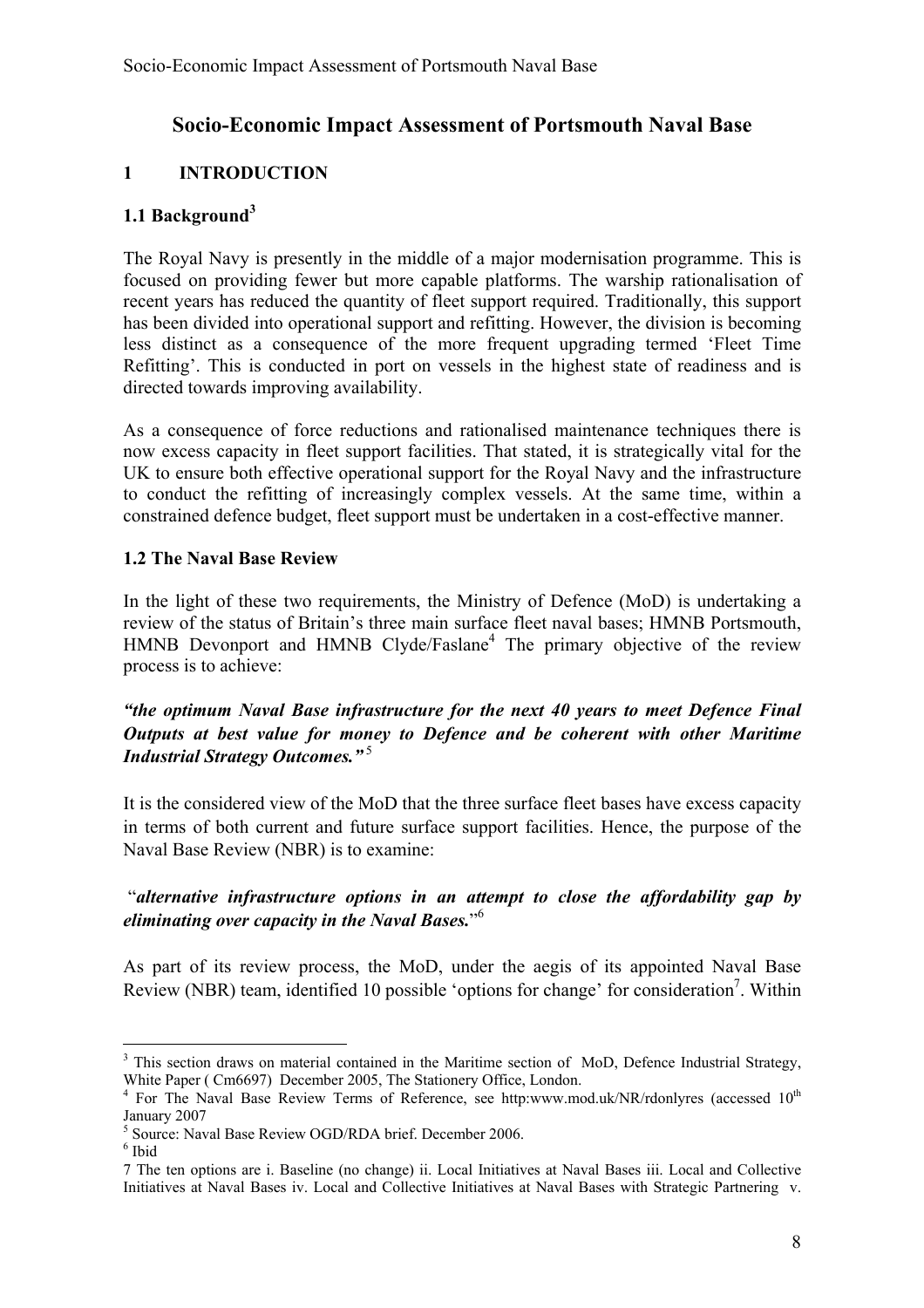these options, three refer to the 'minimisation' of activities at one or more of the current bases. The MoD has stated that its main criteria for choice are driven by 'Defence Final Outcomes' namely, the need for 'defence readiness' and to be 'on target.'However, following the comments of local MP's, local councilors, businesses, trade unions and other interested parties, NBR has recognised that in addition to the main defence criteria, there are wider socio-economic impacts that also need to be considered.

#### **1.3 The Aim Of This Report**

In the light of this recognition, the aim of the present report is to analyse the socioeconomic implications of the Portsmouth Naval Base for its immediate and surrounding



localities. The analysis is provided for two geographic areas, as shown on the accompanying map. The inner circle comprises the districts within the sub-region of Urban South Hampshire  $(USH)^8$ . The wider region covered by the whole map is designated as South Hampshire and the Isle of Wight $^{9}$ and includes all of the districts within a twenty mile radius of the Portsmouth Naval Base. For each of these two areas the economic and social impacts of three different scenarios are examined.

#### **1.4 Three Scenarios**

The NBR brief identifies three potential scenarios that may affect the region and subregion of the affected bases.These scenarios are as follows.

#### *Scenario 1 – Baseline (no change)*

This estimates the current socio-economic impact of Portsmouth Naval Base upon the economy of the region and the sub-region. Estimation of the baseline socio-economic impact is important as it is this current value to the local economy against which any change implemented as a result of the MoD's review has to be measured. This baseline measure should include the direct contribution of the Naval Base to local income and employment. In addition, however, it should also encompass indirect contributions. These arise from two sources. First, from the co-location of other MoD establishments within the

Minimise Portsmouth vi. Minimise Devonport vii. Use 1 Naval Base viii. Totally New Naval Base ix. Use Multiple Commercial Ports x. Minimise Clyde.

<sup>&</sup>lt;sup>8</sup> Urban South Hampshire is recognized as a sub-region within the latest Regional Economic Strategy for the South East and within this is designated as one of the South East's 'Growth Diamonds'. The sub-region comprises the districts of Portsmouth, Gosport, Fareham, Havant, Southampton and Eastleigh.

<sup>&</sup>lt;sup>9</sup> This includes Winchester, Alton, Andover, Romsey, Petersfield and the Isle of Wight.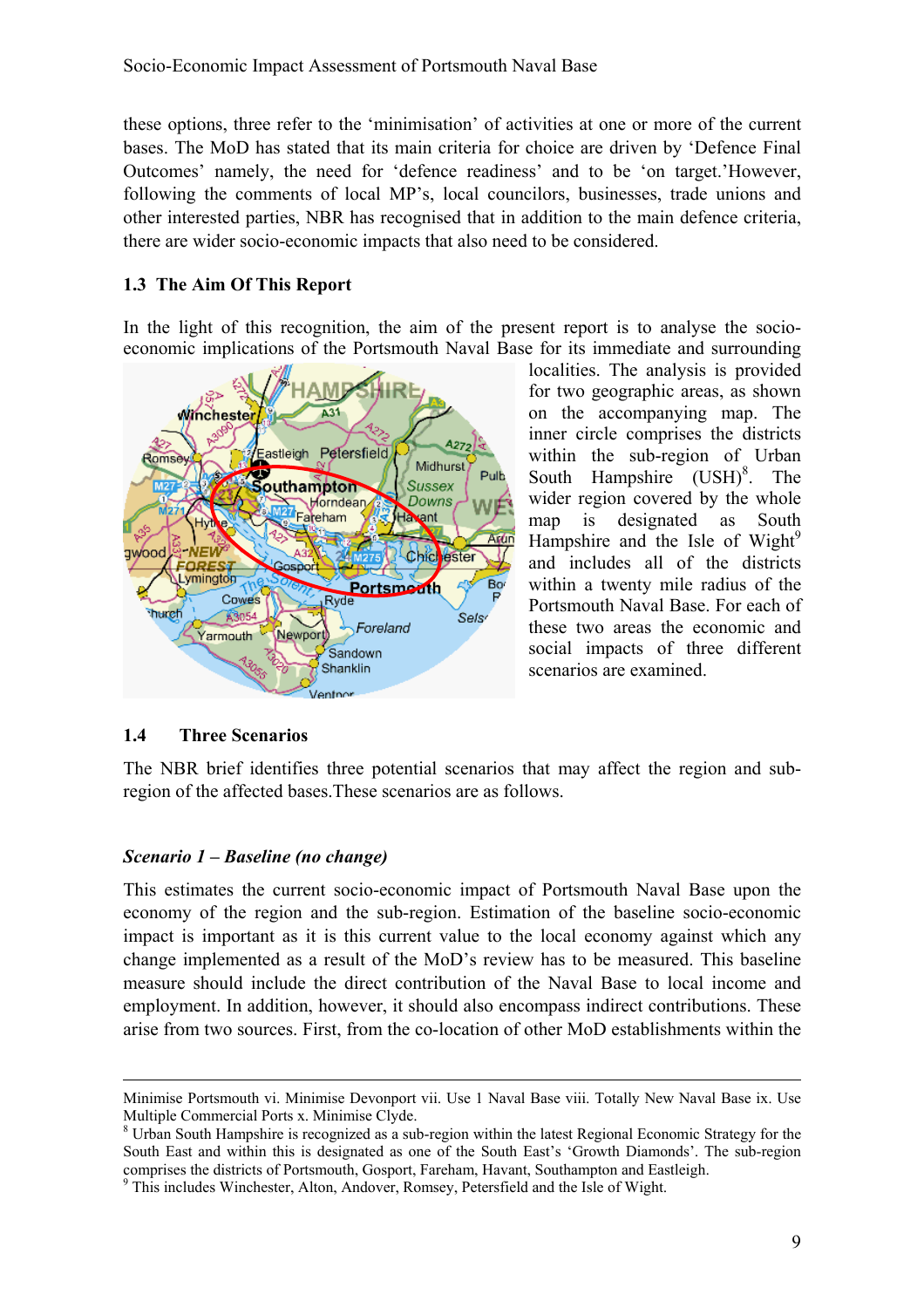area and secondly, from private businesses wholly or partly dependent for their success upon the presence of the Naval Base.

#### *Scenario 2 – Minimisation*

This is based on the assumption of the minimisation of Portsmouth Naval Base, to be phased over the four-year period 2009 to  $2013^{10}$ . The aim of this scenario is to analyse the likely economic and social consequences for the sub-region of such a decision. Such a scenario assumes the minimisation of the base and either retirement, relocation or redundancy for the vast majority of the civilian and MoD staff currently employed there. This scenario also assumes the re-location of all Portsmouth-based surface fleet ships and their crews from Portsmouth to the remaining base(s). Minimisation of the Portsmouth naval facility and relocation of its base-ported ships would also have consequent knock-on effects upon the sub-regional economy. This might include the re-location or rundown of co-located MoD establishments; closure or rundown of base-located private sector firms; and impacts upon other businesses located throughout the sub-region.

#### *Scenario 3 – Growth*

 $\overline{a}$ 

This is based on the assumption of increased activity at Portsmouth Naval Base as a consequence of reduced activity or closure of one or more of the other UK Naval Bases. In this scenario all, or a significant part, of the surface fleet re-locates to Portsmouth over a four-year period from 2009 to 2013. The aim of this scenario is to analyse the ability and readiness of Portsmouth and the local USH economy to cope with the extra demands and pressures likely to be placed upon it. The scenario assumes the relocation of some or all of the surface fleet ships (and their crews) from other UK bases, the planned base porting of the new super carriers at Portsmouth and the relocation of some ancillary/administrative MoD functions to Portsmouth. The scenario also analyses the indirect impacts of growth upon local 'defence industry' firms and other firms in the sub-region partly, or indirectly, dependent upon the Naval Base.

The NBR brief also highlights the importance of addressing the issue of how the region would seek to redress the social, economic and other issues created by the closure or expansion of the Naval Base. This includes aspects such as the Regional Economic Strategy, Regional Spatial Strategy and the Regional Housing Strategy. It must also be recognised that any such analysis would need to consider the impact of change upon infrastructure, demand for services and the environment, all of which may be directly or indirectly impacted by the potential change scenarios.

<sup>&</sup>lt;sup>10</sup> This is the likely adjustment period identified in the NBR brief.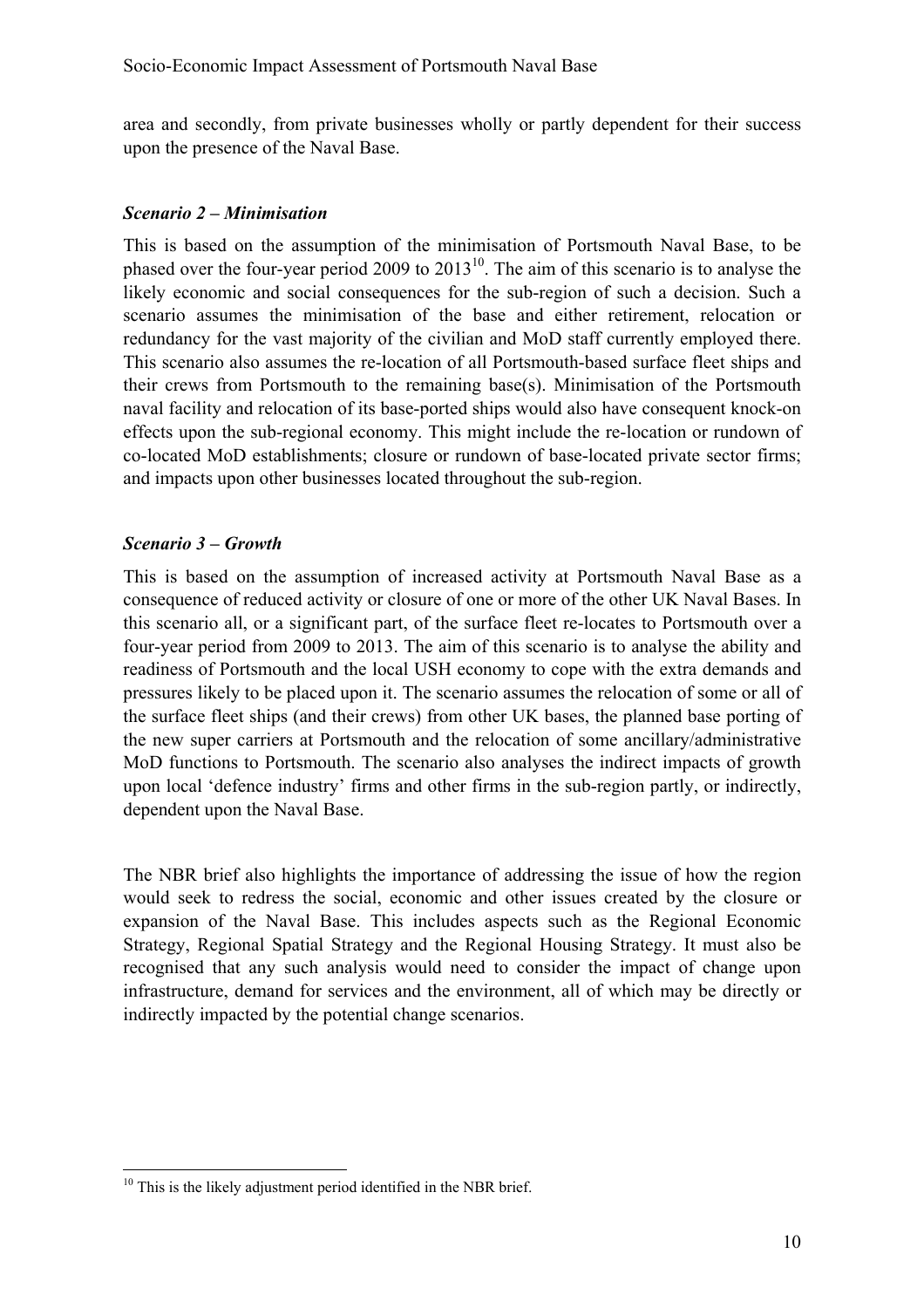**2 The Regional Defence Cluster** 

## **Introduction**

Before estimating the impact of the three key scenarios it is useful to examine the extent and nature of the region's defence cluster. A review of the Aerospace and Defence sector in the South East<sup>11</sup> states that "*the South East has a long history in the development of aviation and defence technology and is home to some of the most successful and innovative defence companies in the world*". It is estimated that between them these companies employ over 93,000 people and generate an output of over £5 billion throughout the South East. These figures highlight the significance of the sector to the region's economy and an important part of this is centred around Portsmouth Naval Base.

**Figure 1 – Aerospace and Defence Companies in the South East** 



Figure 1 highlights the fact that there are a number of significant defence clusters in the South East, one of the most important of which is that along the south coast and in particular around Portsmouth, the traditional home of the Royal Navy. Figure 2 provides a summary of some of the most important defence establishments clustered around the subregion of Urban South Hampshire and in particular around Portsmouth Harbour. At the heart of this extensive cluster is the Portsmouth Naval Base, which along with HMS Nelson and HMS Excellent is at the heart of the Royal Navy's long association with the city. The map also clearly shows that this cluster extends beyond just the confines of the harbour with the Navy's training establishments of HMS Sultan and HMS Collingwood located in Gosport and Fareham respectively. In addition there are many smaller establishments such as DARA Fleetlands, DSDA Gosport, Browndown Training Camp, RN Haslar located throughout the sub-region as Figure 2 clearly shows.

<sup>&</sup>lt;sup>11</sup> Aerospace and Defence South East Overview, SEEDA, April 2006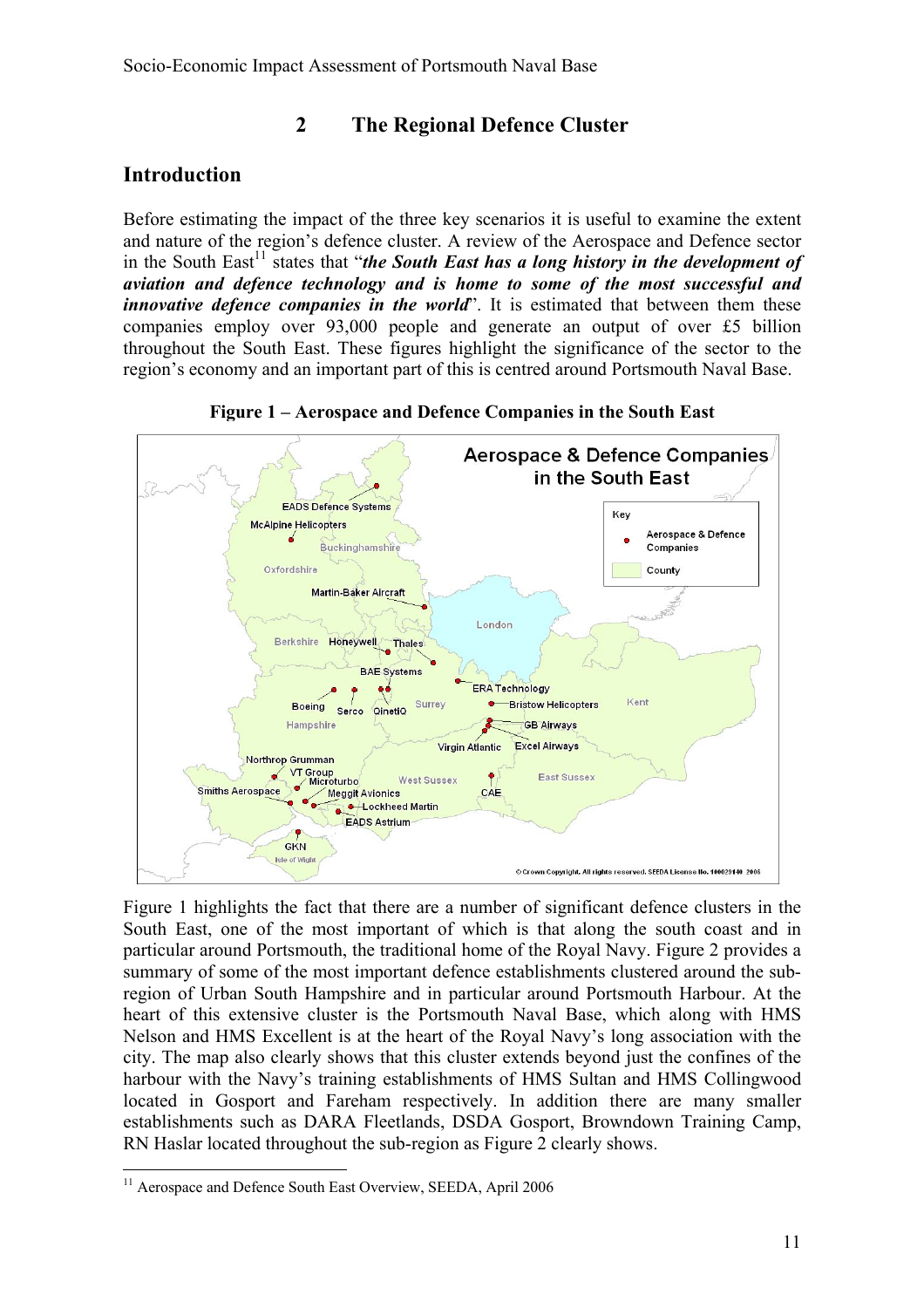

**Figure 2 – Map of Local Defence Establishments** 

It is important to recognise that due to the Royal Navy's long association with the area these defence establishments are an integral part of the economy and community of the sub-region. Portsmouth and the surrounding area has for centuries been the 'home' of many servicemen, stationed either on Portsmouth based ships or at one of the area's many defence bases. These service personnel and their families are an important part of the local community and economy. Many of the defence establishments also provide services to the wider community, be it through the provision of health services at RN Haslar or special events and open days to which the public are invited.

The significance of the Royal Navy to the area can also be seen in its impact upon local tourism. Portsmouth was recognised for many years as 'The Flagship of Maritime England' and the Historic dockyard is one of the South major tourist attractions with more than 500,000 visitors in 2005. Special events such as the International Festival of the Sea and Trafalgar 200 also attracted many visitors to the area and re-enforced both national and international perceptions of Portsmouth as the home of the Royal Navy. A major part of this attraction is that PNB is a 'working' naval base as highlighted by the harbour tours which take visitors around to see the 'ships in port'.

In addition to the bases, MoD training establishments and other agencies located around the Portsmouth Naval Base, there is a large and flourishing maritime defence industry that has grown up around the base. As Figure 3 shows this cluster of defence firms as well as consisting of firms that work in the main for the MoD, also includes firms that work for other goverments and many that also work in the commercial marine sector. This synergy between work in the defence and commercial sectors is very important. The combination of defence and commercial contracts provides some protection from the cyclical nature of major shipbuilding and refitting projects. As a result, extensive supply chain clusters have evolved around major centres of ship construction, repair and support, and Portsmouth Naval Base has been a central factor in development of the world-class Solent marine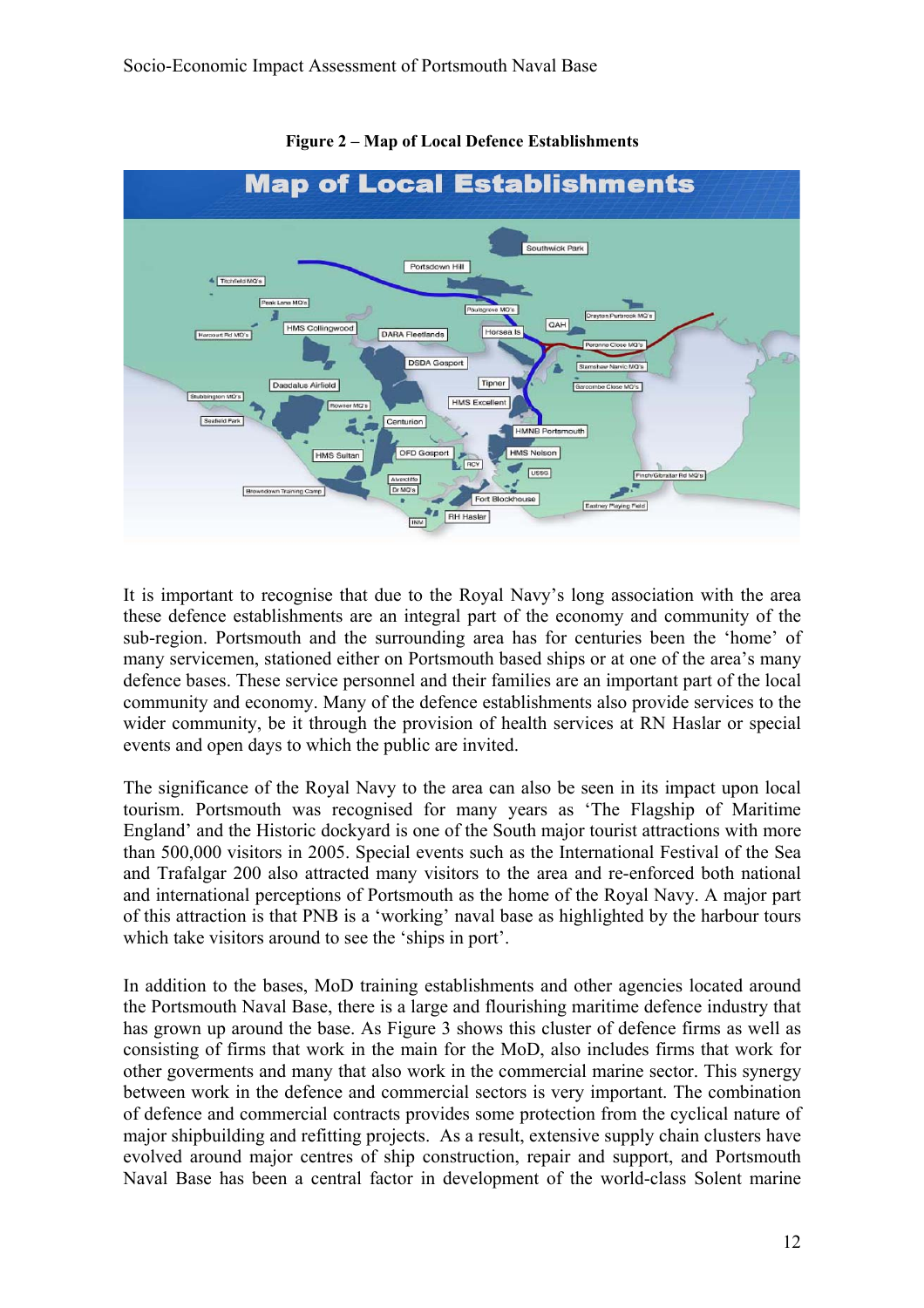cluster. The rationale for investment in these supply chains would be significantly reduced if the naval base market relocated. A region which hosts a naval base, but lacks significant relevant commercial activity would not represent an attractive investment location for many companies. Foreign-owned companies would inevitably re-appraise the focus of their engineering functions in favour of offshore marine cluster locations. This 'spiral of decline' could have major impacts on the area's defence and commercial capability.



**Figure 3 – The Sub-Regional Maritime Defence Industry** 

Significant advantage is gained from the high concentration of defence and marine companies within Hampshire. A strong and relevant research capacity is also centred on this area, in terms of universities and commercial facilities. These features create a foundation for rapid innovation which is essential if the advanced technology capabilities demanded in the market place, as well as by MoD, are to be achieved. There exists substantial commonality between the skills and technology base supporting both the naval and commercial marine sectors. However, these 'soft' assets are fragile and experience indicates that even temporary drops in activity may result in an irreversible loss of expertise and capability.The high concentration of commercial marine and naval activity in the Solent area (supported as it is by a network of dedicated maritime training centres) has historically provided some resilience. This would be substantially reduced if a significant long-term loss of maritime activity was triggered by naval support relocation.

This analysis clearly shows that the defence sector and the defence and maritime industries shown in figures 1 to 3 are a major part of the sub-regional economy. These various activities are responsible for the employment of many people throughout the area and the injection of large amounts of income into the sub-region's economy. As any decision to close or minimise Portsmouth Naval Base would have profound implications for local employment and income it is important to be able to measure the likely extent of these impacts against a baseline and it is to the measurement of this baseline level of 'defence dependent' jobs and income that the report turns to next.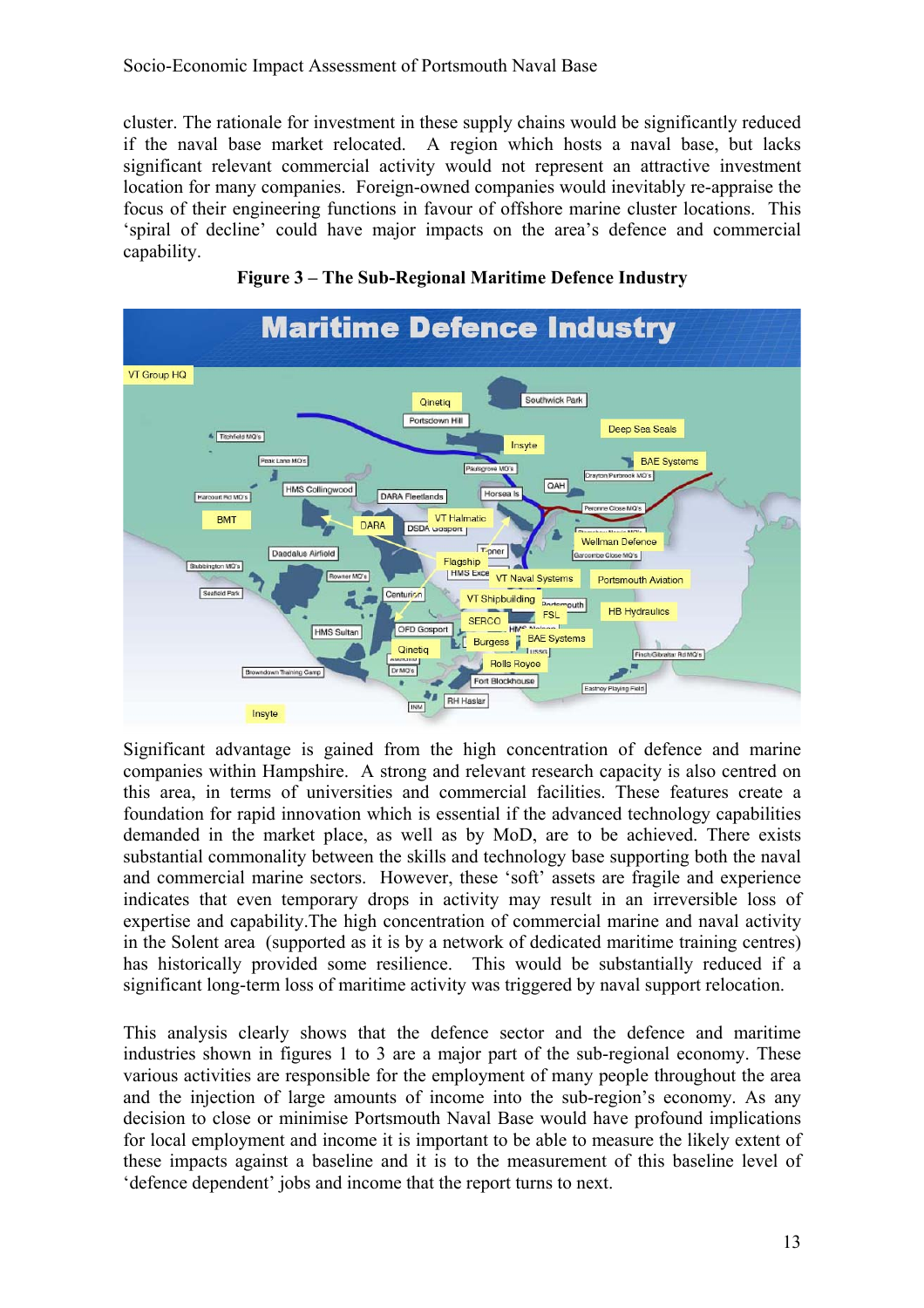## **3 SCENARIO 1 – BASELINE (NO CHANGE)**

#### **3.1 Introduction**

The baseline scenario measures the CURRENT economic and social impact of Portsmouth Naval Base upon the region and sub-region. As noted earlier, the region is defined as South Hampshire and the Isle of Wight and the sub-region is defined as 'Urban South Hampshire'. The impact of Portsmouth Naval Base extends far beyond the perimeter of the base itself due to factors such as the presence of co-located support organisations, defence contractors, employment of locally resident civilian staff and service personnel. However, the base is at the heart of the framework. Without it, other organisations and businesses may have little or no role to play within the region and sub-region.

This report adopts a cumulative approach to measuring the impact of the Naval Base, beginning with the direct impact of the base itself in terms of employment, income and output and then extending outwards to look at its indirect impacts in the wider sub-region.

#### **3.2 - Portsmouth Naval Base (PNB)**

 $\overline{a}$ 

Figure 1 shows that PNB impacts upon the sub-region as a consequence of: :

- Employment of Civilian and Naval personnel on base
- Base porting of ships whose crew (and families) may live within the region/subregion
- Purchase of goods and services from within the region/sub-region<sup>12</sup>
- Local expenditure of the crew of visiting ships, tourists, commuters and base ported crew whose normal residence is outside the area.

The number and value of each of these factors has been estimated using primary data where possible and secondary data or informed estimates in other cases.

## **Figure 4 Direct Impacts of Portsmouth Naval Base**

|                                                             | <b>Portsmouth Naval</b><br><b>Base</b><br><b>Employment on</b><br><b>Base</b> |                             |  |  |  |  |
|-------------------------------------------------------------|-------------------------------------------------------------------------------|-----------------------------|--|--|--|--|
| <b>Crew of Base</b>                                         | -Service Personnel                                                            |                             |  |  |  |  |
| <b>Ported Ships</b>                                         | -MoD Civilian Staff                                                           | <b>Spending of Visiting</b> |  |  |  |  |
| -Locally Domiciled                                          | -Locally domiciled                                                            | crews either -              |  |  |  |  |
| or                                                          | or                                                                            | <b>Locally or</b>           |  |  |  |  |
| -Out of Area                                                | -Out of Area                                                                  | <b>Out of Area</b>          |  |  |  |  |
|                                                             |                                                                               |                             |  |  |  |  |
| <b>Prime Contractors and Heritage Attractions 'on-base'</b> |                                                                               |                             |  |  |  |  |

 $12$  In the case of Portsmouth Naval Base the purchase of all goods, services and supplies is carried out on its behalf by Fleet Support Limited (FSL) and this is dealt with in the next section of this report.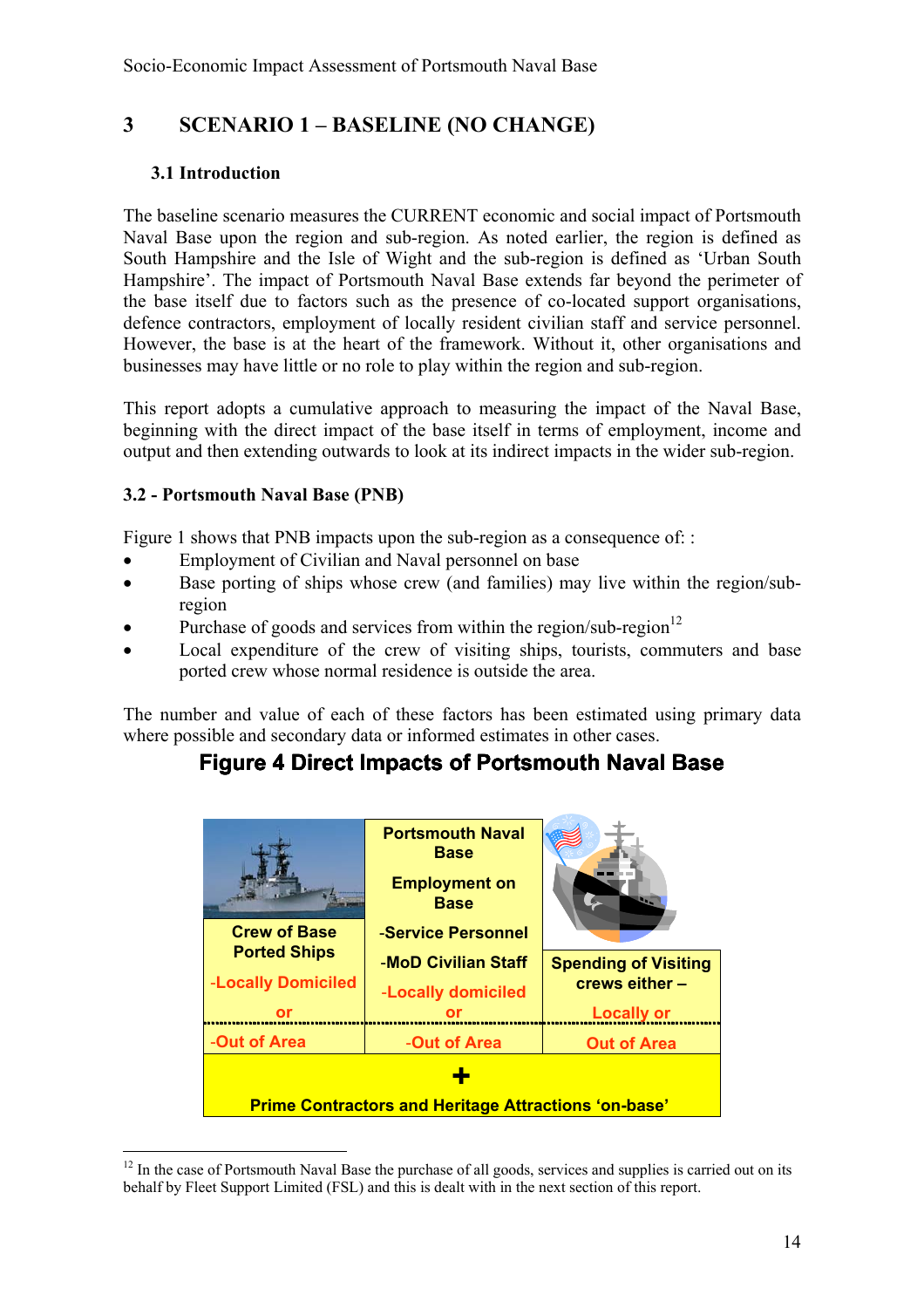The report begins by identifying the number of service and civilian personnel employed either on Portsmouth based ships or on the Naval Base itself. Table 1 shows that the Royal Navy and MoD is thus responsible for the direct employment of a total of 9,800 service and civilian staff on base<sup>13</sup>. Of this total, 8,000 ( $75\%$ ) are service personnel and the remaining 1,800 (18%) are civilian staff employed by the MoD. What is more important in terms of the socio-economic impact of these staff is where they live. The wages and salaries of personnel living within the region or sub-region will form part of the household income of the area, whereas the incomes of those living out of the area will leak out and be lost to the sub-region. The information in Table 1 has been disaggregated by local authority district to show where the majority of staff reside. This information shows that 55% of all on-base staff reside within the area of Urban South Hampshire. In fact, the effect is even more concentrated with 50% of all staff (5,000) living within the four districts of South East Hampshire and 35% within the immediate harbourside districts of Portsmouth and Gosport. Just over 4,200 of the directly employed staff live outside the Hampshire and Isle of Wight sub-region and the majority of these (4,000) are either the crew of 'Portsmouth ships' or HMNB service personnel whose domicile is elsewhere in the country.

| <b>Area of Residence</b><br>of employees | <b>Ships Crew</b>                       | <b>HMNB and</b><br><b>Nelson</b><br><b>Service</b> | <b>HMNB and</b><br><b>Nelson</b><br><b>Civilians</b> | <b>Total</b>                 | % of Total |
|------------------------------------------|-----------------------------------------|----------------------------------------------------|------------------------------------------------------|------------------------------|------------|
| Portsmouth                               | 685                                     | 551                                                | 703                                                  | 1939                         | 20%        |
| Gosport                                  | 755                                     | 352                                                | 387                                                  | 1494                         | 15%        |
| Fareham                                  | 549                                     | 331                                                | 221                                                  | 1101                         | 11%        |
| Havant                                   | 149                                     | 107                                                | 212                                                  | 468                          | 5%         |
| Southampton                              | 146                                     | 128                                                | 56                                                   | 330                          | 3%         |
| Eastleigh                                | 31                                      | 12                                                 | 16                                                   | 59                           | 1%         |
| <b>USH Total</b>                         | 2316                                    | 1481                                               | 1594                                                 | 5390                         | 55%        |
|                                          |                                         |                                                    |                                                      |                              |            |
| Rest of S. Hants/loW                     | 66                                      | 35                                                 | 67                                                   | 168                          | 2%         |
| <b>S.Hants/IoW Total</b>                 | 2382                                    | 1516                                               | 1661                                                 | 5559                         | 57%        |
| Live 'Out of Area'                       | 3298                                    | 792                                                | 125                                                  | 4215                         | 43%        |
| <b>Total Number of</b><br>Jobs<br>$\sim$ | 5680<br>$\cdots$ $\cdots$<br>$\sqrt{ }$ | 2308<br>1111111<br>and the state of the state of   | 1786<br>$\mathbf{r}$ $\mathbf{r}$                    | 9774<br>$\sim$ $\sim$ $\sim$ | 100%       |

**Table 1 – Portsmouth Naval Base DIRECT Employment** 

*Sources: Captain of Port and Naval Manpower Information System.* 

The economic impact of direct Naval Base employment is determined by the value of wages and salaries earned that are retained within the sub-region. Table two shows the value of the annual  $NET<sup>14</sup>$  household income of those service and civilian staff *whose registered domicile is within the sub-region*.

 $13$  For the purposes of this report, the Portsmouth Naval Base is defined as including HMS Nelson which is located within the confines of the Naval Base.

 $<sup>14</sup>$  Net Income is defined as gross income minus income tax and National Insuranace contributions.</sup>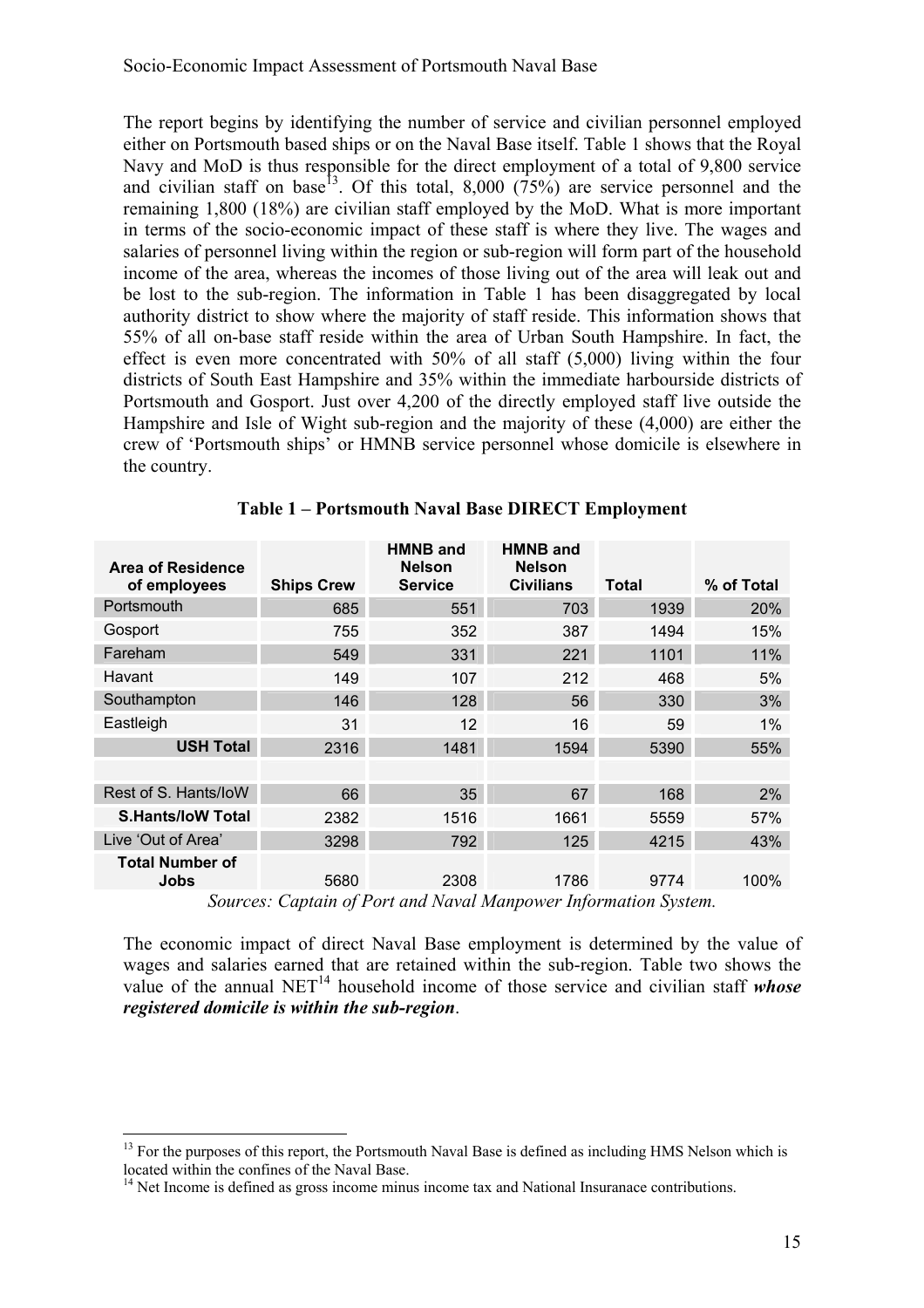| <b>District</b>                                 | <b>Ships Crew</b> | <b>HMNB and</b><br><b>HMS Nelson</b><br><b>Service</b> | <b>HMNB and</b><br><b>HMS Nelson</b><br><b>Civilians</b> | Total   |
|-------------------------------------------------|-------------------|--------------------------------------------------------|----------------------------------------------------------|---------|
| Portsmouth                                      | 12.7              | 14.1                                                   | 12.2                                                     | £38.9m  |
| Gosport                                         | 12.0              | 8.6                                                    | 6.9                                                      | £27.5m  |
| Fareham                                         | 10.2              | 8.5                                                    | 4.3                                                      | £23.0m  |
| Havant                                          | 3.2               | 3.1                                                    | 4.3                                                      | £10.5m  |
| Southampton                                     | 3.4               | 4.0                                                    | 1.1                                                      | £8.4m   |
| Eastleigh                                       | 0.6               | 0.3                                                    | 0.4                                                      | £1.3m   |
| <b>USH Total</b>                                | 42.0              | 38.5                                                   | 29.1                                                     | £109.7m |
|                                                 |                   |                                                        |                                                          |         |
| Rest of S. Hants/loW                            | 1.4               | 1.0                                                    | 1.2                                                      | £3.7m   |
| <b>S.Hants/IoW Total</b>                        | 43.4              | 39.5                                                   | 30.3                                                     | £113.3m |
| Local Spending of those<br>Living 'Out of Area' | 17.9              | 0.8                                                    | 0.2                                                      | £18.8m  |
| <b>Total Income</b>                             | £61.3m            | £40.4m                                                 | £30.5m                                                   | £132.1m |

**Table 2 – Naval Base DIRECT NET Household Income (£m)** 

The table shows that just over £132m of net income was pumped into the sub-regional USH economy as a direct result of employment created by PNB. Even more crucially, the table shows that £100m of this income derives to the four harbour authorities of Portsmouth, Gosport, Havant and Fareham. Portsmouth by itself receives an estimated £39m of income as a direct result of PNB employment.

The penultimate row of Table 2 shows the value of 'Out of Area' income for both service and civilian personnel. These figures recognise that, although some PNB staff live outside of the area, they spend a proportion of their income within the local economy e.g. on shopping, food and drink, entertainment etc. This includes crew who are domicile outside the area but spend in the local economy when their ship is in port<sup>15</sup>, these form the major element of this spending. In addition, there is commuter spend<sup>16</sup> by staff who work in the PNB but go home each night. The total value of this out of area income is just under £19m. This emphasises the fact that the bulk of the sub-regional income impact is the result of the area of domicile of personnel rather than any inflow of spending resulting from those living outside of the area.

*Source: CLREA calculations based on data supplied by Captain of Port and, Naval Manpower Information Systems.* 

<sup>&</sup>lt;sup>15</sup> Ship's crew are assumed to spend at the same rate as visiting tourists excluding accommodation expenditure this equates to around £39.50 per day but only when their ship is in port at Portsmouth. In total this equates to £17.9m.

<sup>&</sup>lt;sup>16</sup> Service and civilian staff whose home is situated outside the South Hampshire area can be expected to spend a small proportion of their income in the local area. According to the most recent Expenditure and Food Survey<sup>16</sup>, this is likely to be spent in local shops (47%), garages (22%), pubs, cafés and restaurants  $(11%)$  and entertainment outlets  $(20%)$ . For the purpose of the study we have assumed that those living outside South Hampshire spend an average of £5 per day in the local area<sup>16</sup>. Assuming that they work a 5 day week and a 46 week year<sup>16</sup>, this gives an average spend of £1,150 per annum in the local economy. Our analysis indicates that the cumulative effect of this spending amounts to £1million.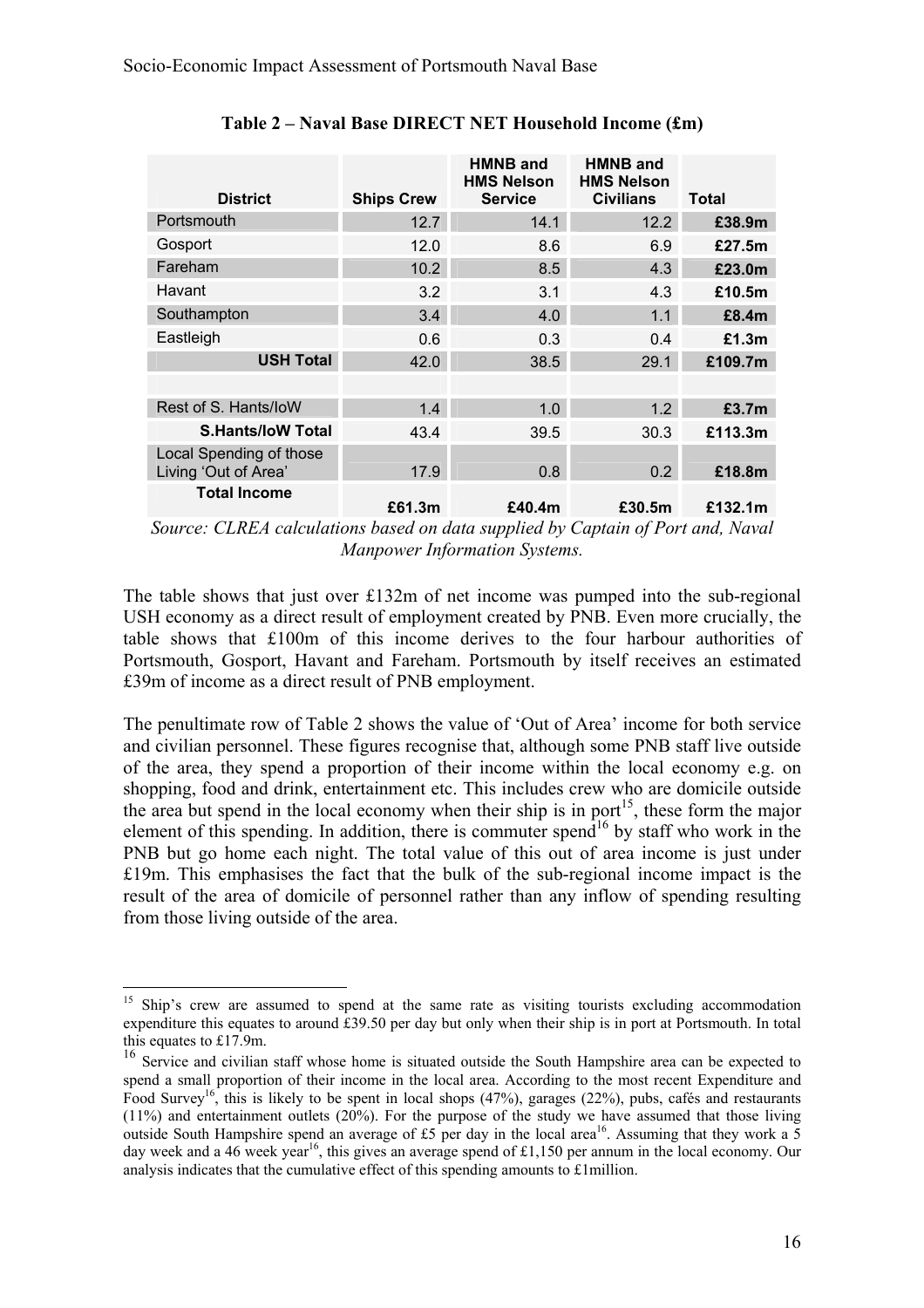In addition to those ships 'based' at Portsmouth, a large number of ships visit the base from foreign countries. Their crews will often be granted 'shore leave' when they are likely to spend money within the local economy. On this basis these crews are treated as though they are overseas tourists, as per definitions provided by the Travel Trends Survey  $2004<sup>17</sup>$ . Hence, their average daily expenditure is treated in line with tourists from their home geographic area, minus the proportion of expenditure the average tourist spends on accommodation (31%). This gives estimated average daily spend figures for service personnel from North America of £53, for EU countries £38 and the Rest of the World<sup>18</sup> £39. Because it is likely that some service personnel will be required to stay onboard during their stay we have assumed 20% do not go ashore on any one day. Using these assumptions it is calculated that the value of expenditure by visiting ships' crews, is in the region of £3.7 million per year

#### **3.3 Private Sector Firms on Base**

Portsmouth Naval Base has a large number private sector firms located on the base within its perimeter. In addition to the three prime defence contractors i.e. Vosper Thornycroft (VT), Fleet Support Limited (FSL) and BAE Systems, there are a number of smaller contractors also located on site. These firms include Serco, Thales, Tighe, and Ably Access as well as many others. Many of these firms act as sub-contractors to one of the 'big three' and provide essential services such as painting, building maintenance and harbour tug services. For many of these smaller firms Naval Base sub-contracts may be essential in providing the 'critical mass' of demand that keep them afloat.

For the purposes of this report the three main contractors are treated separately from other defence sector firms within the sub-region. The rationale for this approach is that firstly in the event of the closure of the base these firms due to either, their particular support function, or the eventual sale of MoD estate could find it difficult, if not impossible, to remain on the base. Secondly, these firms are DIRECT first round recipients of defence demand from the Naval Base e.g. in the construction or refitting of warships. In contrast, most other firms are part of the defence supply chain and the income and employment they generate is picked up either the contractor estimates or within the multiplier analysis later in the report.

In terms of their impact upon the sub-regional economy the three companies create impacts in two main ways. Firstly, as with the Naval Base itself they employ staff, many of whom live within the sub-region. In addition to full and part-time staff employed, these firms also employ a large number of contract staff who work on specific projects and jobs from time to time. Although some of this employment may be intermittent and of varying lengths, it is an important source of employment within the local economy. Much of the work of the prime contractors is sub-contracted to local firms, a number of whom have their own premises within the Naval Base. One example of this is FSL's new contract for the repair and maintenance of the Isle of Wight catamarans, approximately 80% of the work of which is carried out by local sub-contactors. Secondly, the companies themselves also spend within the sub-region purchasing goods and services from local firms, some of whom are directly defence related and some not. Moreover, FSL is also responsible for the

<sup>&</sup>lt;sup>17</sup> See Travel Trends 2004, ONS.

<sup>&</sup>lt;sup>18</sup> Includes Australia, NZ, South Africa etc.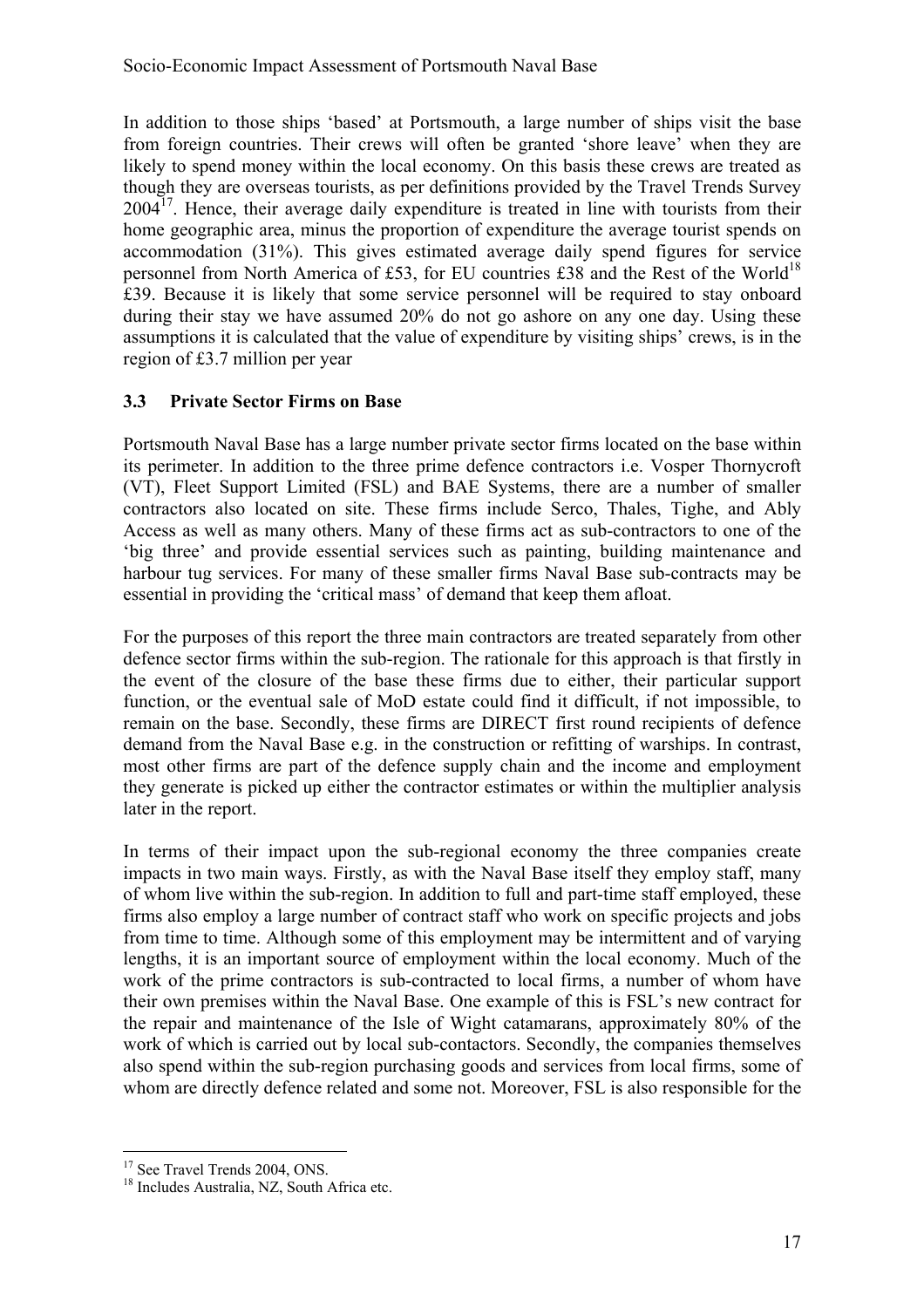purchase of goods and services on behalf of PNB and the MoD. Base closure would thus impact directly upon this local economic expenditure.

In addition to the three private sector manufacturing and support firms, PNB also has a number of heritage attractions located on-site. Under the administration of Flagship Portsmouth, Portsmouth Historic Dockyard consists of major attractions centred on the three historic warships: HMS Victory, HMS Warrior and the Mary Rose. These are complemented by the Mary Rose and Royal Navy Museums. In 2005 the historic dockyard attracted around 513,000 visitors, making it the  $4<sup>th</sup>$  largest paid visitor attraction in the South East Region<sup>19</sup>. In addition to ticket and other income generated by visitors to the site, the historic dockyard portion of the naval base also directly supports the employment of civilian staff, within tourism and other maritime related activities. Flagship Portsmouth also places orders with an estimated 300 supplier firms within the local area. In addition, day and stay visitors to the site spend money locally on items such as food, drink and shopping.

#### *Employment by Private Sector Base Firms*

Just as the MoD employs civilian personnel on base, so do the private sector firms located there. Table 3 shows the number of staff employed at PNB by the various private sector firms located there. In column one, the three defence firms are grouped together, while column two shows the number of contracted staff they employ<sup>20</sup>. Column three details the number of staff employed by Flagship Portsmouth. The table reveals that, in total, the firms located 'on base' employed a total of just over 3,800 staff. As with PNB civilian employment, the vast majority of these people live within a small radius of the Naval Base. The figures indicate that 93% of the people employed by the private firms on base live within the sub-region of Urban South Hampshire. The tight concentration of the area of residence of these employees is highlighted by the fact that seven out of ten of them live within the three authorities of Portsmouth, Gosport and Fareham. Indeed 41% of them reside within the city of Portsmouth.

| Area of Residence of<br>employees | <b>Defence</b><br>firms | Sub and Day<br>Contractors <sup>1</sup> | Heritage | <b>Total Private</b> | Total % |
|-----------------------------------|-------------------------|-----------------------------------------|----------|----------------------|---------|
| Portsmouth                        | 949                     | 473                                     | 134      | 1556                 | 41%     |
| Gosport                           | 228                     | 238                                     | 47       | 513                  | 13%     |
| Fareham                           | 293                     | 164                                     | 24       | 481                  | 13%     |
| Havant                            | 190                     | 108                                     | 40       | 337                  | 9%      |
| Southampton                       | 560                     | 43                                      | $\Omega$ | 603                  | 16%     |
| Eastleigh                         | 57                      | 10                                      | $\Omega$ | 67                   | 2%      |
| <b>USH Total</b>                  | 2277                    | 1036                                    | 245      | 3557                 | 93%     |
|                                   |                         |                                         |          | 0                    |         |
| Rest of S. Hants/loW              | 78                      | 28                                      | $\Omega$ | 105                  | 3%      |
| <b>S.Hants/loW Total</b>          | 2354                    | 1064                                    | 245      | 3663                 | 96%     |
| Live 'Out of Area'                | 124                     | 48                                      | $\Omega$ | 172                  | 4%      |
| <b>Total Number of Jobs</b>       | 2478                    | 1111                                    | 245      | 3834                 | 100%    |

**Table 3 – Employment by Private Sector 'On Base' Firms** 

<sup>&</sup>lt;sup>19</sup> Source: Visitor Attraction Trends 2005, Visit Britain, August 2006.

<sup>&</sup>lt;sup>20</sup> These figures are shown as Full Time Equivalents (FTE's)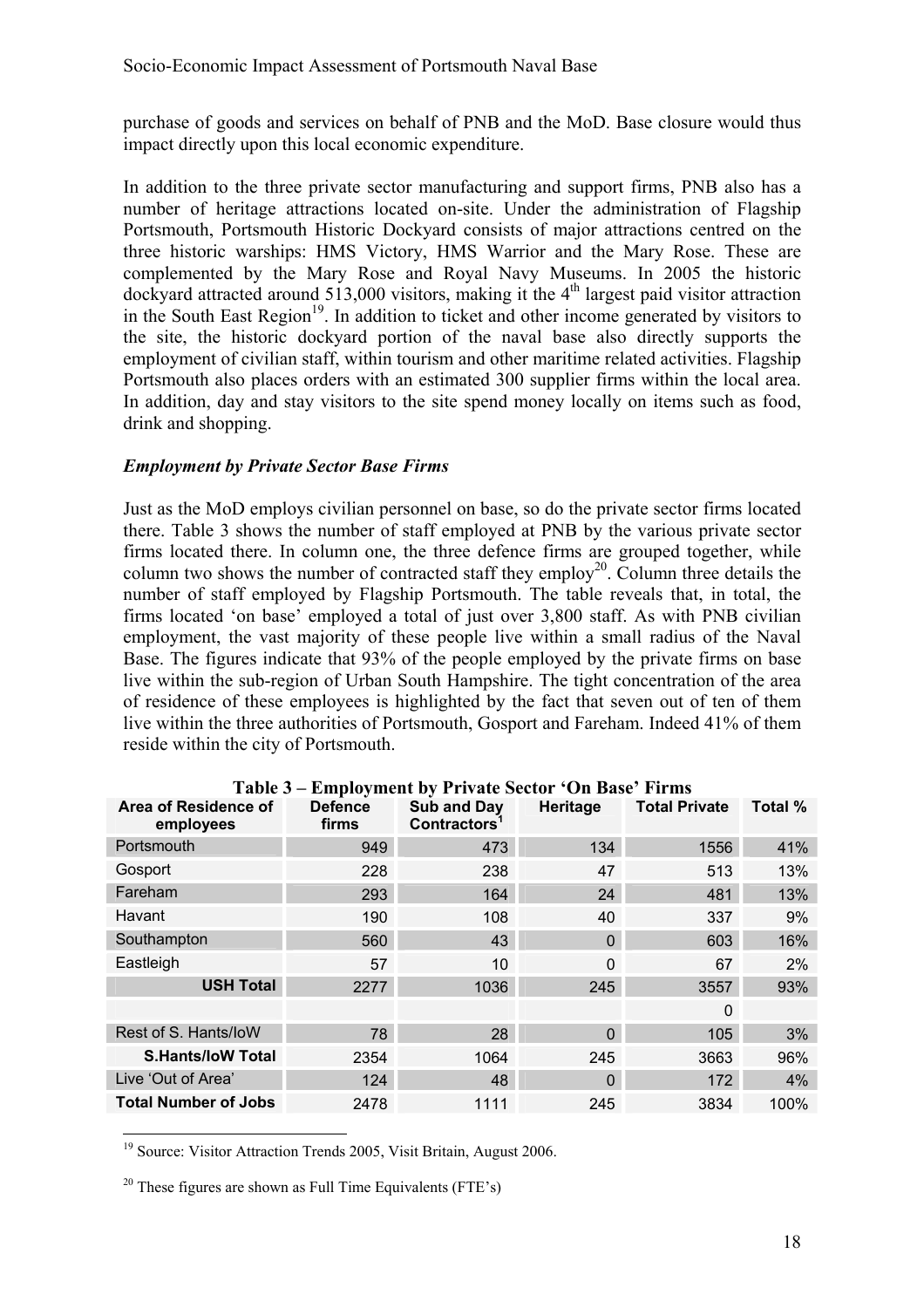Employees living within the sub-region, earn wages that forms an important part of the sub-region's income. Table 4 shows the value of this net 'household' income, which is estimated at £65m. Again, the table demonstrates how this income accrues primarily to the local authorities within South East Hampshire. The only exception to this are some of the employees of the 'on-base' defence firms, many of whom work for VT. The firm was previously based in Southampton, where many staff still reside. The table also highlights the value of contractor employment to the local economy. Adding the value of this contractor income to that of the defence firms' own employees, it is estimated that the three firms are responsible for the injection of just under £63m of net household income into the sub-regional economy. In addition, one can also include expenditure by these firms on goods, services and supplies that are purchased locally, thereby providing a further injection into the local economy. As with household income, the expenditure of private sector firms into the local economy is important as it provides the income of the recipient firms and suppliers, who employ their own staff who then further purchase their own goods and services.

|                                                  |                         | Private Sector "On Base" Pirms (LM) |          |                      |
|--------------------------------------------------|-------------------------|-------------------------------------|----------|----------------------|
| <b>District</b>                                  | <b>Defence</b><br>firms | Contractors <sup>1</sup>            | Heritage | <b>Total Private</b> |
| Portsmouth                                       | 15.9                    | 8.3                                 | 1.4      | £25.6m               |
| Gosport                                          | 4.0                     | 4.2                                 | 0.5      | £8.7m                |
| Fareham                                          | 6.0                     | 2.9                                 | 0.2      | £9.2m                |
| Havant                                           | 3.4                     | 1.9                                 | 0.4      | £5.7 <sub>m</sub>    |
| Southampton                                      | 10.3                    | 0.8                                 | 0.0      | £11.0m               |
| Eastleigh                                        | 1.2                     | 0.2                                 | 0.0      | £1.4m                |
| <b>USH Total</b>                                 | 40.8                    | 18.3                                | 2.5      | £61.6m               |
|                                                  |                         |                                     |          |                      |
| Rest of S.Hants/IoW                              | 1.9                     | 0.5                                 | 0.0      | £2.4m                |
| <b>S.Hants/IoW Total</b>                         | 42.7                    | 18.8                                | 2.5      | £64.0m               |
| Income from 'Out of<br>Area' staff <sup>21</sup> | 0.8                     | 0.3                                 | 0.0      | £1.1m                |
| total                                            | £43.5m                  | £19.1m                              | £2.5m    | £65.1m               |

| Table 4 – Sub-Regional NET Household Income generated by |
|----------------------------------------------------------|
| Private Sector 'On Base' Firms (£m)                      |

Table 5 shows that out of a total expenditure on goods and services of £120m, £48m is spent within South Hampshire and the Isle of Wight (41% of total spending). The remainder leaks out of the sub-region to elsewhere within the UK and sub-region.

 $21$  Out of area' income results from the daily expenditure of those who commute in form outside the subregion (estimated at £5 per day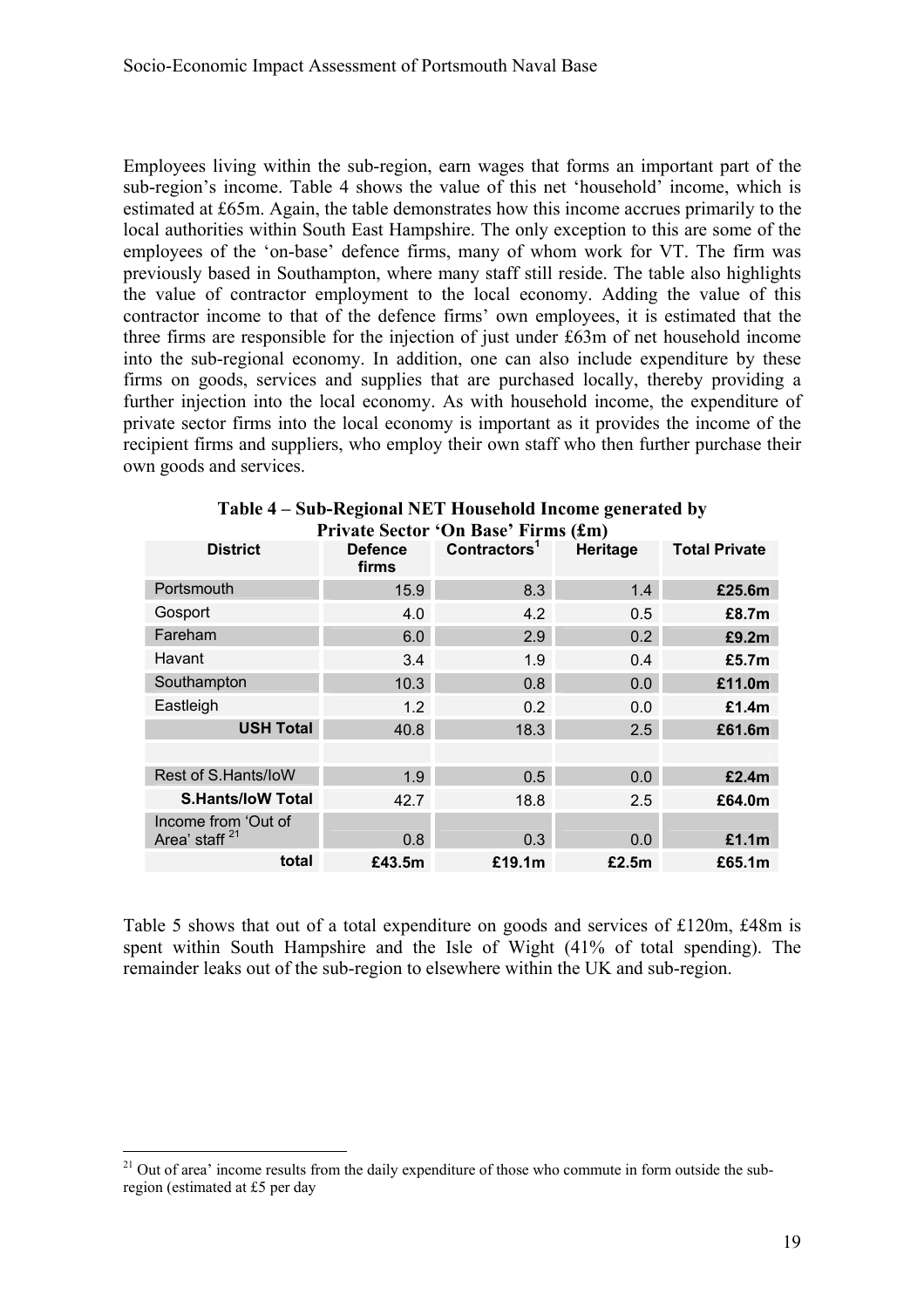| Table 5 - Expenditure Of Base Firms |                                |                          |  |  |  |  |
|-------------------------------------|--------------------------------|--------------------------|--|--|--|--|
| <b>District</b>                     | <b>Defence</b><br><b>Firms</b> | Heritage<br><b>Firms</b> |  |  |  |  |
| Portsmouth                          | 22.94                          | 2.23                     |  |  |  |  |
| Gosport                             | 0.35                           | 0.03                     |  |  |  |  |
| Fareham                             | 8.25                           | 0.76                     |  |  |  |  |
| Havant                              | 0.60                           | 0.06                     |  |  |  |  |
| Southampton                         | 8.26                           | 0.73                     |  |  |  |  |
| Eastleigh                           | 1.33                           | 0.13                     |  |  |  |  |
| <b>USH Total</b>                    | 41.74                          | 3.93                     |  |  |  |  |
|                                     |                                |                          |  |  |  |  |
| Rest of S.Hants/loW                 | 6.05                           | 0.17                     |  |  |  |  |
| <b>S.Hants/loW Total</b>            | 47.79                          | 4.10                     |  |  |  |  |
| Out of Area                         | 71.86                          | 0.12                     |  |  |  |  |
| <b>Total Expenditure</b>            | 119.65                         | 4.22                     |  |  |  |  |

Within the sub-region, Portsmouth is by far the largest recipient of this expenditure, receiving an injection of income of almost £23m into the economy (55% of all expenditure received within the sub-region). This highlights the localised nature of the impact of base activities. Adding together the wages and salaries paid by 'on base' firms to employees living within the sub-region and the expenditure on goods and services of these firms, a total of almost £110m is injected into the sub-regional economy by these prime contractors. Table 5 also shows the expenditure of defence heritage firms within the sub-region. Although on a smaller scale the table shows that the heritage firms

on the base inject a further £4m into the sub-regional economy.

Tables 6a and 6b provide a summary of the DIRECT employment and income generated within the sub-region by the activities taking place within the confines of Portsmouth Naval Base. These activities are of course those most 'at risk' in the event of closure. That stated, it needs to be recognised that this does not necessarily mean that all of these activities would cease completely. Similarly, a decision to relocate activities from Devonport to Portsmouth might lead to an increase in the income and employment generated by 'on-base' activities. However, it would be incorrect to assume that all activity from Devonport would automatically transfer to Portsmouth, due to the need to rationalise staff and achieve efficiency gains.

The tables also serve to highlight where the decision to close or grow would have the most impact within the sub-region. In aggregate, 86% of sub-regional income and 88% of subregional employment accrues to the four local authorities of South East Hampshire: Portsmouth, Gosport, Fareham and Havant. This results in just under 8,000 DIRECT jobs and £188m of DIRECT income for these four authorities. For Portsmouth, where the greatest impact is felt this represents a total of 4,200 jobs and a £93m stream of income.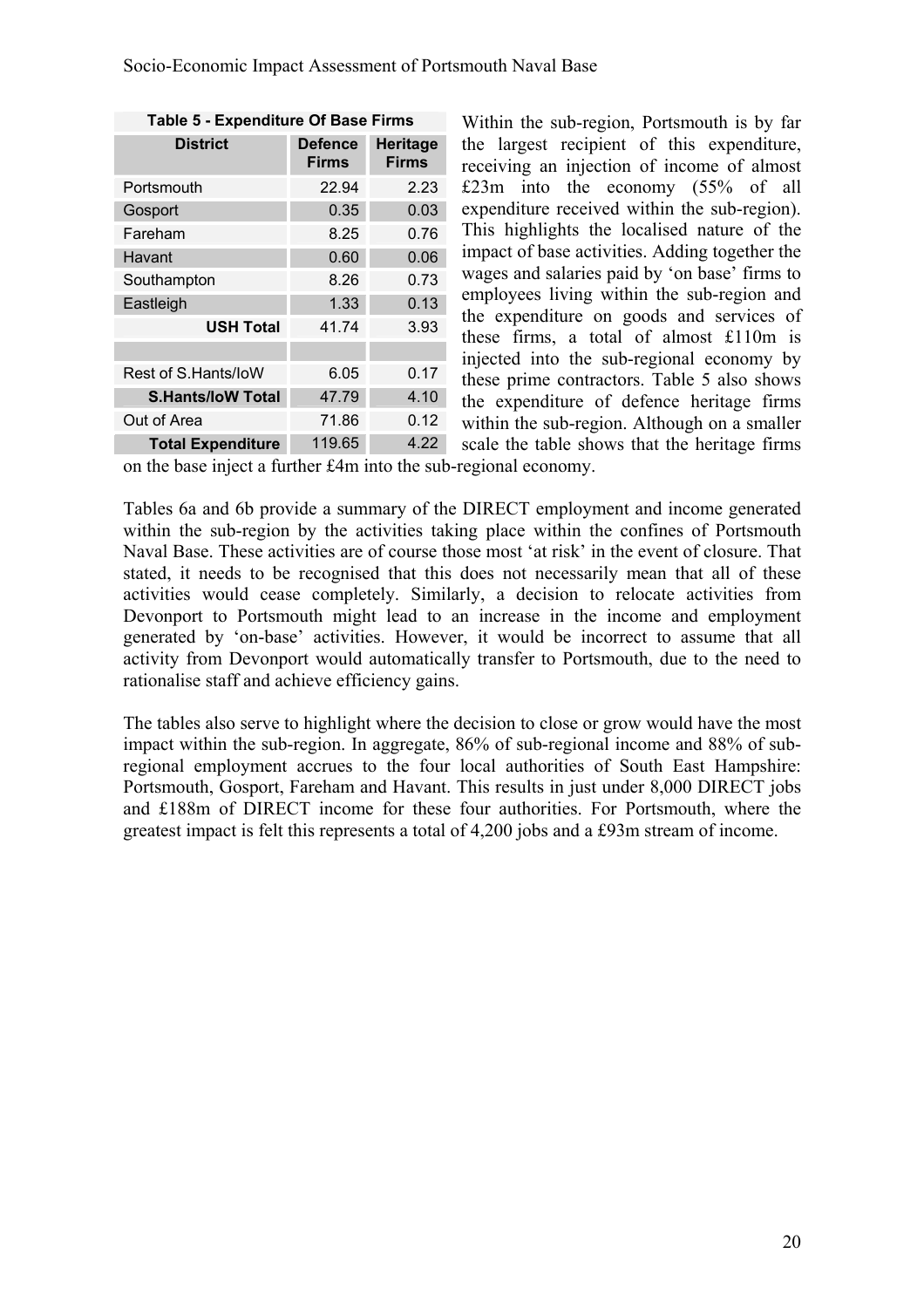|                          |                   | <b>Portsmouth</b><br><b>HMNB and</b><br><b>HMS Nelson -</b> | <b>Portsmouth</b><br><b>HMNB and</b><br><b>HMS Nelson -</b> |                      |                    |                  |                        |
|--------------------------|-------------------|-------------------------------------------------------------|-------------------------------------------------------------|----------------------|--------------------|------------------|------------------------|
| District/Region          | <b>Ships Crew</b> | <b>SERVICE</b>                                              | <b>CIVILIANS</b>                                            | <b>Defence Firms</b> | <b>Contractors</b> | <b>Heritage</b>  | <b>Total 'On Base'</b> |
| Portsmouth               | 685               | 551                                                         | 703                                                         | 949                  | 473                | 134 <sub>1</sub> | 3496                   |
| Gosport                  | 755               | 352                                                         | 387                                                         | 228                  | 238                | 47               | 2007                   |
| Fareham                  | 549               | 331                                                         | 221                                                         | 293                  | 164                | 24               | 1581                   |
| Havant                   | 149               | 107                                                         | 212                                                         | 190                  | 108                | 40               | 806                    |
| Southampton              | 146               | 128                                                         | 56                                                          | 560                  | 43                 |                  | 933                    |
| Eastleigh                | 31                | 12                                                          | 16                                                          | 57                   | 10                 | 0                | 125                    |
| <b>USH Total</b>         | 2316              | 1481                                                        | 1594                                                        | 2277                 | 1036               | 245              | 8948                   |
| Rest of S.Hants/IoW      | 66                | 35                                                          | 67                                                          | 78                   | 28                 |                  | 274                    |
| <b>S.Hants/IoW Total</b> | 2382              | 1516                                                        | 1661                                                        | 2354                 | 1064               | 245              | 9221                   |
| Live 'Out of Area'       | 3298              | 792                                                         | 125                                                         | 124                  | 48                 | 0                | 4387                   |
| total                    | 5680              | 2308                                                        | 1786                                                        | 2478                 | 1111               | 245              | 13608                  |

#### **Table 6a – Baseline Scenario Summary Tables – Portsmouth Naval Base Total employment -On-Base Activities**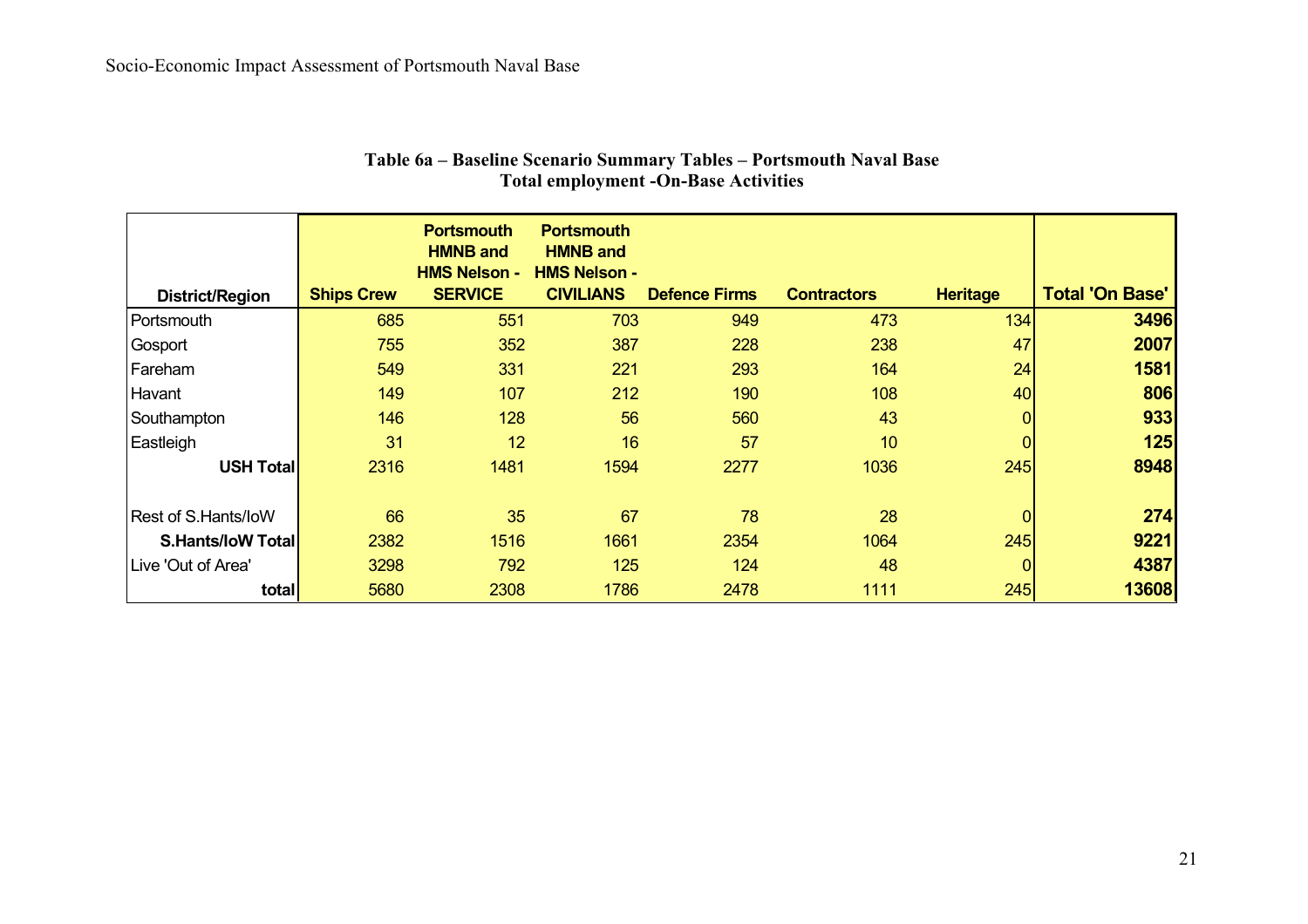|                           |                   | <b>Portsmouth</b><br><b>HMNB</b> and<br><b>HMS Nelson -</b> | <b>Portsmouth</b><br><b>HMNB</b> and<br><b>HMS Nelson -</b> |                      | <b>Contracto</b> |                 | Tourist'<br>expenditure of<br>crews of visiting | <b>Defence Firms</b><br><b>Expenditure</b><br>within the Local | <b>Heritage Firms</b><br><b>Expenditure</b><br>within the Local | <b>Total 'On Base'</b>  |
|---------------------------|-------------------|-------------------------------------------------------------|-------------------------------------------------------------|----------------------|------------------|-----------------|-------------------------------------------------|----------------------------------------------------------------|-----------------------------------------------------------------|-------------------------|
| District/Region           | <b>Ships Crew</b> | <b>SERVICE</b>                                              | <b>CIVILIANS</b>                                            | <b>Defence Firms</b> | rs               | <b>Heritage</b> | <b>Ships</b>                                    | <b>Economy</b>                                                 | <b>Economy</b>                                                  | NET income <sup>1</sup> |
| Portsmouth                | 12.67             | 14.05                                                       | 12.19                                                       | 15.90                | 8.34             | 1.39            | 3.69                                            | 22.94                                                          | 2.23                                                            | 93.4                    |
| Gosport                   | 12.03             | 8.56                                                        | 6.86                                                        | 4.00                 | 4.19             | 0.49            | 0.00                                            | 0.35                                                           | 0.03                                                            | 36.5                    |
| Fareham                   | 10.17             | 8.52                                                        | 4.31                                                        | 6.03                 | 2.90             | 0.25            | 0.00                                            | 8.25                                                           | 0.76                                                            | 41.2                    |
| Havant                    | 3.19              | 3.06                                                        | 4.28                                                        | 3.41                 | 1.91             | 0.41            | 0.00                                            | 0.60                                                           | 0.06                                                            | 16.9                    |
| Southampton               | 3.35              | 3.97                                                        | 1.10                                                        | 10.28                | 0.76             | 0.00            | 0.00                                            | 8.26                                                           | 0.73                                                            | 28.5                    |
| Eastleigh                 | 0.63              | 0.33                                                        | 0.38                                                        | 1.19                 | 0.17             | 0.00            | 0.00                                            | 1.33                                                           | 0.13                                                            | 4.2                     |
| <b>USH Totall</b>         | 42.04             | 38.50                                                       | 29.12                                                       | 40.81                | 18.27            | 2.54            | 3.69                                            | 41.74                                                          | 3.93                                                            | 220.6                   |
|                           |                   |                                                             |                                                             |                      |                  |                 |                                                 |                                                                |                                                                 |                         |
| Rest of S.Hants/loW       | 0.00              | 1.04                                                        | 1.21                                                        | 1.87                 | 0.49             | 0.00            | 0.00                                            | 6.05                                                           | 0.17                                                            | 10.8                    |
| <b>S.Hants/IoW Totall</b> | 43.45             | 39.54                                                       | 30.34                                                       | 42.68                | 18.76            | 2.54            | 3.69                                            | 47.79                                                          | 4.10                                                            | 231.5                   |
| Local Spending of 'Out    |                   |                                                             |                                                             |                      |                  |                 |                                                 |                                                                |                                                                 |                         |
| of Area' Staff            | 17.85             | 0.82                                                        | 0.15                                                        | 0.81                 | 0.30             | 0.00            | 0.00                                            | 0.00                                                           | 0.12                                                            | 20.1                    |
| total                     | 61.30             | 40.36                                                       | 30.49                                                       | 43.49                | 19.06            | 2.54            | 3.69                                            | 47.79                                                          | 4.22                                                            | 251.5                   |

## **Table 6.b - Total Income: Net Household income and 'On-Base' Expenditure on Goods and Services**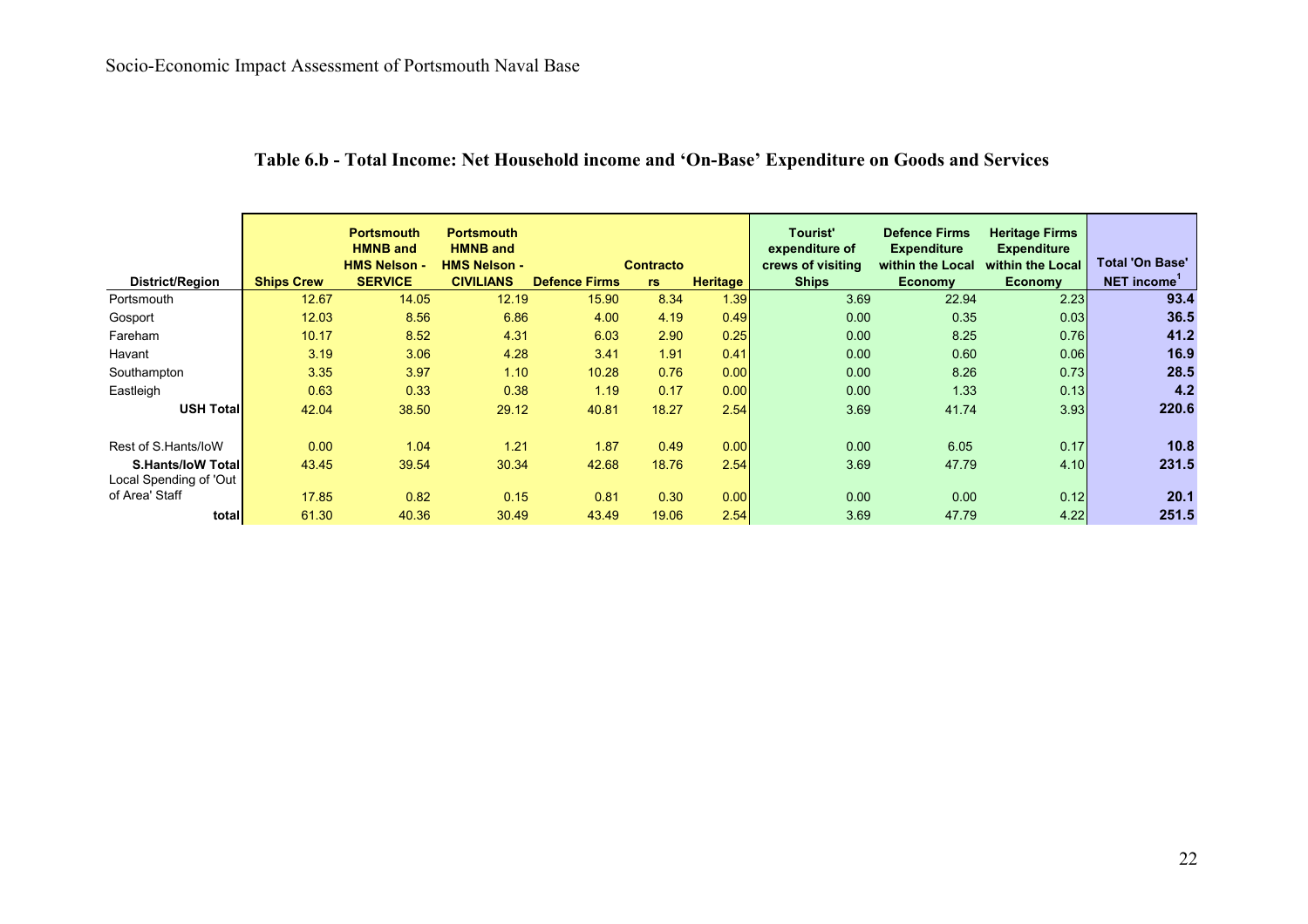#### **3.4 Sub-Regional 'Off Base' Defence Activities**

Having considered the impact of those activities located 'on-base', the next stage is to analyse the impact of those defence activities located 'off-base'. Historically, the extent of the Navy's role in Portsmouth spreads much further than the confines of just the Naval Base, with a number of associated establishments co-located within the sub-region. The 'off-base' support functions provided for the Navy are generally of three forms. First of these is HMS Excellent located at Whale Island in Portsmouth, which is now the headquarters for the Royal Navy. A large investment programme was undertaken in early 2000 to facilitate the move from Northwood to Whale Island. The aim of the move was to provide a single headquarters for the Royal Navy where the Commander in Chief of the Fleet (CinC Fleet) is located. The second of the major 'off-base' activities is the provision of 'on-shore' training facilities that conduct most of the Navy's specialist and basic training<sup>22</sup>. Finally, there are a number of MoD Agencies located just off the island of Portsea, which mainly conduct work for the Navy. In most cases, these are establishments that were part of the MoD civil service but have in more recent times been 'hived off' as agencies or private enterprises. As shown in Figure 5 below, these 'off base' activities also create DIRECT Income and employment in the same way that the Naval Base itself does. Although closure or expansion plans may not directly involve these organizations, the nature of the work they undertake and their close dependence upon demand from the Naval Base means that they would inevitably be affected by the MoD's final proposals.





Specialist and post-basic training for many branches of the Royal Navy is provided by HMS Collingwood and HMS Sultan, both of which have grown considerably in the last decade as training provision has been rationalised and co-located. In addition to providing training for the Royal Navy these establishments also provide training for service personnel from foreign navies and the private sector. Other 'off base' activities are located n smaller units mainly in Fareham and Gosport and some units are co-located on the Collingwood and Sultan sites $^{23}$ .

 $22$  These include HMS Collingwood, the Royal Navy's Maritime Warfare School, HMS Sultan and the Royal Navy's School of Marine and Aeronautical Engineering.

<sup>&</sup>lt;sup>23</sup> This includes NMMIS at Centurion. For the purpose of this report the MoD service and civilian elements at Centurion are included in training and the outsourced services provided by EDS are classified as MoD Agency.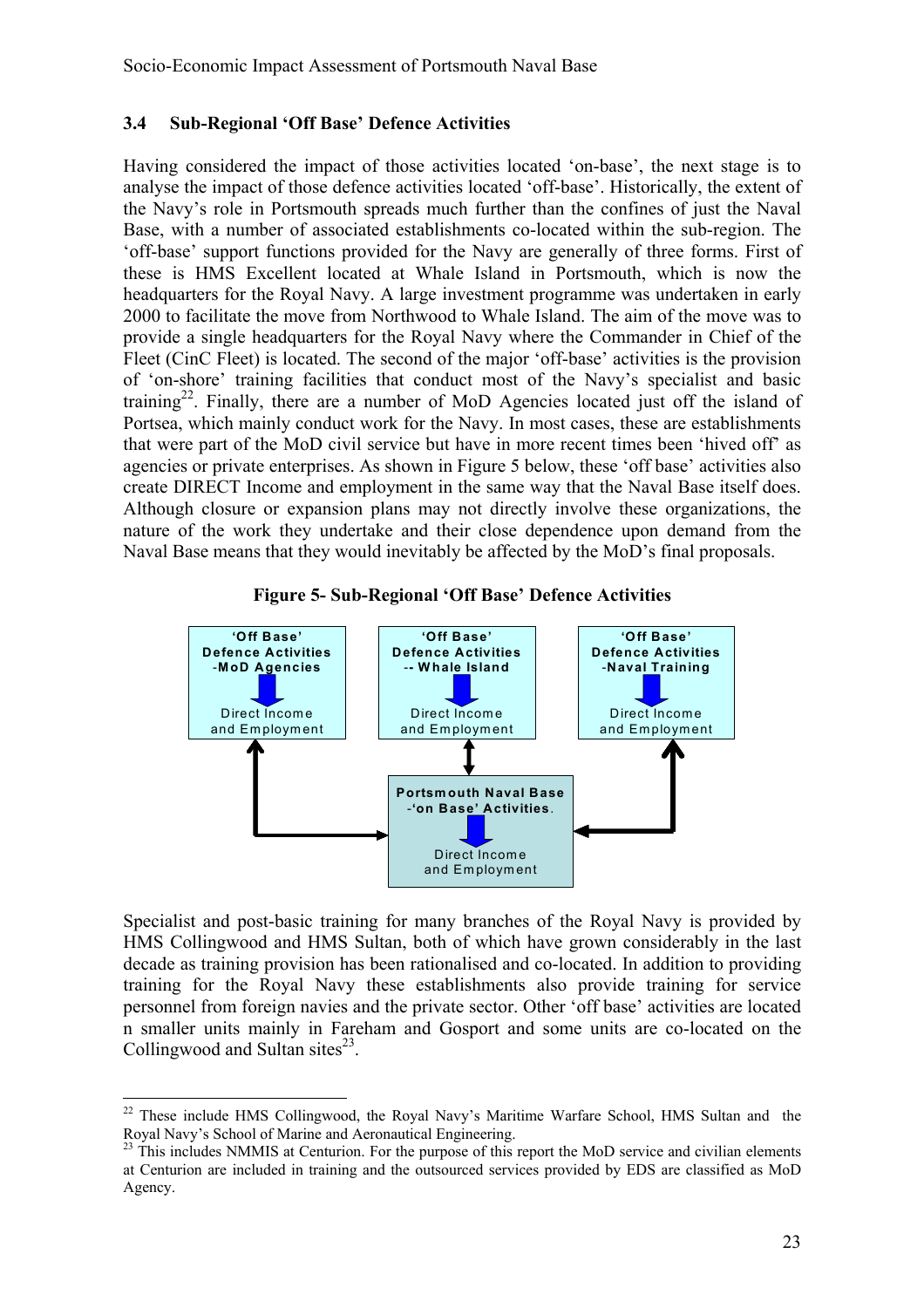In recent years, a large part of former MoD activities have been contracted out to agencies and the private sector. Such agencies within the sub-region include Defence Munitions, DARA Fleetlands<sup>24</sup> and Centurion (all located in Gosport) and the research establishments run by Qinetiq and the Defence Science and Technology Laboratory<sup>25</sup>.

|                                   |                                      |                   | <b>Service Personnel</b> |                                          |  |
|-----------------------------------|--------------------------------------|-------------------|--------------------------|------------------------------------------|--|
| Area of Residence of<br>employees | Whale<br>Island and<br><b>Others</b> | Naval<br>Training | MoD<br>Agencies          | Total 'off base'<br>service<br>personnel |  |
| Portsmouth                        | 231                                  | 269               | 177                      | 677                                      |  |
| Gosport                           | 148                                  | 448               | 113                      | 709                                      |  |
| Fareham                           | 139                                  | 282               | 106                      | 526                                      |  |
| Havant                            | 45                                   | 67                | 34                       | 146                                      |  |
| Southampton                       | 54                                   | 51                | 41                       | 146                                      |  |
| Eastleigh                         | 5                                    | 20                | $\overline{4}$           | 29                                       |  |
| <b>USH Total</b>                  | 621                                  | 1137              | 475                      | 2233                                     |  |
|                                   |                                      |                   |                          |                                          |  |
| Rest of S. Hants/loW              | 14                                   | 38                | 11                       | 63                                       |  |
| <b>S.Hants/IoW Total</b>          | 635                                  | 1175              | 486                      | 2296                                     |  |
| Live 'Out of Area'                | 333                                  | 2404              | 254                      | 2992                                     |  |
| <b>Total Number of</b><br>Jobs    | 968                                  | 3579              | 741                      | 5288                                     |  |

#### **Table 7 – 'Off Base' Defence Employment**

|                                   |                                      |                                 | <b>Civilian Staff</b>  |                                                  |                                         |
|-----------------------------------|--------------------------------------|---------------------------------|------------------------|--------------------------------------------------|-----------------------------------------|
| Area of Residence of<br>employees | Whale<br>Island and<br><b>Others</b> | <b>Naval</b><br><b>Training</b> | MoD<br><b>Agencies</b> | <b>Total 'off</b><br>base' Civilian<br>personnel | <b>Total 'off</b><br>base'<br>personnel |
| Portsmouth                        | 259                                  | 60                              | 1538                   | 1857                                             | 2534                                    |
| Gosport                           | 143                                  | 275                             | 1036                   | 1453                                             | 2162                                    |
| Fareham                           | 81                                   | 187                             | 680                    | 949                                              | 1475                                    |
| Havant                            | 78                                   | 33                              | 406                    | 517                                              | 662                                     |
| Southampton                       | 20                                   | 21                              | 150                    | 191                                              | 337                                     |
| Eastleigh                         | 6                                    | 4                               | 33                     | 43                                               | 72                                      |
| <b>USH Total</b>                  | 587                                  | 580                             | 3842                   | 5010                                             | 7242                                    |
|                                   |                                      |                                 |                        |                                                  | $\Omega$                                |
| Rest of S. Hants/loW              | 25                                   | $\overline{7}$                  | 115                    | 147                                              | 210                                     |
| <b>S.Hants/IoW Total</b>          | 612                                  | 587                             | 3957                   | 5156                                             | 7453                                    |
| Live 'Out of Area'                | 46                                   | 20                              | 204                    | 270                                              | 3262                                    |
| <b>Total Number of</b><br>Jobs    | 658                                  | 607                             | 4161                   | 5426                                             | 10714                                   |

Table 7 shows the number of people employed by the various 'off-base' defence activities identified. The various establishments employ a total of just over 10,700 staff, consisting

<sup>&</sup>lt;sup>24</sup> DARA Fleetlands provides maintenance repair and overhaul for the helicopters of all three armed services.

 $^{25}$  These were formerly the Defence Research Agency (DERA)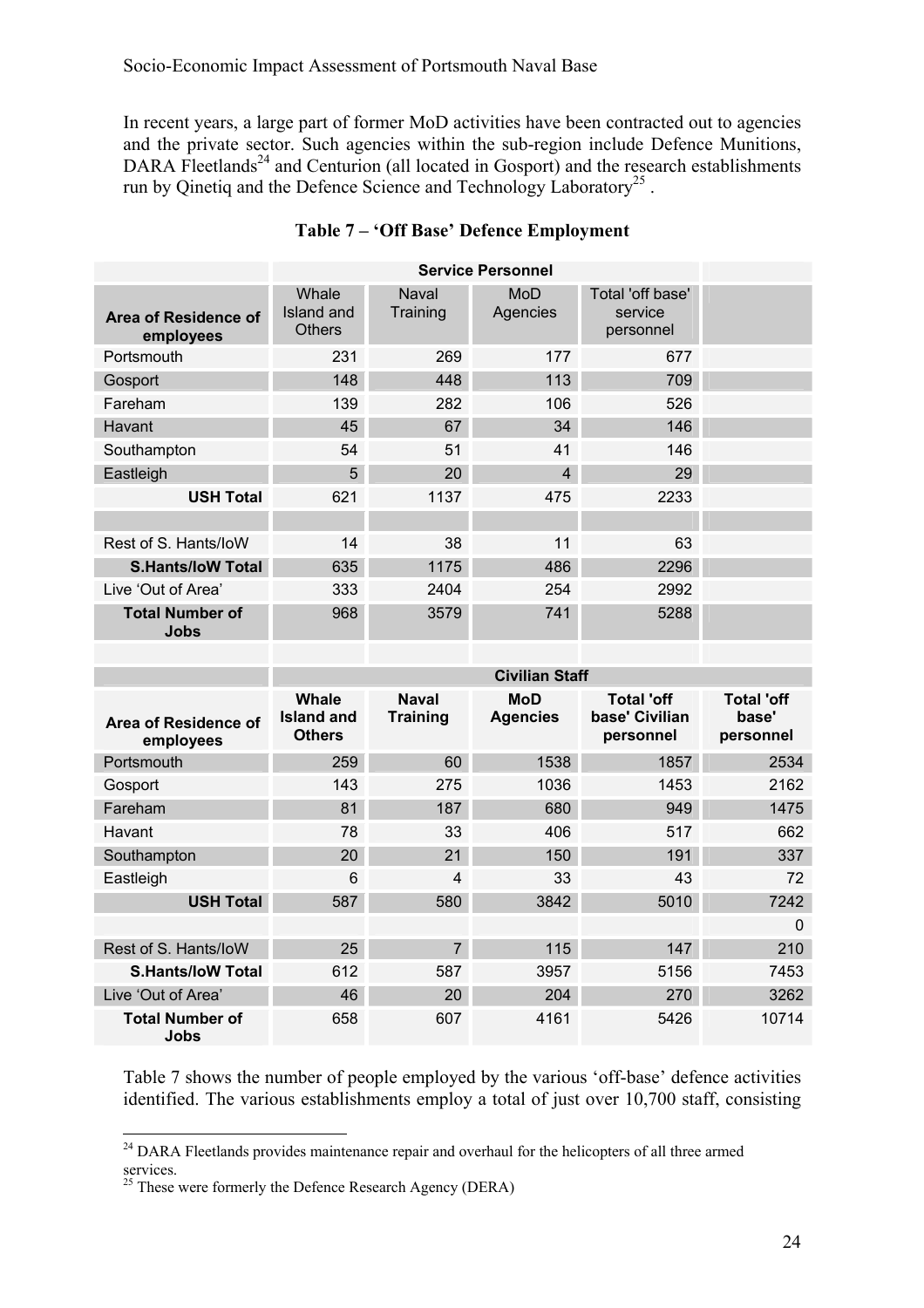of 5,300 service personnel and 5,400 civilians. Of these, over 7,200 are resident within the sub-region, just under 3,300 living out of area. As with the previous analysis, the majority of those who live 'out of area' are service personnel, with only 270 civilian staff living outside the sub-region. These figures demonstrate that service personnel are more 'footloose' than civilians and are more likely to have their permanent address away from where they are stationed. The economic impact of the off base agencies upon the subregional economy is determined by a) the amount of household income earned by those employees who live within the sub-region and b) the value of expenditure of the agencies upon goods and services purchased from firms located within the sub-region.

|                                                  |                                                    |                                 | <b>Service Personnel</b>      |                                                             |                                                              |  |  |  |
|--------------------------------------------------|----------------------------------------------------|---------------------------------|-------------------------------|-------------------------------------------------------------|--------------------------------------------------------------|--|--|--|
| <b>District</b>                                  | <b>Whale</b><br><b>Island and</b><br><b>Others</b> | <b>Naval</b><br><b>Training</b> | <b>MoD</b><br><b>Agencies</b> | <b>Total 'off</b><br>base'<br>service Net<br><b>Income</b>  |                                                              |  |  |  |
| Portsmouth                                       | 5.9                                                | 5.9                             | 4.4                           | 16.3                                                        |                                                              |  |  |  |
| Gosport                                          | 3.6                                                | 9.3                             | 2.7                           | 15.6                                                        |                                                              |  |  |  |
| Fareham                                          | 3.6                                                | 6.4                             | 2.7                           | 12.7                                                        |                                                              |  |  |  |
| Havant                                           | 1.3                                                | 1.6                             | 1.0                           | 3.8                                                         |                                                              |  |  |  |
| Southampton                                      | 1.7                                                | 1.1                             | 1.2                           | 4.1                                                         |                                                              |  |  |  |
| Eastleigh                                        | 0.1                                                | 0.5                             | 0.1                           | 0.7                                                         |                                                              |  |  |  |
| <b>USH Total</b>                                 | 16.1                                               | 24.9                            | 12.1                          | 53.2                                                        |                                                              |  |  |  |
|                                                  |                                                    |                                 |                               |                                                             |                                                              |  |  |  |
| Rest of S.Hants/loW                              | 0.4                                                | 0.9                             | 0.3                           | 1.7                                                         |                                                              |  |  |  |
| S.Hants/IoW Total                                | 16.6                                               | 25.9                            | 12.4                          | 54.9                                                        |                                                              |  |  |  |
| Out of Area                                      | 0.3                                                | 2.0                             | 0.3                           | 2.6                                                         |                                                              |  |  |  |
| <b>Total Income</b>                              | 16.9                                               | 27.8                            | 12.7                          | 57.5                                                        |                                                              |  |  |  |
|                                                  |                                                    |                                 |                               |                                                             |                                                              |  |  |  |
|                                                  | <b>Civilian Staff</b>                              |                                 |                               |                                                             |                                                              |  |  |  |
|                                                  |                                                    |                                 |                               |                                                             |                                                              |  |  |  |
| <b>District</b>                                  | <b>Whale</b><br><b>Island and</b><br><b>Others</b> | <b>Naval</b><br><b>Training</b> | <b>MoD</b><br><b>Agencies</b> | <b>Total 'off</b><br>base'<br><b>Civilian Net</b><br>Income | <b>Total 'off</b><br>base' Net<br><b>Household</b><br>Income |  |  |  |
| Portsmouth                                       | 4.5                                                | 1.0                             | 27.1                          | 32.6                                                        | 48.9                                                         |  |  |  |
| Gosport                                          | 2.5                                                | 4.7                             | 18.2                          | 25.3                                                        | 41.0                                                         |  |  |  |
| Fareham                                          | 1.6                                                | 3.3                             | 12.4                          | 17.3                                                        | 30.0                                                         |  |  |  |
| Havant                                           | 1.6                                                | 0.6                             | 7.5                           | 9.7                                                         | 13.5                                                         |  |  |  |
| Southampton                                      | 0.4                                                | 0.4                             | 2.8                           | 3.5                                                         | 7.6                                                          |  |  |  |
| Eastleigh                                        | 0.1                                                | 0.1                             | 0.7                           | 0.9                                                         | 1.6                                                          |  |  |  |
| <b>USH Total</b>                                 | 10.7                                               | 10.0                            | 68.6                          | 89.4                                                        | 142.6                                                        |  |  |  |
|                                                  |                                                    |                                 |                               |                                                             | 0.0                                                          |  |  |  |
| Rest of S.Hants/loW                              | 0.4                                                | 0.1                             | 2.0                           | 2.6                                                         | 4.3                                                          |  |  |  |
| S.Hants/loW Total                                | 11.2                                               | 10.1                            | 70.6                          | 92.0                                                        | 146.9                                                        |  |  |  |
| Local Spending of<br>those living out of<br>Area | 0.1                                                | 0.0                             | 0.3                           | 0.3                                                         | 2.9                                                          |  |  |  |

#### **Table 8 – 'Off-Base' Defence Net Household Income (£m)**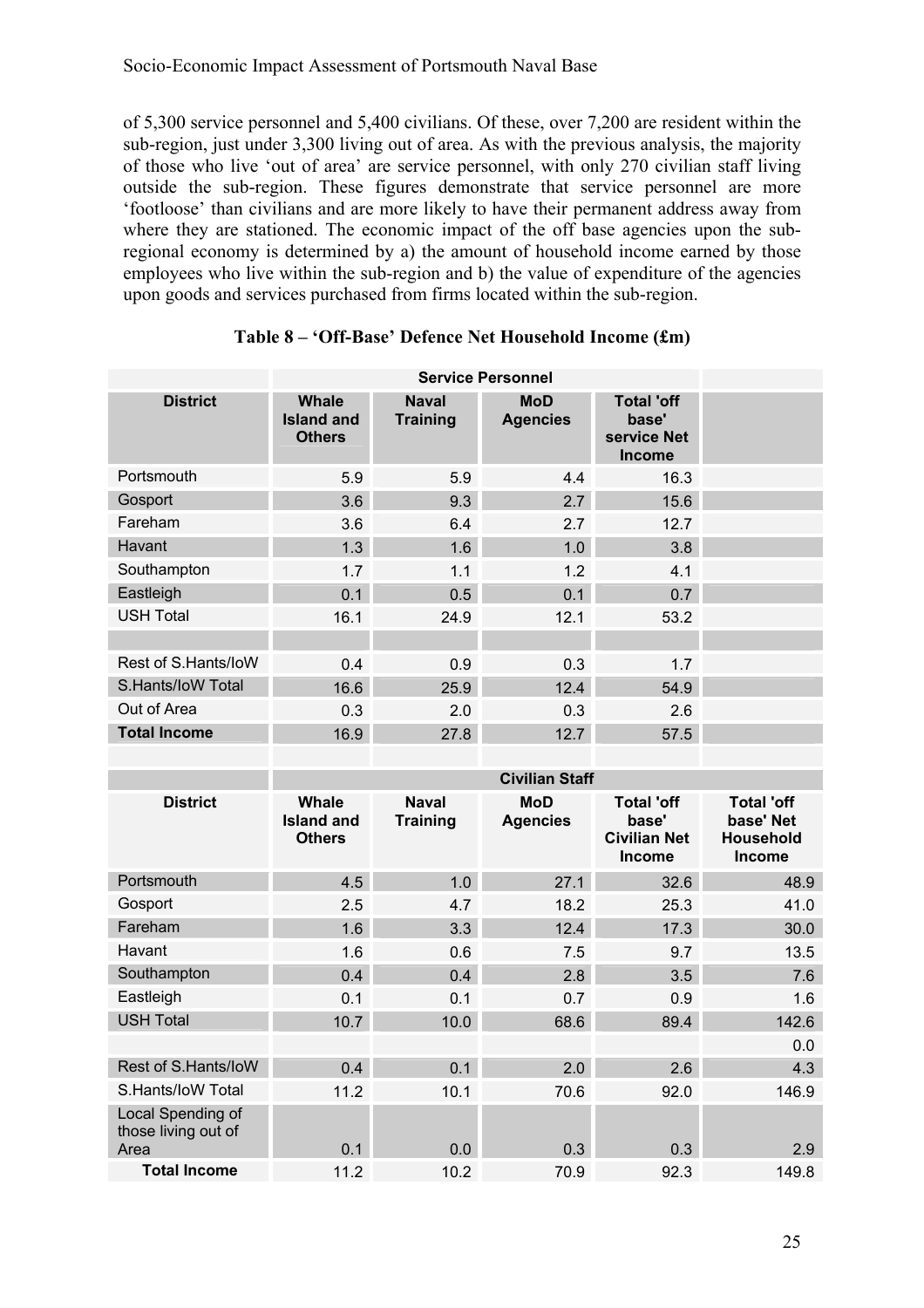Looking first at the amount of household income earned by employees, Table 8 shows that employees resident within South Hampshire and the Isle of Wight earned a total of £150m in net household income. This is composed of £58m earned by service personnel and £92m earned by civilian staff. The impact of this is very localised with £120m earned by the three districts of Portsmouth, Gosport and Fareham alone and £90m just within Portsmouth and Gosport. To these figures £2.9m can also be added, this is the estimated value of the spending within the sub-region of those employees who live outside the subregion (both service and civilian personnel) but have some 'incidental' expenditure within the sub-region on items such as food and drink and shopping.

Turning next to the expenditure of these agencies upon goods, services and supplies, Table 9 provides a summary of the estimated expenditure<sup>26</sup> of these 'off-base' agencies within the sub-region. This table also shows the estimated value of local income derived from tourist visits to the Naval Base Historic Dockyard. The table shows that an estimated total of £44m was spent by these MoD training establishments and agencies on goods and services. Of this total, £18m was spent within South Hampshire and the Isle of Wight. The largest part of this expenditure was with firms in Portsmouth  $(f11.2m)$ . The final column shows that an estimated £20m was generated locally from tourists visiting the Naval Base and its attractions. In total 512,000 people visited the Historic Dockyard in 2005. It is assumed that 45% of these visitors are day visitors and 40% staying visitors, the remainder are assumed to be 'locals'. In line with information in the Travel Trends Survey it is assumed that staying visitors spend an average of £55 per day and day visitors £38 per day. This expenditure is on items such as accommodation, shopping and food and drink bought throughout the local economy. The entrance fees paid are not counted here, in order to avoid 'double counting' as this will re-circulate into the economy through wages and salaries paid to staff and the purchase of goods and services.

| <b>District</b>          | MoD<br>training | MoD<br><b>Agencies</b> | Income from<br>Defence<br>Tourism | Total |
|--------------------------|-----------------|------------------------|-----------------------------------|-------|
| Portsmouth               | 6.97            | 4.24                   | 20.05                             | 31.27 |
| Gosport                  | 0.08            | 0.06                   | 0.00                              | 0.15  |
| Fareham                  | 1.92            | 1.45                   | 0.00                              | 3.37  |
| Havant                   | 0.17            | 0.11                   | 0.00                              | 0.28  |
| Southampton              | 1.42            | 1.38                   | 0.00                              | 2.80  |
| Eastleigh                | 0.39            | 0.24                   | 0.00                              | 0.64  |
| <b>USH Total</b>         | 10.97           | 7.49                   | 20.05                             | 38.51 |
|                          |                 |                        |                                   | 0.00  |
| Rest of S.Hants/loW      | 0.11            | 0.32                   | 0.00                              | 0.43  |
| <b>S.Hants/loW Total</b> | 11.07           | 7.81                   | 20.05                             | 38.93 |
| Out of Area              | 17.32           | 7.50                   | 0.00                              | 24.82 |
| <b>Total Expenditure</b> | 28.39           | 15.32                  | 20.05                             | 63.76 |

#### **Table 9 – Sub-Regional expenditure of MoD 'off base' Agencies (£m)**

<sup>&</sup>lt;sup>26</sup> Primary information was not available for the MoD Agencies or training establishments. Calculations of spend are based on pro rata distribution of supplies and services expenditure for each of the main organisations as published in their latest annual reports. For the MoD agencies, it is assumed that companies within the sub-region meet 39% of supplies and services consumed at local bases, as was the case with core prime contractors. In the case of the main training bases it is reasonable to assume that the proportion of supplies met from local sources is in line with that of FSL who are their main suppliers.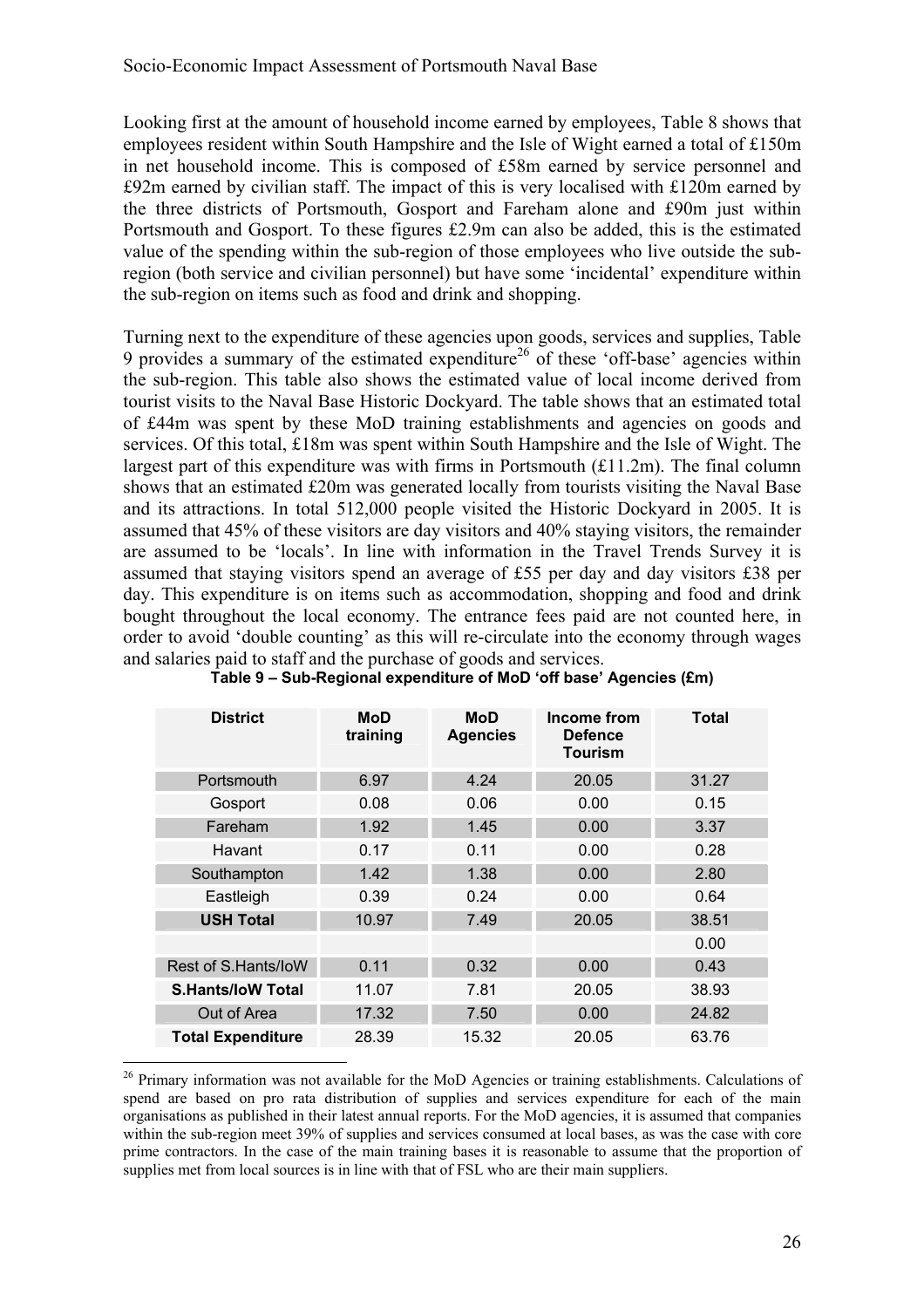#### Socio-Economic Impact Assessment of Portsmouth Naval Base

Tables 10a and 10b provide a summary of the employment and income generated by the 'off base' activities of the training agencies and MoD agencies co-located within the subregion. Whilst a change in the status of the Naval Base would not directly impact upon these establishments, closure or growth would undoubtedly have indirect impacts as demand for training and services from the Royal Navy changed in line with its change in status.

The summary tables show that these off- base activities are currently responsible for:

- the DIRECT employment of 10,600 staff, 7,150 of whom live within Urban South Hampshire;
- the injection of £186m into the South Hampshire and Isle of Wight economy, over £180m of this into Urban South Hampshire;
- these impacts are very localised, with over 6,000 of the jobs in Urban south Hampshire concentrated into the three districts of Portsmouth, Gosport and Fareham;
- similarly, over £150m worth of income is injected into these three authority areas

Adding together the information in Summary Tables 6 and 10, it is possible to estimate the total DIRECT impact of naval-related activities both on and off the base. This shows that;

- together such activities are responsible for the employment of over 24,000 people, 16,600 of whom live within the area of South Hampshire and the Isle of Wight
- this employment is highly localised, with 16,100 of the jobs within Urban South Hampshire and, more importantly, 13,000 within just Portsmouth, Gosport and Fareham.
- similarly, adding together on and off-base activities shows that the Navy's presence is responsible for the injection of almost £430m of direct net income into the economy of South Hampshire and the Isle of Wight. Some £325m of this flowing into the three economies of Portsmouth, Gosport and Fareham.

The data serves to highlight the importance of these direct injections of income and employment into the local economy as a result of defence-related activities within the subregion. However, only the DIRECT impacts have so far been included, i

t is therefore necessary to add the indirect impacts created by the multiplier effect. It is these impacts which are next considered.

.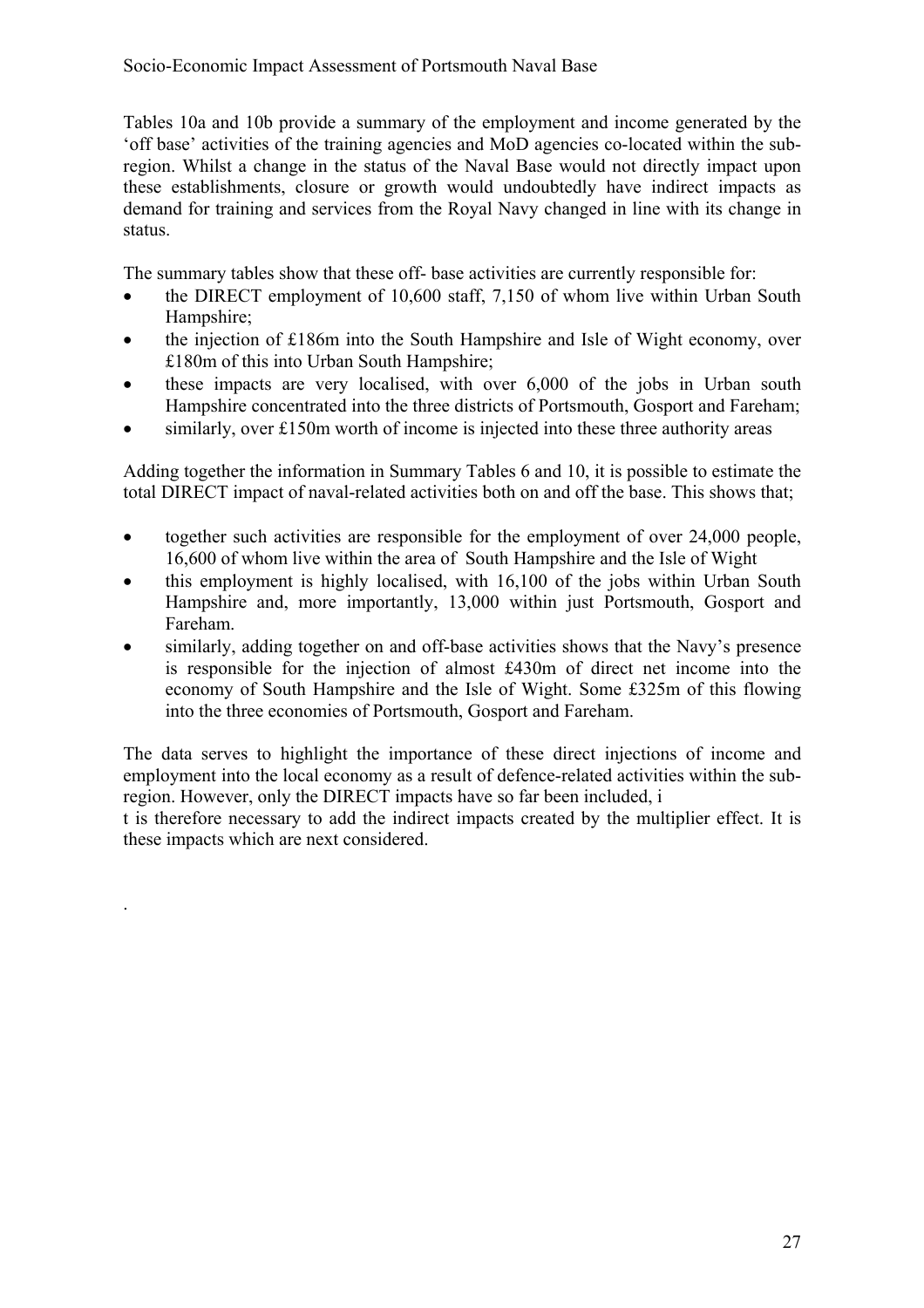| Table 10a – Baseline Scenario Summary Tables – Portsmouth Naval Base |  |
|----------------------------------------------------------------------|--|
| <b>Employment - Off-Base Activities</b>                              |  |

| <b>District/Region</b>   | <b>Whale Island</b><br>and Others -<br><b>Service</b> | <b>Whale Island</b><br>and Others -<br><b>Civilian Staff</b> | <b>Service</b><br>personnel<br><b>Training</b> | <b>Civilian Staff</b><br><b>Training</b> | <b>Service</b><br><b>Personnel MoD</b><br><b>Agencies</b> | <b>Civilian staff</b><br><b>MoD Agencies</b> | <b>Total 'off base'</b> |
|--------------------------|-------------------------------------------------------|--------------------------------------------------------------|------------------------------------------------|------------------------------------------|-----------------------------------------------------------|----------------------------------------------|-------------------------|
| Portsmouth               | 231                                                   | 259                                                          | 269                                            | 59                                       | 177                                                       | 1507                                         | 2501                    |
| Gosport                  | 148                                                   | 143                                                          | 448                                            | 269                                      | 113                                                       | 1014                                         | 2135                    |
| Fareham                  | 139                                                   | 81                                                           | 282                                            | 183                                      | 106                                                       | 666                                          | 1457                    |
| Havant                   | 45                                                    | 78                                                           | 67                                             | 32                                       | 34                                                        | 397                                          | 653                     |
| Southampton              | 54                                                    | 20                                                           | 51                                             | 21                                       | 41                                                        | 147                                          | 334                     |
| Eastleigh                | 5                                                     | $6\phantom{1}$                                               | 20                                             | $\overline{4}$                           | 4                                                         | 32                                           | 71                      |
| <b>USH Total</b>         | 621                                                   | 587                                                          | 1137                                           | 568                                      | 475                                                       | 3764                                         | 7152                    |
| <b>Rest of Hants/IoW</b> | 14                                                    | 25                                                           | 38                                             | $\overline{7}$                           | 11                                                        | 113                                          | 208                     |
| <b>Hants/IoW Total</b>   | 635                                                   | 612                                                          | 1175                                           | 575                                      | 486                                                       | 3876                                         | 7360                    |
| Live 'Out of Area'       | 333                                                   | 46                                                           | 2404                                           | 20                                       | 254                                                       | 200                                          | 3257                    |
| total                    | 968                                                   | 658                                                          | 3579                                           | 595                                      | 741                                                       | 4076                                         | 10617                   |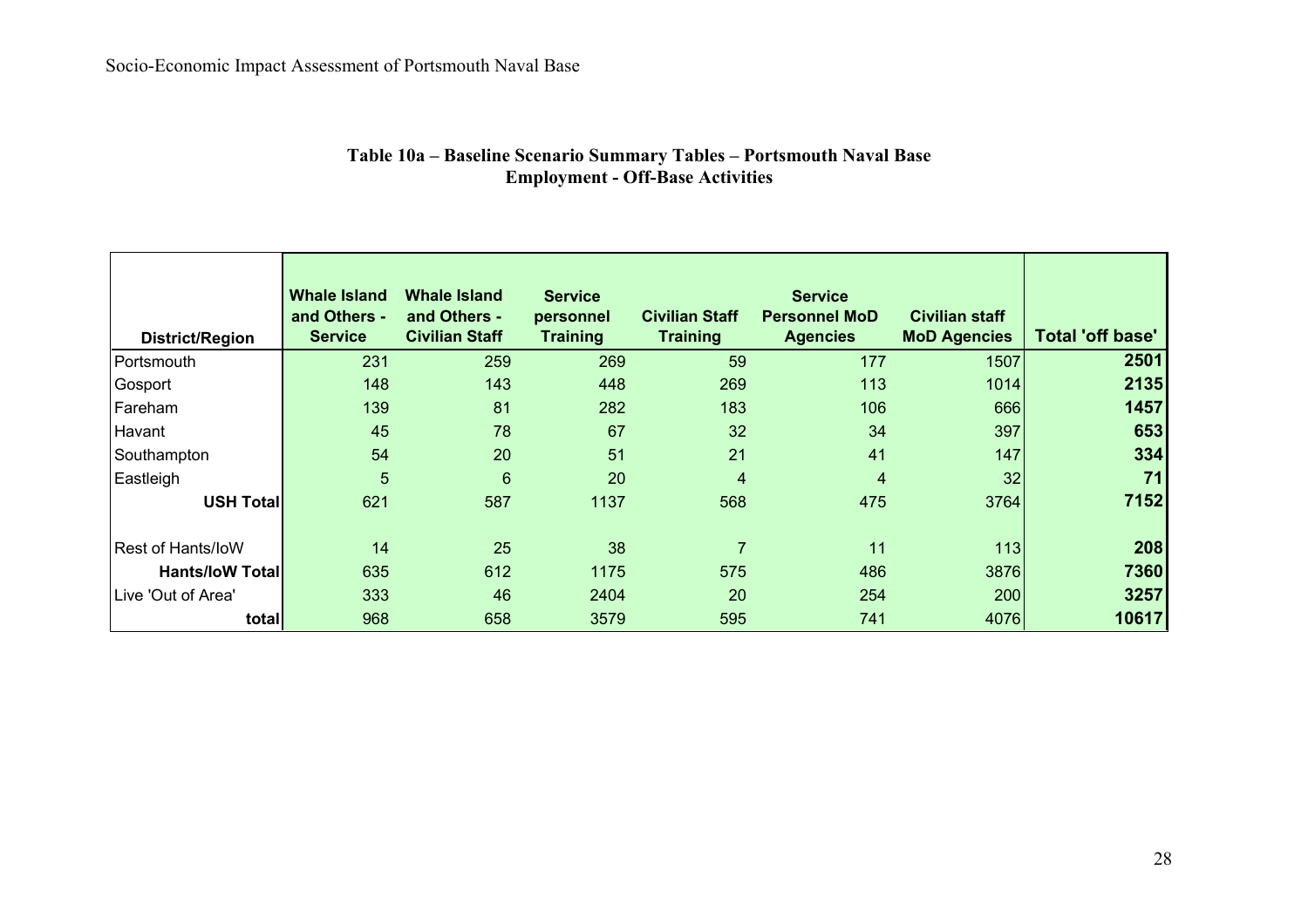|                                                     | Other MoD - Off Base (B), Whale Island, HMS Sultan, HMS Collingwood and 'other' MoD Agencies |                                       |                              |                                          |                                         |                                              |                                        |                                   |                                              |
|-----------------------------------------------------|----------------------------------------------------------------------------------------------|---------------------------------------|------------------------------|------------------------------------------|-----------------------------------------|----------------------------------------------|----------------------------------------|-----------------------------------|----------------------------------------------|
|                                                     | <b>Whale Island</b>                                                                          | <b>Whale Island</b>                   | <b>Service</b>               |                                          | <b>Service</b>                          |                                              | Training +<br><b>Agency</b>            | Income from                       |                                              |
| District/Region                                     | and Others -<br><b>Service</b>                                                               | and Others -<br><b>Civilian Staff</b> | personnel<br><b>Training</b> | <b>Civilian Staff</b><br><b>Training</b> | <b>Personnel MoD</b><br><b>Agencies</b> | <b>Civilian staff</b><br><b>MoD Agencies</b> | <b>Expenditure in</b><br>local economy | <b>Defence Related</b><br>Tourism | <b>Total 'Off Base' NET</b><br><b>Income</b> |
|                                                     | 5.89                                                                                         | 4.49                                  | 5.95                         | 1.03                                     | 4.42                                    | 27.12                                        | 11.22                                  | 20.05                             | 80.17                                        |
| Portsmouth                                          |                                                                                              |                                       |                              |                                          |                                         |                                              |                                        |                                   |                                              |
| Gosport                                             | 3.59                                                                                         | 2.53                                  | 9.34                         | 4.67                                     | 2.69                                    | 18.15                                        | 0.15                                   | 0.00                              | 41.12                                        |
| Fareham                                             | 3.58                                                                                         | 1.59                                  | 6.41                         | 3.31                                     | 2.68                                    | 12.40                                        | 3.37                                   | 0.00                              | 33.34                                        |
| Havant                                              | 1.28                                                                                         | 1.58                                  | 1.60                         | 0.57                                     | 0.96                                    | 7.52                                         | 0.28                                   | 0.00                              | 13.79                                        |
| Southampton                                         | 1.66                                                                                         | 0.41                                  | 1.15                         | 0.39                                     | 1.25                                    | 2.76                                         | 2.80                                   | 0.00                              | 10.41                                        |
| Eastleigh                                           | 0.14                                                                                         | 0.14                                  | 0.50                         | 0.08                                     | 0.10                                    | 0.65                                         | 0.64                                   | 0.00                              | 2.25                                         |
| <b>USH Total</b>                                    | 16.15                                                                                        | 10.73                                 | 24.94                        | 10.04                                    | 12.10                                   | 68.61                                        | 18.46                                  | 20.05                             | 181.07                                       |
| Rest of S.Hants/loW                                 | 0.44                                                                                         | 0.45                                  | 0.94                         | 0.11                                     | 0.33                                    | 2.03                                         | 0.43                                   | 0.00                              | 4.72                                         |
| <b>S.Hants/IoW Totall</b><br>Local Spending of 'Out | 16.58                                                                                        | 11.18                                 | 25.88                        | 10.15                                    | 12.43                                   | 70.64                                        | 18.88                                  | 20.05                             | 185.79                                       |
| of Area' Staff                                      | 0.34                                                                                         | 0.06                                  | 1.95                         | 0.02                                     | 0.31                                    | 0.25                                         | 0.00                                   | 0.00                              | 2.94                                         |
| total                                               | 16.93                                                                                        | 11.22                                 | 27.83                        | 10.17                                    | 12.74                                   | 70.89                                        | 19.31                                  | 20.05                             | 188.73                                       |

#### **10.b- Total Income: Household income and Expenditure on Goods and Services**

*Note 1 - All household Incomes are shown as 'net income' after deduction of tax and NI contributions*

*Key = Wages and salaries paid to employees*

*Key = Expenditure on Goods and Services within the Local economy by defence firms and 'tourists'*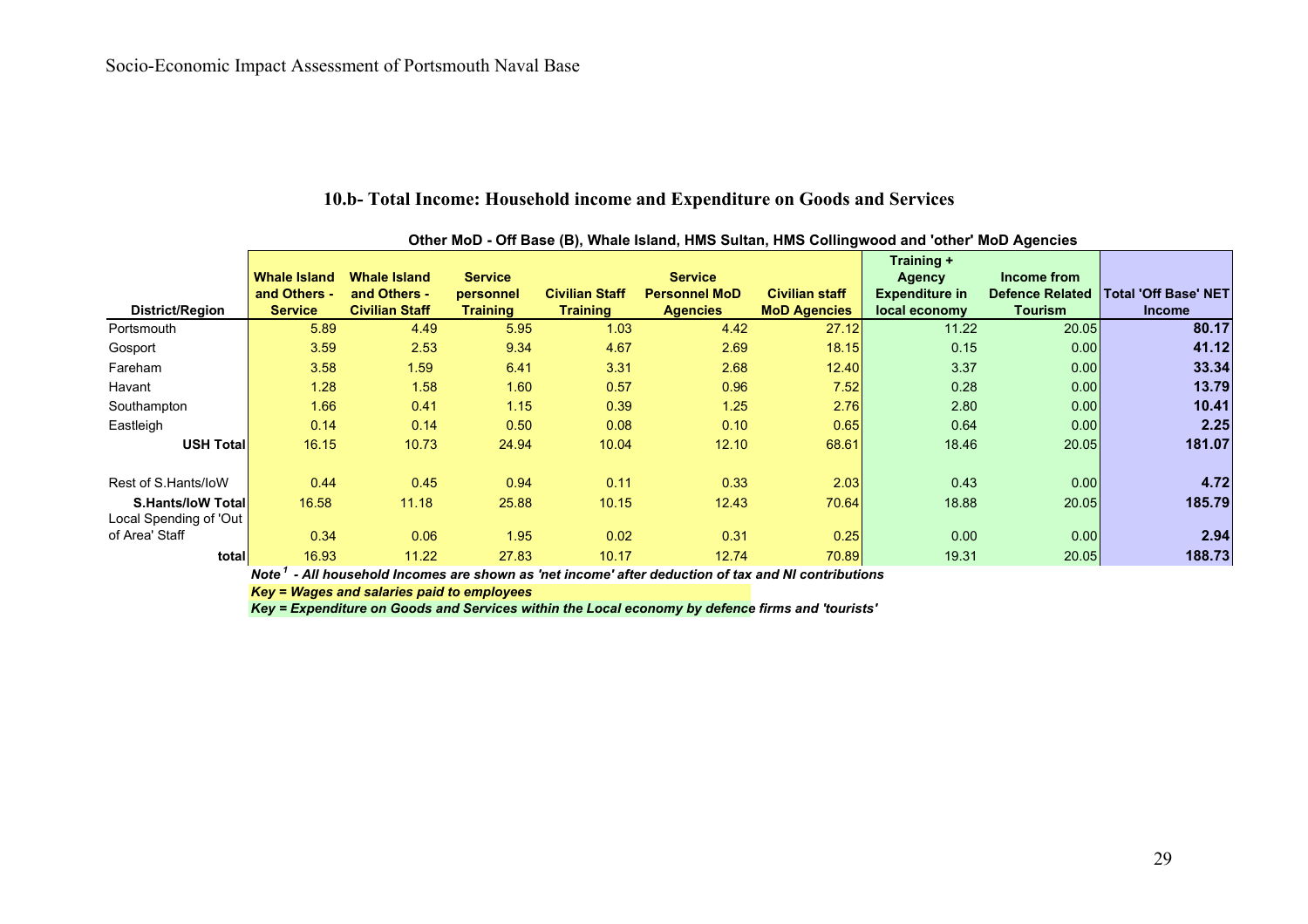#### **3.5 Indirect Impact of Portsmouth Naval Base and 'off base' Defence Activities**

Thus far, the report has concentrated on the direct employment effects of the Portsmouth Naval Base and 'off base' defence establishments within the sub-region. However, the total economic impact of the Naval Base and other defence establishments to the sub-regional economy must also take into account the indirect and induced effects likely to result from the employment and expenditures of the base and co-located establishments.

It is useful to clarify what is meant by the terms "indirect and induced effects". These are of two main types. Firstly the indirect industrial effect. Direct demands for products and services used by the defence sector will lead to "knock on" benefits for other local firms. These knock on, or multiplier, effects will continue as other firms in the defence supply chain also purchase goods and services from other firms within the sub-region. The overall size of this 'sub-regional multiplier effect' will depend upon the structure of the sub-regional economy and its ability to meet and supply the needs of local firms. The larger and more diversified is the sub-regional economy, the more likely it is that supply chain requirements will be available locally thus increasing the size of the multiplier. In contrast, where industry sectors are either absent or under-represented in the sub-region, supplies and services will have to be imported from outside the area thus increasing "leakages" out of the area, which will, in turn, reduce the value of any multiplier effect. As seen in section two of the report the defence supply chain within the sub-region is highly developed, increasing the extet of interindustry linkages and thus the value of the multiplier effect.

The second type of multiplier effect is the induced effect, this is associated with household (or consumer) spending. The Naval Base and associated 'off-base' activities are large direct employers. As already seen a large percentage of these employees live within the sub-region. This means that they provide a significant boost to local household income. The derived household income, will, in turn, be spent by these households within the local economy on various goods and services. This spending will then be further re-circulated as local people are employed in shops and businesses and in the firms that supply them with goods and services. Once again, a multiplier effect is created; the value of which will be dependent upon the ability of local firms to supply the needs of the sub-regions resident population.

#### *Input-output methodology*

 $\overline{a}$ 

Having recognised the importance of measuring these indirect and induced effects, the next step is to decide exactly how this can be achieved. The most accurate method of tracing the various multiplier effects through an economy is by means of input-output model<sup>27</sup>. Such a model was specifically designed by the centre for Local and Regional Economic Analysis in order to provide an accurate simulation of the structure and interactions within the sub-regional economy<sup>28</sup>. Using the latest Annual Business Inquiry data, updated for productivity effects and primary local knowledge, it is possible to weight national input-output tables so that they reflect the current industry structure of the subregional economy. Using this methodology it is possible to estimate the value of the additional output and employment created as a result of the multiplier process. It is

 $27$  Input-output analysis may be used either, to analyse the effect of macroeconomic changes to the local economy, or to examine the contribution of particular industry sectors or establishments to the local economy. The main aim of this report is of course to pursue this latter strategy.

<sup>&</sup>lt;sup>28</sup> Details of the model used may be obtained by contacting the authors of this study.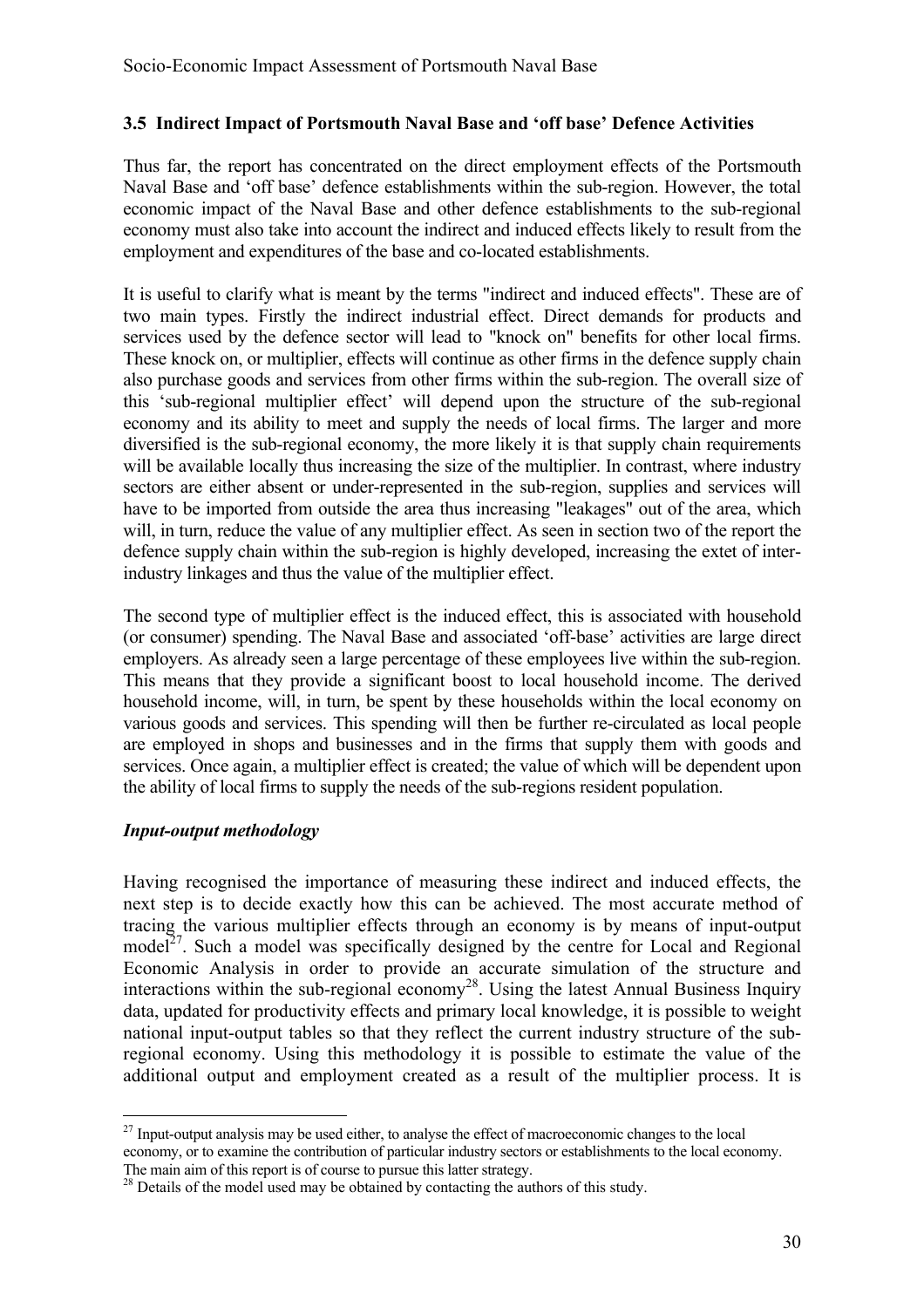calculated that the values of the **Portsmouth Naval Employment Multiplier = 1.44,**  while the **Portsmouth Naval Output Multiplier = 1.55.** 

The employment multiplier value of 1.44 means that for every 100 jobs that are DIRECTLY created by the presence of the Royal Navy within the sub-region an additional 44 INDIRECT jobs are also created. These jobs result from the spending of the Navy and defence prime contractors within the local economy and the spending of those households who are dependent upon the navy for their employment and income.

The income multiplier value of 1.55 implies that for every £100 worth of income DIRECTLY resulting from the presence of the Royal Navy within the sub-region an additional £55 worth of INDIRECT income is also created. This additional income derives from the payments to firms in the defence supply chain and the subsequent wages and salaries paid to their employees.

These multiplier values are important as they provide an estimate of the 'knock-on' effects that the presence of the Royal Navy within the sub-region has on the wider local economy. Businesses such as retail, leisure and entertainment, that have no direct links to the defence sector, are in reality inextricably linked to it. The wages paid to locally resident service personnel and the salaries paid to the civilian employees of businesses and agencies located on or off base flow into the local economy through the purchase of goods and services sustaining employment in the recipient businesses.

Table 11 provides a summary of the direct and indirect employment effects of the presence of the Royal Navy at Portsmouth Naval Base and other 'off base' activities.

| Area of<br><b>Residence of</b><br>employees | <b>Total 'On Base'</b><br><b>Employment</b> | <b>Total 'off</b><br>base'<br><b>Employment</b> | <b>Indirect</b><br><b>Employment</b> | <b>Total</b><br><b>Defence</b><br><b>Dependent</b><br><b>Employment</b> |
|---------------------------------------------|---------------------------------------------|-------------------------------------------------|--------------------------------------|-------------------------------------------------------------------------|
| Portsmouth                                  | 3496                                        | 2501                                            | 3975                                 | 9972                                                                    |
| Gosport                                     | 2007                                        | 2135                                            | 2265                                 | 6408                                                                    |
| Fareham                                     | 1581                                        | 1457                                            | 1589                                 | 4628                                                                    |
| Havant                                      | 806                                         | 653                                             | 1029                                 | 2488                                                                    |
| Southampton                                 | 933                                         | 334                                             | 824                                  | 2090                                                                    |
| Eastleigh                                   | 125                                         | 71                                              | 121                                  | 318                                                                     |
| <b>USH Total</b>                            | 8948                                        | 7152                                            | 9804                                 | 25904                                                                   |
|                                             |                                             |                                                 |                                      |                                                                         |
| Rest of S.<br>Hants/IoW                     | 274                                         | 208                                             | 308                                  | 789                                                                     |
| <b>S.Hants/IoW Total</b>                    | 9221                                        | 7360                                            | 10112                                | 26693                                                                   |
| Live 'Out of Area'                          | 4387                                        | 3257                                            | 547                                  | 8191                                                                    |
| <b>Total Number of</b><br>Jobs              | 13608                                       | 10617                                           | 10659                                | 34884                                                                   |

#### **Table 11 – Indirect Employment Effects of Portsmouth Naval Base – Baseline Scenario**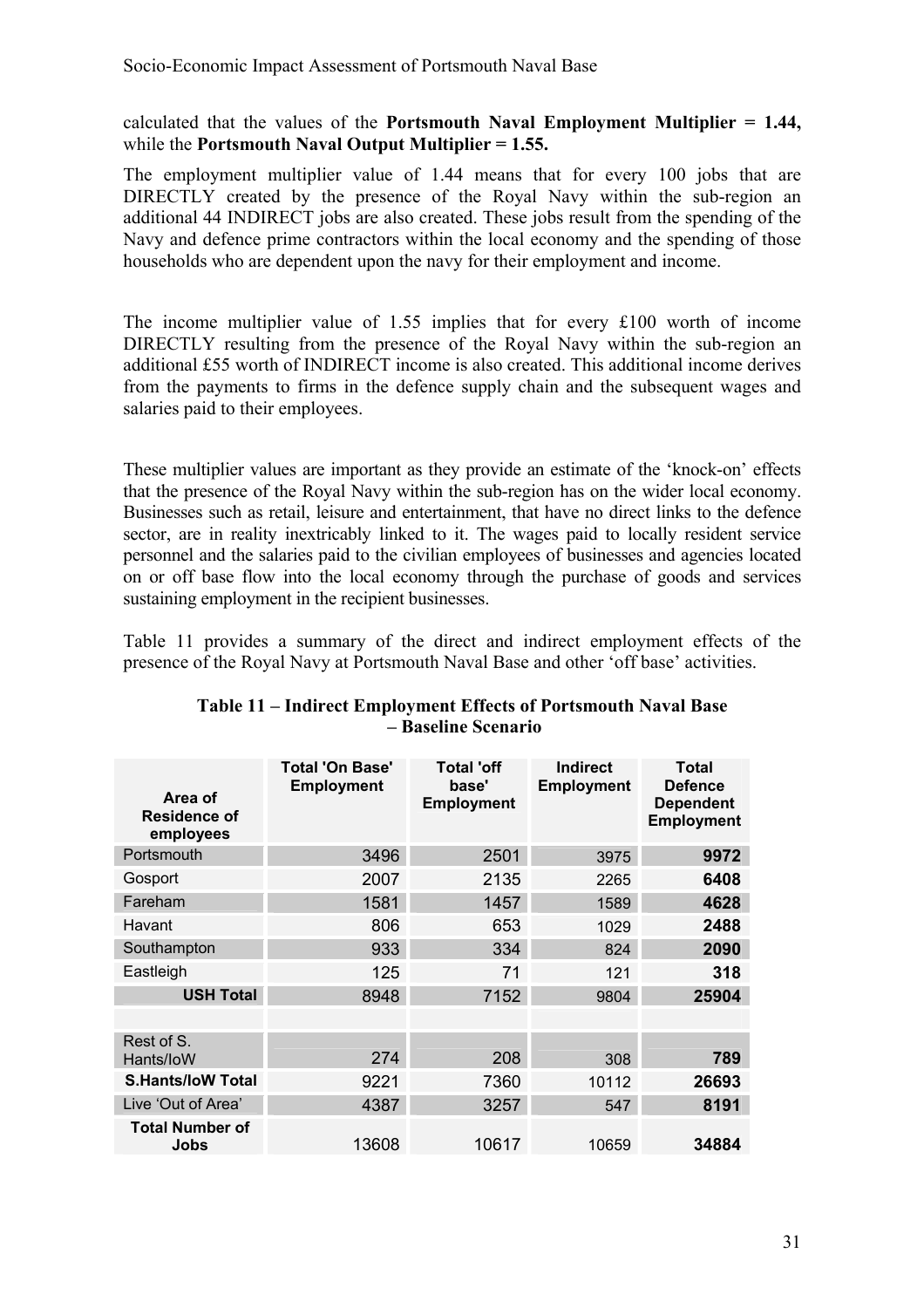Table 11 shows that in addition to the 13,600 direct jobs created by the 'on-base' activities at PNB and the 10,600 'off-base' direct jobs, additional 10,700 indirect jobs are also created. These indirect jobs support employment in many industries including those that supply prime contractors and those that meet the demands of local naval and civilian households. Taking these indirect effects into account it is therefore estimated that a total of 35,000 jobs within Urban South Hampshire are directly or indirectly dependent upon the presence of the Royal Navy at Portsmouth Naval Base. Even more importantly, the breakdown shows how geographically concentrated these jobs are. Almost 21,000 of the employees in these jobs live within the three districts of Portsmouth, Gosport and Fareham and 16,000 within just Portsmouth and Gosport. It is thus clear that any decision to close or minimise Portsmouth Naval Base would have major implications for these defence dependent authorities.

Table 12 provides a summary of the direct and indirect income effects of the presence of the Royal Navy at Portsmouth Naval Base and other associated 'off base' activities

| <b>District</b>          | <b>Total 'On Base'</b><br><b>Net Income</b> | <b>Total 'off</b><br>base' Income | <b>Indirect</b><br><b>Income</b> | <b>Total</b><br><b>Defence</b><br><b>Dependent</b><br><b>Income</b> |
|--------------------------|---------------------------------------------|-----------------------------------|----------------------------------|---------------------------------------------------------------------|
| Portsmouth               | 93.4                                        | 80.2                              | 95.5                             | £269m                                                               |
| Gosport                  | 36.5                                        | 41.1                              | 42.7                             | £120m                                                               |
| Fareham                  | 41.2                                        | 33.3                              | 41.0                             | £116m                                                               |
| Havant                   | 16.9                                        | 13.8                              | 16.9                             | £48m                                                                |
| Southampton              | 28.5                                        | 10.4                              | 21.4                             | £60m                                                                |
| Eastleigh                | 4.2                                         | 2.2                               | 3.5                              | £10m                                                                |
| <b>USH Total</b>         | 217.0                                       | 181.1                             | 218.9                            | £617                                                                |
|                          |                                             |                                   |                                  |                                                                     |
| Rest of<br>S.Hants/loW   | 10.8                                        | 4.7                               | 8.6                              | £24m                                                                |
| <b>S.Hants/IoW Total</b> | 227.8                                       | 185.8                             | 227.5                            | £641m                                                               |
| Live 'Out of Area'       | 20.1                                        | 2.9                               | 12.6                             | £36m                                                                |
| <b>Total Income</b>      | £248m                                       | £189m                             | £240m                            | £677m                                                               |

#### **Table 12 – Indirect Income Effects of Portsmouth Naval Base – Baseline Scenario (£m)**

Table 12 shows that In addition to the total of £433m of DIRECT income generated by 'on-base' and 'off-base' naval activities a further £240m worth of indirect impacts are also generated. This means that, in total, the sub-regional economy is dependent upon the presence of the Royal Navy and its associated activities to the tune of almost £680m. As with employment the great majority of this is concentrated within the authorities of Portsmouth, Gosport and Fareham, between them these three authorities alone receive just over £500m in income streams as a result of the Royal Navy's presence. Although in a closure scenario not all of this income would be lost to the local economy, the loss of a substantial part of this would have serious implications for the sub-region.

A complete set of BASELINE summary tables follows showing all DIRECT and INDIRECT on and off base employment and Income generated by the Naval Base and its associated activities.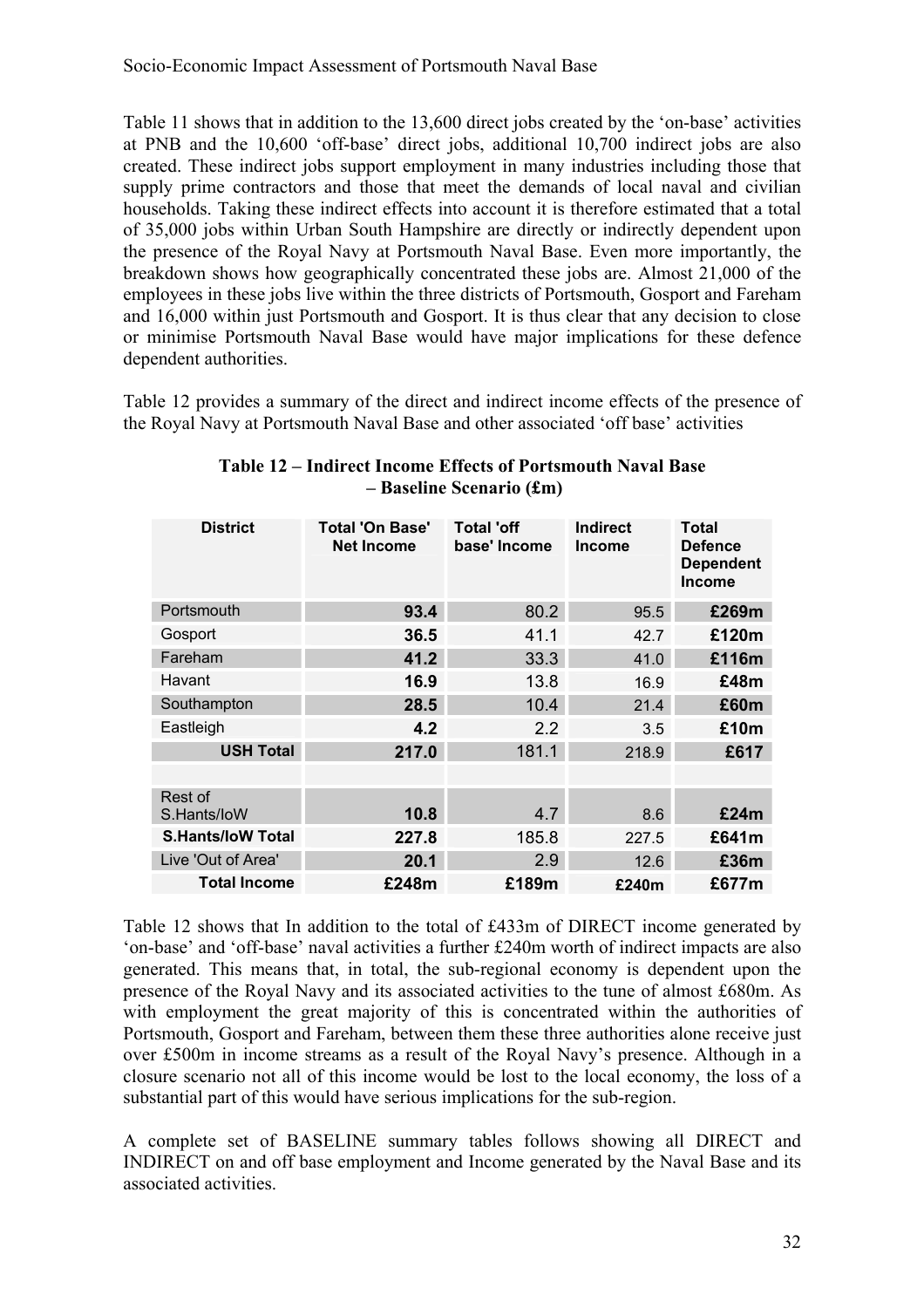|                          |                   |                                                                                   |                                                                          |                                |                    | Summary Table One - Baseline Scenario, Employment |                        |                                             |                                                                     |
|--------------------------|-------------------|-----------------------------------------------------------------------------------|--------------------------------------------------------------------------|--------------------------------|--------------------|---------------------------------------------------|------------------------|---------------------------------------------|---------------------------------------------------------------------|
|                          |                   | On Base (A), Portsmouth HMNB, Defence Firms, Contractors and Heritage attractions |                                                                          |                                |                    |                                                   |                        |                                             | <b>Off Base</b>                                                     |
| District/Region          | <b>Ships Crew</b> | <b>Portsmouth</b><br><b>HMNB and HMS</b><br><b>Nelson - SERVICE</b>               | <b>Portsmouth</b><br><b>HMNB and HMS</b><br>Nelson -<br><b>CIVILIANS</b> | <b>Defence</b><br><b>Firms</b> | <b>Contractors</b> | <b>Heritage</b>                                   | <b>Total 'On Base'</b> | Whale Island and<br><b>Others - Service</b> | <b>Whale Island and</b><br><b>Others - Civilian</b><br><b>Staff</b> |
| Portsmouth               | 685               | 551                                                                               | 703                                                                      | 949                            | 473                | 134                                               | 3496                   | 231                                         | 259                                                                 |
| Gosport                  | 755               | 352                                                                               | 387                                                                      | 228                            | 238                | 47                                                | 2007                   | 148                                         | 143                                                                 |
| Fareham                  | 549               | 331                                                                               | 221                                                                      | 293                            | 164                | 24                                                | 1581                   | 139                                         | 81                                                                  |
| Havant                   | 149               | 107                                                                               | 212                                                                      | 190                            | 108                | 40                                                | 806                    | 45                                          | 78                                                                  |
| Southampton              | 146               | 128                                                                               | 56                                                                       | 560                            | 43                 | $\Omega$                                          | 933                    | 54                                          | 20                                                                  |
| Eastleigh                | 31                | 12                                                                                | 16                                                                       | 57                             | 10                 | $\Omega$                                          | 125                    | 5                                           | $6\phantom{.}6$                                                     |
| <b>USH Total</b>         | 2316              | 1481                                                                              | 1594                                                                     | 2277                           | 1036               | 245                                               | 8948                   | 621                                         | 587                                                                 |
| Rest of S.Hants/loW      | 66                | 35                                                                                | 67                                                                       | 78                             | 28                 | $\Omega$                                          | 274                    | 14                                          | 25                                                                  |
| <b>S.Hants/IoW Total</b> | 2382              | 1516                                                                              | 1661                                                                     | 2354                           | 1064               | 245                                               | 9221                   | 635                                         | 612                                                                 |
| Live 'Out of Area'       | 3298              | 792                                                                               | 125                                                                      | 124                            | 48                 | $\Omega$                                          | 4387                   | 333                                         | 46                                                                  |
| total                    | 5680              | 2308                                                                              | 1786                                                                     | 2478                           | 1111               | 245                                               | 13608                  | 968                                         | 658                                                                 |
|                          |                   |                                                                                   |                                                                          |                                |                    |                                                   |                        |                                             |                                                                     |
|                          |                   |                                                                                   | Other MoD - Off Base (B) Employment                                      |                                |                    | (Multiplier C)                                    | (Total A+B+C)          |                                             |                                                                     |
|                          | <b>Service</b>    |                                                                                   | <b>Service</b>                                                           | <b>Civilian staff</b>          |                    | <b>Indirect</b>                                   | <b>Total Defence</b>   |                                             |                                                                     |
|                          | personnel         | <b>Civilian Staff</b>                                                             | <b>Personnel MoD</b>                                                     | MoD                            | <b>Total 'off</b>  | <b>Employment (all</b>                            | <b>Dependent</b>       | <b>Number of</b>                            | <b>Number of</b>                                                    |
| District/Region          | <b>Training</b>   | <b>Training</b>                                                                   | <b>Agencies</b>                                                          | <b>Agencies</b>                | base'              | civilian jobs)                                    | <b>Employment</b>      | <b>Service Jobs</b>                         | <b>Civilian Jobs</b>                                                |
| Portsmouth               | 269               | 59                                                                                | 177                                                                      | 1507                           | 2501               | 3975                                              | 9972                   | 1913                                        | 8059                                                                |
| Gosport                  | 448               | 269                                                                               | 113                                                                      | 1014                           | 2135               | 2265                                              | 6408                   | 1815                                        | 4592                                                                |
| Fareham                  | 282               | 183                                                                               | 106                                                                      | 666                            | 1457               | 1589                                              | 4628                   | 1406                                        | 3222                                                                |
| Havant                   | 67                | 32                                                                                | 34                                                                       | 397                            | 653                | 1029                                              | 2488                   | 402                                         | 2086                                                                |
| Southampton              | 51                | 21                                                                                | 41                                                                       | 147                            | 334                | 824                                               | 2090                   | 420                                         | 1670                                                                |
| Eastleigh                | 20                | $\overline{4}$                                                                    | 4                                                                        | 32                             | 71                 | 121                                               | 318                    | 72                                          | 246                                                                 |
| <b>USH Total</b>         | 1137              | 568                                                                               | 475                                                                      | 3764                           | 7152               | 9804                                              | 25904                  | 6030                                        | 19874                                                               |
|                          |                   |                                                                                   |                                                                          |                                | 0                  |                                                   |                        | $\mathbf{0}$                                | $\mathbf{0}$                                                        |
| <b>Rest of Hants/IoW</b> | 38                | $\overline{7}$                                                                    | 11                                                                       | 113                            | 208                | 308                                               | 789                    | 164                                         | 625                                                                 |
| <b>Hants/loW Total</b>   | 1175              | 575                                                                               | 486                                                                      | 3876                           | 7360               | 10112                                             | 26693                  | 6194                                        | 20499                                                               |
| Live 'Out of Area'       | 2404              | 20                                                                                | 254                                                                      | 200                            | 3257               | 547                                               | 8191                   | 7082                                        | 1110                                                                |
| total                    | 3579              | 595                                                                               | 741                                                                      | 4076                           | 10617              | 10659                                             | 34884                  | 13276                                       | 21608                                                               |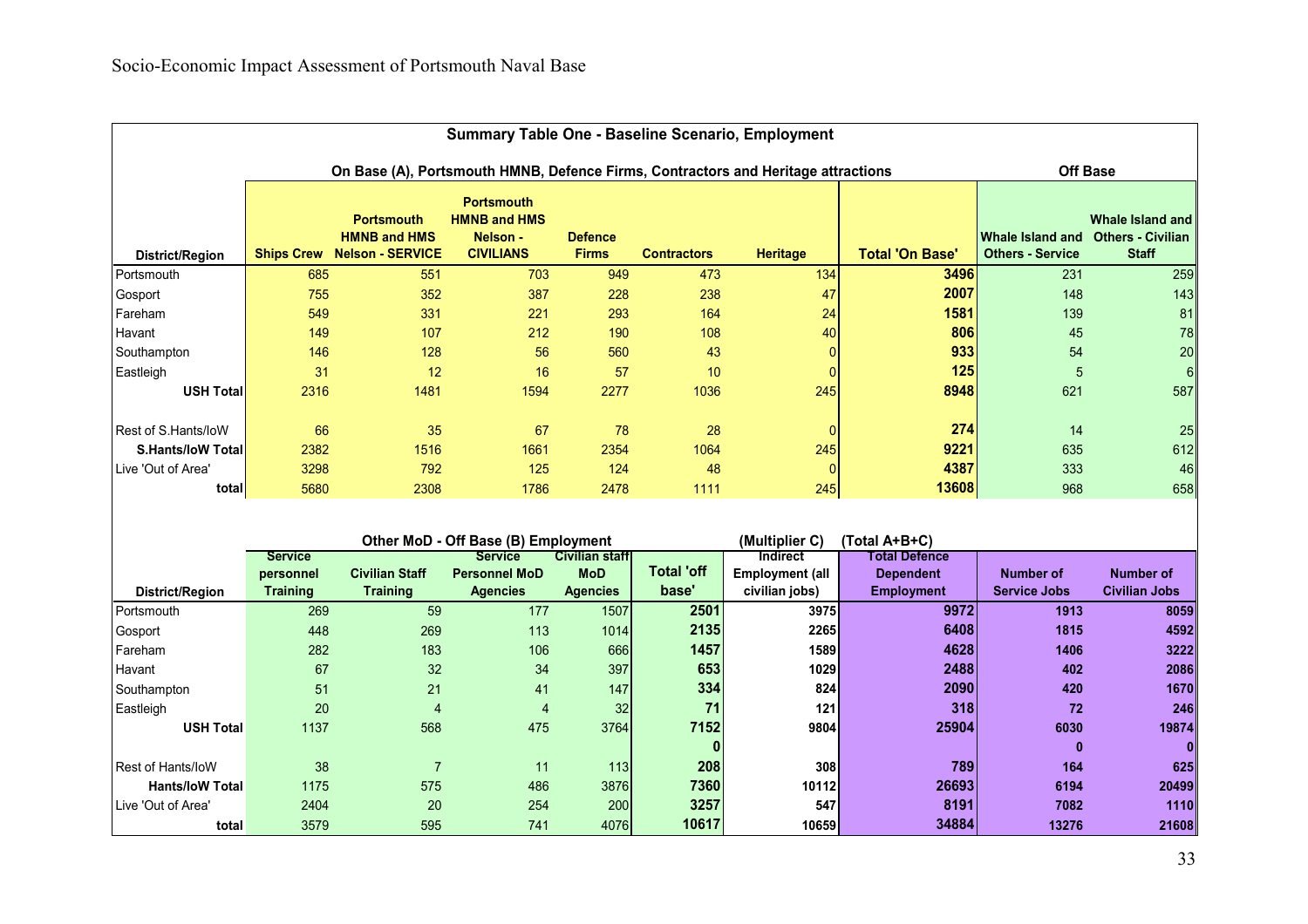|                                                     | On Base (A), Portsmouth HMNB, Defence Firms, Contractors and Heritage attractions |                                                                               |                                                                                 |                      |                               |                 |                                                                 |                                                                                  |                                                                                   |                                              |
|-----------------------------------------------------|-----------------------------------------------------------------------------------|-------------------------------------------------------------------------------|---------------------------------------------------------------------------------|----------------------|-------------------------------|-----------------|-----------------------------------------------------------------|----------------------------------------------------------------------------------|-----------------------------------------------------------------------------------|----------------------------------------------|
| District/Region                                     | <b>Ships Crew</b>                                                                 | <b>Portsmouth</b><br><b>HMNB</b> and<br><b>HMS Nelson -</b><br><b>SERVICE</b> | <b>Portsmouth</b><br><b>HMNB</b> and<br><b>HMS Nelson -</b><br><b>CIVILIANS</b> | <b>Defence Firms</b> | <b>Contracto</b><br><b>rs</b> | <b>Heritage</b> | Tourist'<br>expenditure of<br>crews of visiting<br><b>Ships</b> | <b>Defence Firms</b><br><b>Expenditure</b><br>within the Local<br><b>Economy</b> | <b>Heritage Firms</b><br><b>Expenditure</b><br>within the Local<br><b>Economy</b> | <b>Total 'On Base'</b><br><b>NET income'</b> |
| Portsmouth                                          | 12.67                                                                             | 14.05                                                                         | 12.19                                                                           | 15.90                | 8.34                          | 1.39            | 3.69                                                            | 22.94                                                                            | 2.23                                                                              | 93.4                                         |
| Gosport                                             | 12.03                                                                             | 8.56                                                                          | 6.86                                                                            | 4.00                 | 4.19                          | 0.49            | 0.00                                                            | 0.35                                                                             | 0.03                                                                              | 36.5                                         |
| Fareham                                             | 10.17                                                                             | 8.52                                                                          | 4.31                                                                            | 6.03                 | 2.90                          | 0.25            | 0.00                                                            | 8.25                                                                             | 0.76                                                                              | 41.2                                         |
| Havant                                              | 3.19                                                                              | 3.06                                                                          | 4.28                                                                            | 3.41                 | 1.91                          | 0.41            | 0.00                                                            | 0.60                                                                             | 0.06                                                                              | 16.9                                         |
| Southampton                                         | 3.35                                                                              | 3.97                                                                          | 1.10                                                                            | 10.28                | 0.76                          | 0.00            | 0.00                                                            | 8.26                                                                             | 0.73                                                                              | 28.5                                         |
| Eastleigh                                           | 0.63                                                                              | 0.33                                                                          | 0.38                                                                            | 1.19                 | 0.17                          | 0.00            | 0.00                                                            | 1.33                                                                             | 0.13                                                                              | 4.2                                          |
| <b>USH Total</b>                                    | 42.04                                                                             | 38.50                                                                         | 29.12                                                                           | 40.81                | 18.27                         | 2.54            | 3.69                                                            | 41.74                                                                            | 3.93                                                                              | 220.6                                        |
| Rest of S.Hants/IoW                                 | 0.00                                                                              | 1.04                                                                          | 1.21                                                                            | 1.87                 | 0.49                          | 0.00            | 0.00                                                            | 6.05                                                                             | 0.17                                                                              | 10.8                                         |
| <b>S.Hants/loW Totall</b><br>Local Spending of 'Out | 43.45                                                                             | 39.54                                                                         | 30.34                                                                           | 42.68                | 18.76                         | 2.54            | 3.69                                                            | 47.79                                                                            | 4.10                                                                              | 231.5                                        |
| of Area' Staff                                      | 17.85                                                                             | 0.82                                                                          | 0.15                                                                            | 0.81                 | 0.30                          | 0.00            | 0.00                                                            | 0.00                                                                             | 0.12                                                                              | 20.1                                         |
| total                                               | 61.30                                                                             | 40.36                                                                         | 30.49                                                                           | 43.49                | 19.06                         | 2.54            | 3.69                                                            | 47.79                                                                            | 4.22                                                                              | 251.5                                        |

#### **Summary Table Two - Baseline Scenario, Local Income1 (£m)**

| Other MoD - Off Base (B), Whale Island, HMS Sultan, HMS Collingwood and 'other' MoD Agencies |  |  |  |  |
|----------------------------------------------------------------------------------------------|--|--|--|--|
|----------------------------------------------------------------------------------------------|--|--|--|--|

**Multiplier (C) Totals (A+B+C)**

|                           |                     |                       |                 |                       | <b>Service</b>  |                          |                                                |                |                   |       |                                    |
|---------------------------|---------------------|-----------------------|-----------------|-----------------------|-----------------|--------------------------|------------------------------------------------|----------------|-------------------|-------|------------------------------------|
|                           | <b>Whale Island</b> | <b>Whale Island</b>   | <b>Service</b>  |                       | <b>Personne</b> | <b>Civilian</b>          | <b>Training + Agency</b>                       | Income from    |                   |       |                                    |
|                           | and Others -        | and Others -          | personnel       | <b>Civilian Staff</b> | l MoD           |                          | staff MoD Expenditure in local Defence Related |                | Total 'Off Base'  |       | <b>TOTAL Defence</b>               |
| District/Region           | <b>Service</b>      | <b>Civilian Staff</b> | <b>Training</b> | Training              |                 | <b>Agencies Agencies</b> | economy                                        | <b>Tourism</b> | <b>NET Income</b> |       | Indirect Income   Dependent Income |
| Portsmouth                | 5.89                | 4.49                  | 5.95            | 1.03                  | 4.42            | 27.12                    | 11.22                                          | 20.05          | 80.17             | 95.5  | 269.1                              |
| Gosport                   | 3.59                | 2.53                  | 9.34            | 4.67                  | 2.69            | 18.15                    | 0.15                                           | 0.00           | 41.12             | 42.7  | 120.3                              |
| Fareham                   | 3.58                | 1.59                  | 6.41            | 3.31                  | 2.68            | 12.40                    | 3.37                                           | 0.00           | 33.34             | 41.0  | 115.5                              |
| Havant                    | 1.28                | 1.58                  | 1.60            | 0.57                  | 0.96            | 7.52                     | 0.28                                           | 0.00           | 13.79             | 16.9  | 47.6                               |
| Southampton               | 1.66                | 0.41                  | 1.15            | 0.39                  | 1.25            | 2.76                     | 2.80                                           | 0.00           | 10.41             | 21.4  | 60.2                               |
| Eastleigh                 | 0.14                | 0.14                  | 0.50            | 0.08                  | 0.10            | 0.65                     | 0.64                                           | 0.00           | 2.25              | 3.5   | 9.9                                |
| <b>USH Total</b>          | 16.15               | 10.73                 | 24.94           | 10.04                 | 12.10           | 68.61                    | 18.46                                          | 20.05          | 181.07            | 220.9 | 622.7                              |
|                           |                     |                       |                 |                       |                 |                          |                                                |                |                   |       |                                    |
| Rest of S.Hants/loW       | 0.44                | 0.45                  | 0.94            | 0.11                  | 0.33            | 2.03                     | 0.43                                           | 0.00           | 4.72              | 8.6   | 24.1                               |
| <b>S.Hants/IoW Totall</b> | 16.58               | 11.18                 | 25.88           | 10.15                 | 12.43           | 70.64                    | 18.88                                          | 20.05          | 185.79            | 229.5 | 646.8                              |
| Local Spending of 'Out    |                     |                       |                 |                       |                 |                          |                                                |                |                   |       |                                    |
| of Area' Staff            | 0.34                | 0.06                  | 1.95            | 0.02                  | 0.31            | 0.25                     | 0.00                                           | 0.00           | 2.94              | 12.6  | 35.6                               |
| total                     | 16.93               | 11.22                 | 27.83           | 10.17                 | 12.74           | 70.89                    | 19.31                                          | 20.05          | 188.73            | 242.1 | 682.4                              |

*Note 1 - All household Incomes are shown as 'net income' after deduction of tax and NI contributions*

*Key = Wages and salaries paid to employees*

*Key = Expenditure on Goods and Services within the Local economy by defence firms and 'tourists'*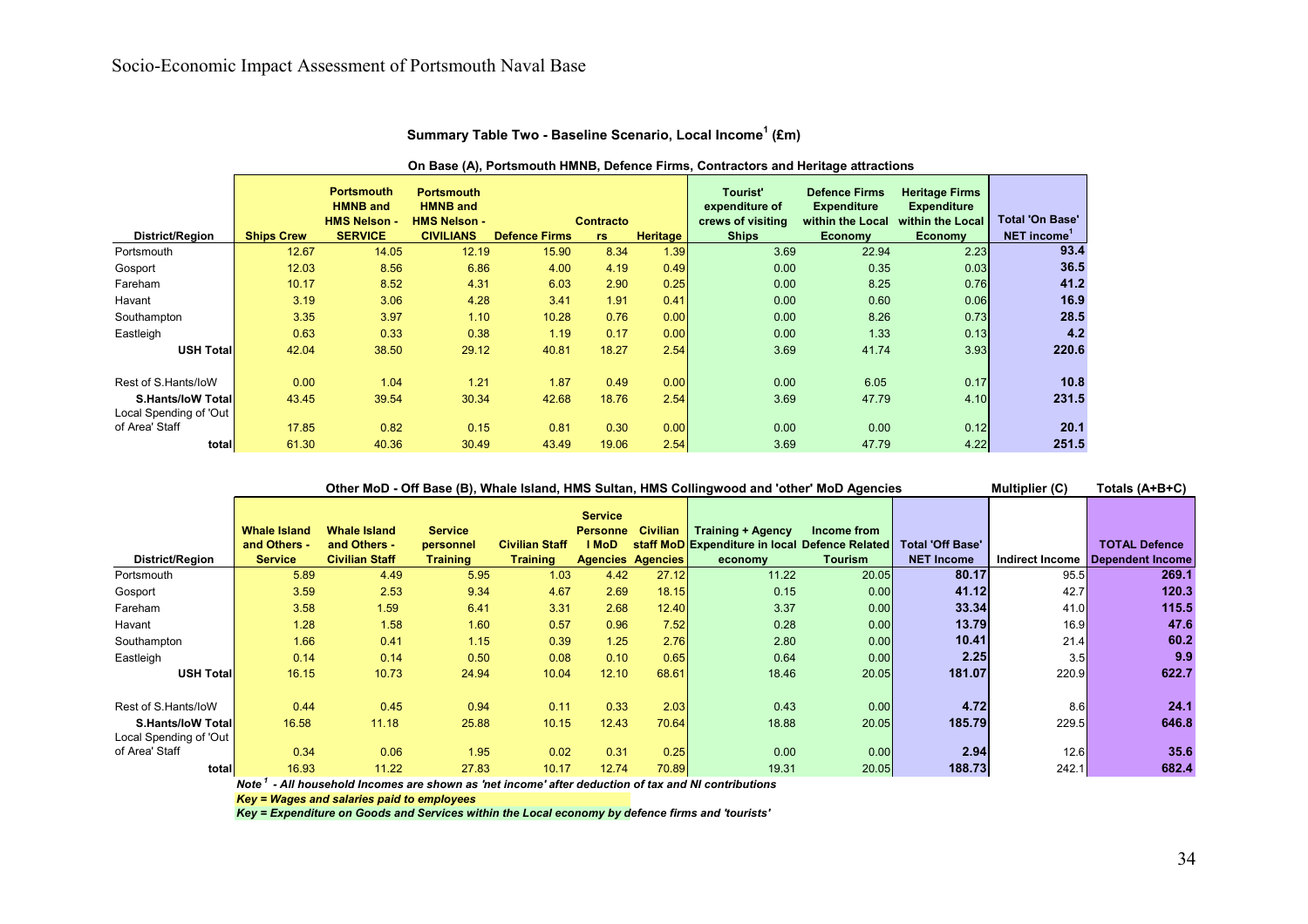#### **3.6 Impact on the Local Labour Market**

The next section of the report takes a brief look at the local labour market of Urban South Hampshire. This labour market is the context within which the Naval Base operates creating employment opportunities and impacting upon levels of economic activity. The table summarises a number of key labour and population statistics for Urban South Hampshire and each of the districts within the sub-region. Defintions and explanations of each the datasets is provided in Appendix 1.

The table shows that:

- Out of a total population of 830,000 people within the six districts of Urban South Hampshire, 524,000 are of working age and 431,000 are 'economically active'
- This means that some 105,000 people within USH are economically inactive, 76,000 by choice, leaving just over 28,000 wanting a job. There are also just under 20,000 people unemployed within the sub-region;
- The 2001 Census indicates that there was over 10,000 service personnel resident within the area, but this does not include those 'living on ship'
- Adding together service personnel, those employed and the self-employed there are an estimated 420,000 people who are 'employees in employment' throughout Urban South Hampshire;
- Relating the number of residents of the sub-region who are in defence-dependent jobs to the number of employees in employment it is possible to estimate the percentage of total employment that is 'defence dependent'
- The final column of the table shows that an estimated 6.2% of 'employed' residents of the sub-region are in jobs that are directly or indirectly related to the activities of the Naval Base;
- The level of defence dependency varies throughout the sub-region from less than 1% in Eastleigh to 10% in Portsmouth and 15% in Gosport. This statistic means that 15% of people who live in Gosport owe their living to the Naval Base and its associated activities.

The 'total jobs by firms' figure shows the number of jobs within the sub-region (i.e. where the employers are located rather than where the employees reside). **This shows that there are a total of 444,000 jobs or posts (including jobs in the defence sector) within the local area. By relating this figure to the estimated total number of defence dependent jobs (34,884) it is calculated that 7.9% of all jobs within USH are directly or indirectly dependent upon the activities of the Naval Base and the presence of the Royal Navy.** Although it is not possible to be totally accurate about the number of these jobs located within Portsmouth (it is not possible to identify the exact location of indirect jobs) it is clear that the proportion of jobs within the City that are dependent upon the defence sector is in excess of this figure.

From the baseline tables it is clear that all of the 13,600 'on-base' jobs are posts that are located in Portsmouth (this includes the crew of Portsmouth based ships). With regard to the 'off-base' jobs, those located on Whale Island are all in Portsmouth, those at HMS Sultan are located in Gosport and those at HMS Collingwood in Fareham. Assuming that 40% of MoD agency and indirect jobs are located within Portsmouth this would add an extra 7,100 to the Portsmouth job total giving a total of 21,400 defence dependent posts within the city. This figure is equivalent to 17% of all jobs within the city and indicates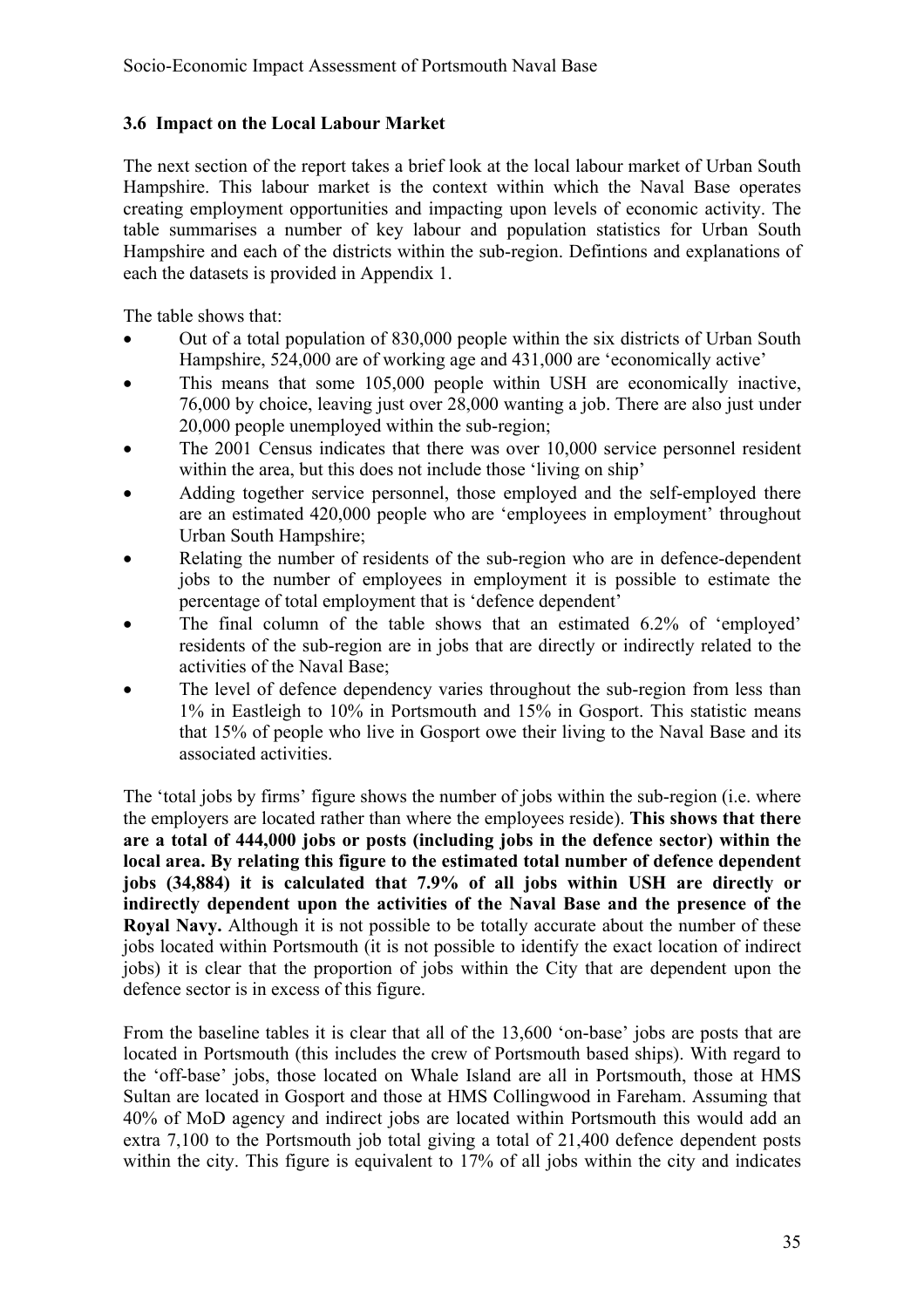that around 1 in 6 of all employment posts within Portsmouth are directly or indirectly dependent upon the presence and activities of the Naval Base within the city.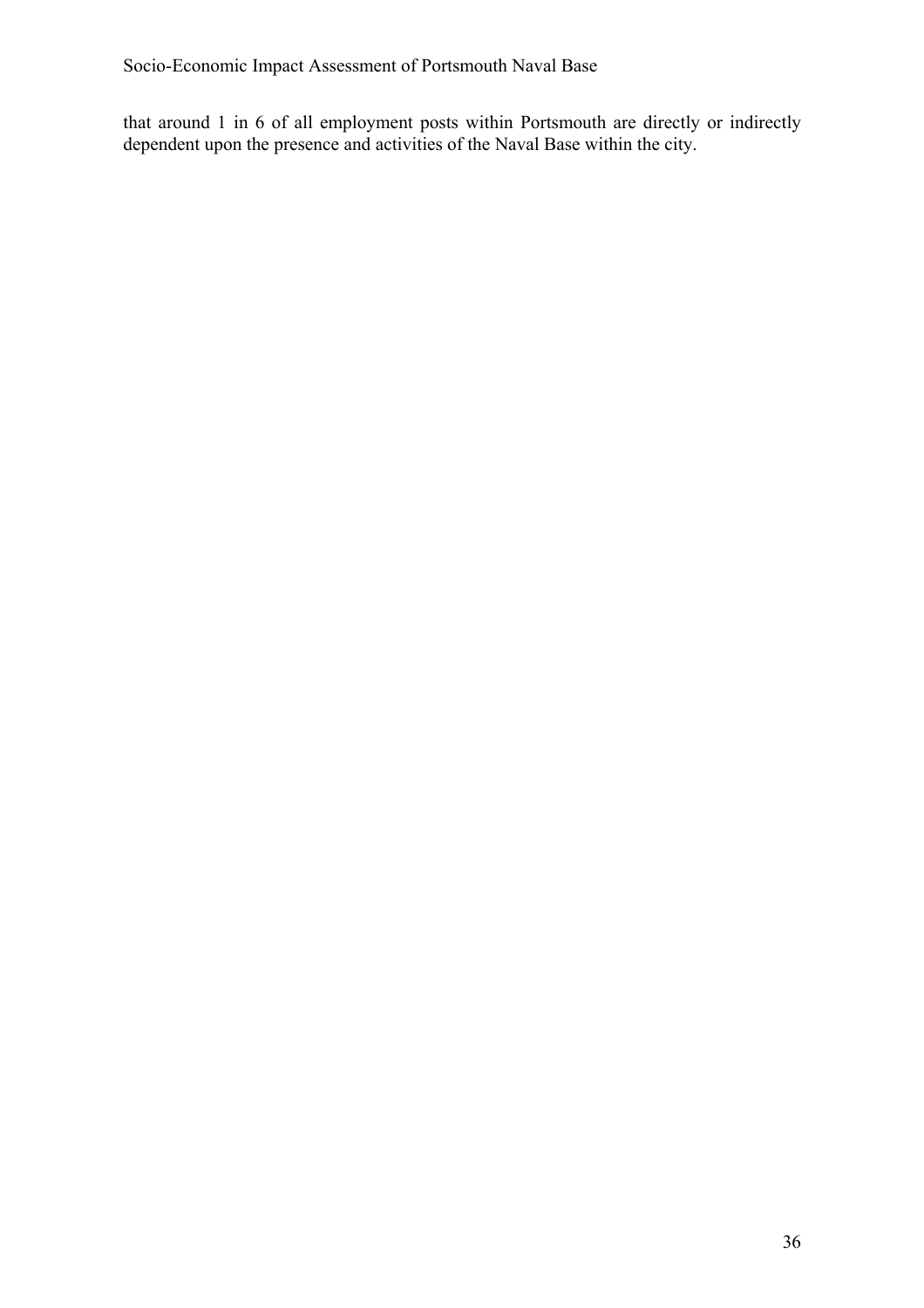|                             |                   | <b>Working Age</b> | <b>Economically</b> | Economically    |               |                   |            |
|-----------------------------|-------------------|--------------------|---------------------|-----------------|---------------|-------------------|------------|
| District/Region             | <b>Population</b> | <b>Population</b>  | <b>Active</b>       | <b>Inactive</b> | Wanting a job | Not Wanting a job | unemployed |
| Portsmouth                  | 189,600           | 124,300            | 101,700             | 23,800          | 7,300         | 16,500            | 5,800      |
| <b>Gosport</b>              | 77,300            | 47,400             | 40,600              | 8,000           | 2,000         | 6,000             | 1,100      |
| Fareham                     | 108,500           | 64,700             | 58,800              | 9,300           | 2,600         | 6,800             | 1,900      |
| Havant                      | 115,300           | 66.800             | 59,000              | 11.100          | 3,100         | 8.000             | 2,900      |
| Southampton                 | 222,000           | 148.900            | 108.700             | 36.200          | 9,300         | 26.900            | 6,500      |
| Eastleigh                   | 116,600           | 72,400             | 62,000              | 16,400          | 4,100         | 12,200            | 1,600      |
| USH Total                   | 829,300           | 524,500            | 430,800             | 104,800         | 28,400        | 76,400            | 19,800     |
|                             |                   |                    |                     |                 |               |                   |            |
| <b>Rest of S. Hants/loW</b> | 647,200           | 380,600            | 328,200             | 67,600          | 19,299        | 48.400            | 8,900      |
| <b>S.Hants/loW Total</b>    | 1,476,500         | 905,100            | 759,000             | 172,400         | 47,699        | 124,800           | 28,700     |

**Labour Market Summary Table - Baseline Scenario, Sub-Regional Labour Force and Employment**

Source: Annual Population Survey - via NOMIS area profiles

| District/Region             | ALL Service personnel,<br>Census data 2001<br>(includes those living)<br>on bases, but not ships) | <b>Employees</b> | <b>Self Employed</b> | <b>Employees in</b><br><b>Employment</b><br>(includes service<br>personnel) | Total jobs by firms<br>located in City/<br><b>District (includes</b><br>service personnel) | <b>Jobs</b> | Defence Dependent   % all employment -<br>Defence dependent |
|-----------------------------|---------------------------------------------------------------------------------------------------|------------------|----------------------|-----------------------------------------------------------------------------|--------------------------------------------------------------------------------------------|-------------|-------------------------------------------------------------|
|                             | (1)                                                                                               | (2)              | (3)                  | $(4) = 1 + 2 + 3$                                                           | (5)                                                                                        | (6)         | $(7) = 6/4$                                                 |
| Portsmouth                  | 3,318                                                                                             | 85,100           | 10,200               | 98,618                                                                      | 125,000                                                                                    | 9,972       | 10.1%                                                       |
| Gosport                     | 3,398                                                                                             | 35,000           | 4,500                | 42,898                                                                      | 25,000                                                                                     | 6,408       | 14.9%                                                       |
| Fareham                     | 2,262                                                                                             | 50,000           | 6,200                | 58,462                                                                      | 54,000                                                                                     | 4,628       | 7.9%                                                        |
| Havant                      | 634                                                                                               | 47,000           | 8,500                | 56,134                                                                      | 46,000                                                                                     | 2,488       | 4.4%                                                        |
| Southampton                 | 253                                                                                               | 92,100           | 10,000               | 102,353                                                                     | 130,000                                                                                    | 2,090       | 2.0%                                                        |
| Eastleigh                   | 222                                                                                               | 53,000           | 7,300                | 60,522                                                                      | 64,000                                                                                     | 318         | 0.5%                                                        |
| <b>USH Totall</b>           | 10,087                                                                                            | 362,200          | 46,700               | 418,987                                                                     | 444,000                                                                                    | 25,904      | 6.2%                                                        |
|                             |                                                                                                   |                  |                      |                                                                             |                                                                                            |             |                                                             |
| <b>IRest of S.Hants/IoW</b> | 4,434                                                                                             | 267,700          | 49,700               | 321,834                                                                     | 323,000                                                                                    | 789         | 0.2%                                                        |
| <b>S.Hants/IoW Totall</b>   | 14,521                                                                                            | 629.900          | 96,400               | 740,821                                                                     | 767,000                                                                                    | 26,693      | 3.6%                                                        |

Sources: 2001 Census; Annual Population Survey - via NOMIS area profiles; CLREA calculations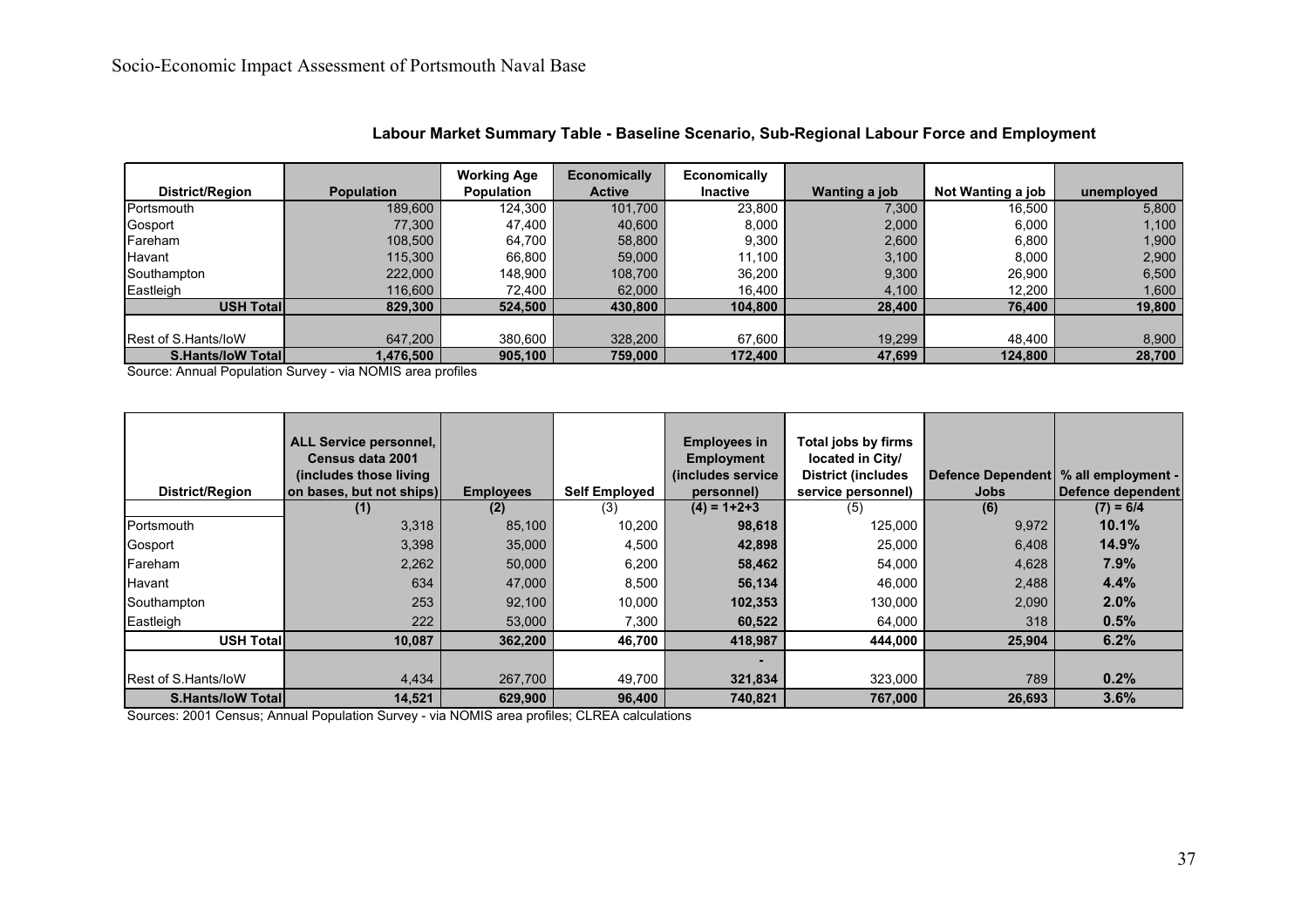#### **4 SCENARIO 2 – BASE MINIMISATION**

#### **4.1 Assumptions and implications of Minimisation**

In the event of a decision to minimise Portsmouth Naval Base, it is likely that the base would be gradually rundown over a period of four years, from 2009 to 2013. The most likely scenario is that part of the estate would be 'shrink wrapped' and the majority of the land released would be sold for development. What is not clear however, is how far minimisation would impact on co-located activities such as fleet management, logistics supply and training. In the event of minimisation it is assumed that there would be that there would be a removal of all Portsmouth ships (and their crews) to Devonport, together with reduced employment of service and civilian personnel (both on and off-base). It is of course impossible to foresee exactly what the total impact of minimisation would be, it is therefore necessary to make a number of assumptions regarding the potential impacts of this scenario. In line with the previous section the assumptions are examined cumulatively starting with the impacts 'on-base' and then the impacts 'off-base'.

*The structure of the analysis adopted in this report means that although a set of assumptions follows these may be altered as new information is provided. Alternatively the analysis allows for the impact of alternative assumptions/scenarios to be analysed.* 

#### **4.2 Impacts 'On-Base'**

#### *a) Portsmouth-based ships*

Were HMNB Portsmouth to be minimised, all of the warships currently based there, together with their crews, would be relocated to Devonport. Were this scenario to pertain, it is assumed that 90% of the ships crew and their families, who are now domicile within the sub-region, would eventually relocate to the Plymouth area. It is also reasonable to predict that a small residual would remain in South Hampshire, due to a combination of factors including preference, children's schooling and family ties. *This scenario is compared to the baseline which may change by 2009 when the changes start to take effect.*

#### *b) PNB 'on-shore' service personnel*

If it was decided to minimise Portsmouth Naval Base it is assumed that the base would be gradually run-down with the majority of naval shore functions and personnel re-located to Devonport and elsewhere within the UK. It is further assumed that the 'mothballing' of PNB would require only a small residual of naval personnel to remain in order to carry out essential maintenance and security functions. Finally, one could expect that perhaps 10% of current personnel would be retained at Portsmouth, while some 10% of those who relocate would choose to remain domicile within the sub-region.

#### *c) PNB MoD Civilian Employees*

In the event of a decision to minimise HMNB Portsmouth, the majority of civilian staff currently employed by the MoD would no longer be required at the base. In the light of previous closures of military and civilian establishments in the UK, it seems appropriate to assume the following:

• a residual 10% of staff would be retained to manage and oversee the mothballed estate;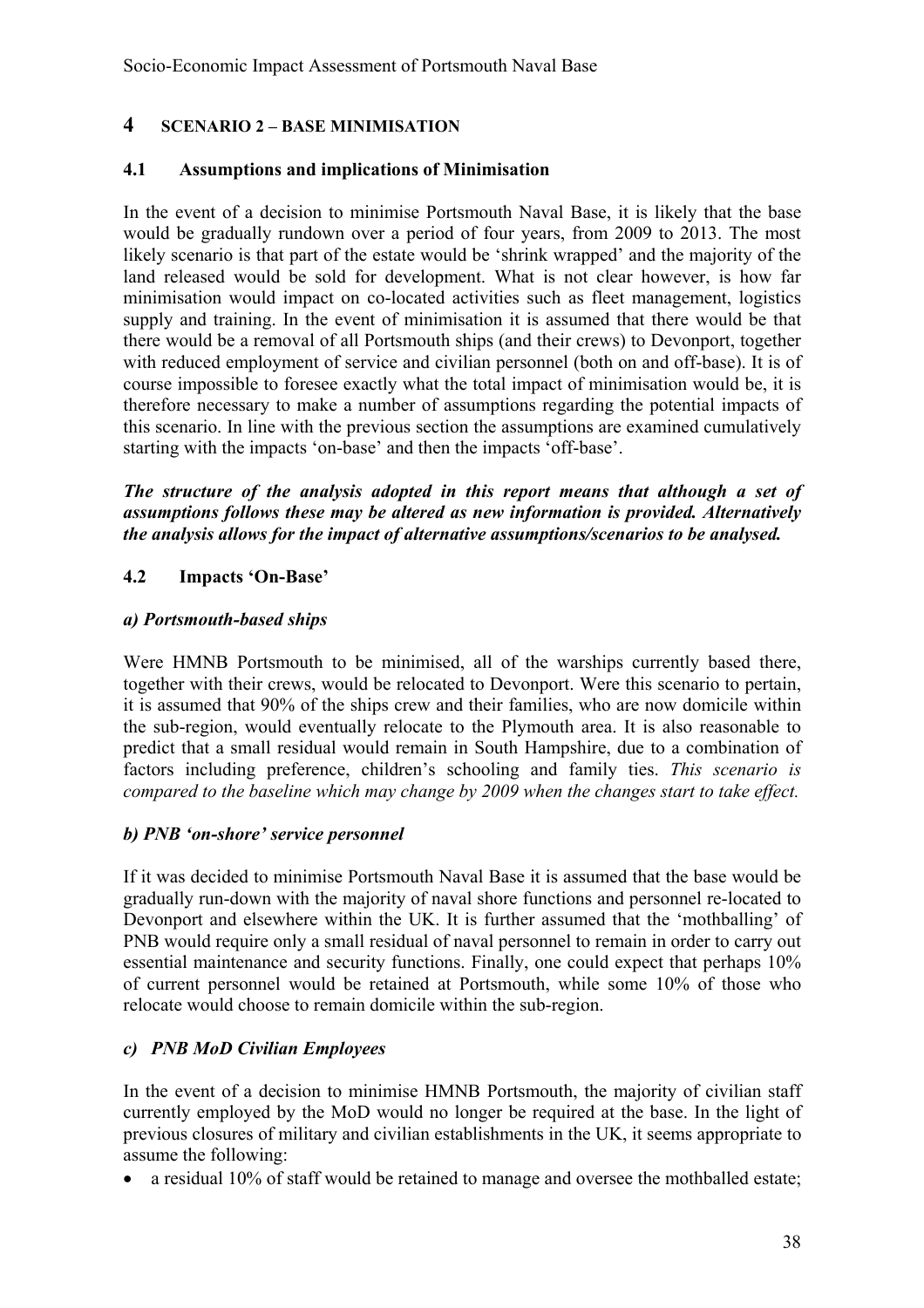- approximately 30% of current staff (key workers) would be relocated to Devonport as part of its extended role;
- perhaps 20% of current staff would choose to take early retirement/voluntary redundancy and remain within the sub-region without seeking further employment;
- the remaining 40% of civilian staff would be made redundant and would thus be 'looking for work' either locally or moving out of the area.

#### *d) Defence Prime Contractors*

The impact upon prime contractors of HMNB Portsmouth is likely to vary, depending upon the role that they play in relation to the Naval Base. The following assumptions for each of the three main contractors are based upon the authors estimates and discussions within the review team.

#### *di) VT LTD*

VT's role within the Naval Base is as a shipbuilder and ship repairer. The statement issued by VT in the wake of the review announcement states '*We do not anticipate any effect on our shipbuilding business in Portsmouth although the stated desire of the UK MoD to see consolidation in the UK shipbuilding industry will affect that business and also our related Marine Products businesses*'. VT has made large investments in its plant at Portsmouth and as the statement suggests it is unlikely that the decision to close the base would have any immediate effect on the company's employment, providing it has security of tenure. It is therefore assumed that VT's employment remains at its current level. That stated however, the company's future employment is likely to be greatly influenced by the MoD's decision on the allocation of contracts for the construction of the two new super carriers and other new-build contracts. If part of this work is to be carried out in Portsmouth by VT its employment may increase in the future. Information provided indicates that in this event the most likely scenario is that work on the CVF's would lead to a possible doubling of VT's workforce in the two year period from 2008 to 2009. However, at the end of this period employment would return to the current baseline level.

#### *dii) Fleet Support Limited (FSL)*

FSL's role in the dockyard is to provide support to the surface fleet. In the absence of warships, FSL is likely to have a very limited role in a rundown dockyard. A statement issued at the time of the NBR stated '*Depending on the outcome of the review, there could be a considerable effect on the nature of FSL's future business*'. In line with this, it is assumed that 10% of FSL's current emplyees may remain as a skeleton staff. In line with the MoD's own assumptions it is assumed that "*there will be no direct transfers of contractor staff between DML and FSL as they recruit independently of each other*". With regard to the remaining 90%, it is further assumed that 20% of staff will take early retirement/ voluntary redundancy and remain within the sub-region but not look for further work. Regrettably, this means that in the region of 70% of staff might be made redundant. They would thus be either 'looking for work' locally or move out of the area.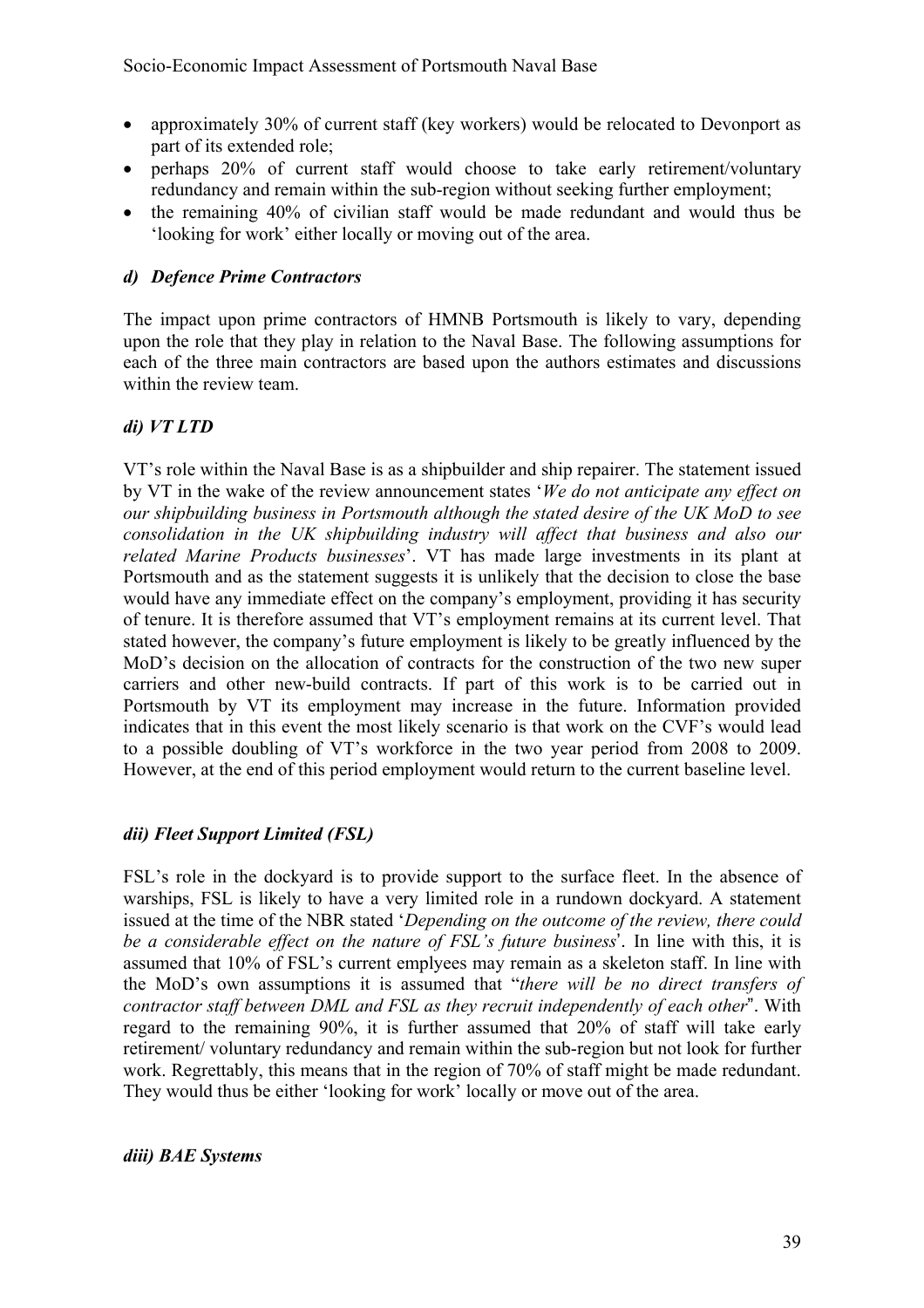The role of BAE Systems within Portsmouth Naval Base is that of a specialist supplier for modifications to existing vessels and advice/ product development for new build. It also plays a part in the refurbishment and disposal of redundant warships. Were the Naval Base made redundant it is assumed that there will be little future need for these services. Given this scenario, it is assumed that BAE would relocate out of the Naval Base but retain approximately 50% of it's current staff elsewhere within the sub-region. Given the timescales involved it is reasonable to assume that roughly 20% of employees would retire or accept voluntary redundancy: the remaining 30% becoming unemployed and thus 'looking for work'.

#### *e) Defence Heritage Attractions*

The impact of the minimisation of the Naval Base upon the heritage attractions is arguably more problematic. At first sight there seems little reason why this should be affected. However, part of the appeal of the historic attractions is their setting within a 'working dockyard'. If the Naval Base were to be de-commissioned, major events such as the International Festival of the Sea (IFOS) would be unlikely to take place in Portsmouth. Moreover, short break holidays in Portsmouth and tours of Portsmouth would lose much of their attraction without the presence of 'working warships'. Consequently, it is assumed that minimisation of the Naval Base would lead to a 25% reduction in the demand and employment generated by the heritage attractions.

#### **4.3 Impacts 'Off-Base'**

In the short run, HMNB Portsmouth minimisation would probably not impact DIRECTLY upon those other RN and MoD Training establishments and agencies located 'off-base' within the sub-region. However, as previously noted, these establishments are located in the sub-region because of the requirements of the Naval Base. Recreating significant assets such as munitions storage and advanced training facilities (i.e. HMS Collingwood) at Devonport or another location would take time. Although minimisation of the Naval Base would be unlikely to lead to the demise of these establishments, there would almost inevitably be some reduction in the demand for their services.

#### *a) Whale Island*

Whale Island is the Royal Navy's Headquarters where the offices of Commander in Chief of the Fleet are located. The operations on Whale island are technically outside the scope of the NBR, however, it is logical to assume that a move to Devonport will have some knock-on effect on Whale Island. It is assumed that the number of service and civilian staff employed on Whale Island will decrease by 20% as the surface fleet moves to Devonport and its TOTAL size continues to decline.

#### *b) MoD Training Establishments*

If HMNB Portsmouth were to be minimised, there would be implications for the present geographical distribution of Naval Training establishments. Recent announcements have stated that training currently carried out at HMS Sultan is to be re-located to St Athan in South Wales by 2017. Although this is technically outside on the NBR review it is assumed that all of these jobs would eventually be lost from HMS Sultan. Although there are currently no plans to close or relocate HMS Collingwood, it is assumed that the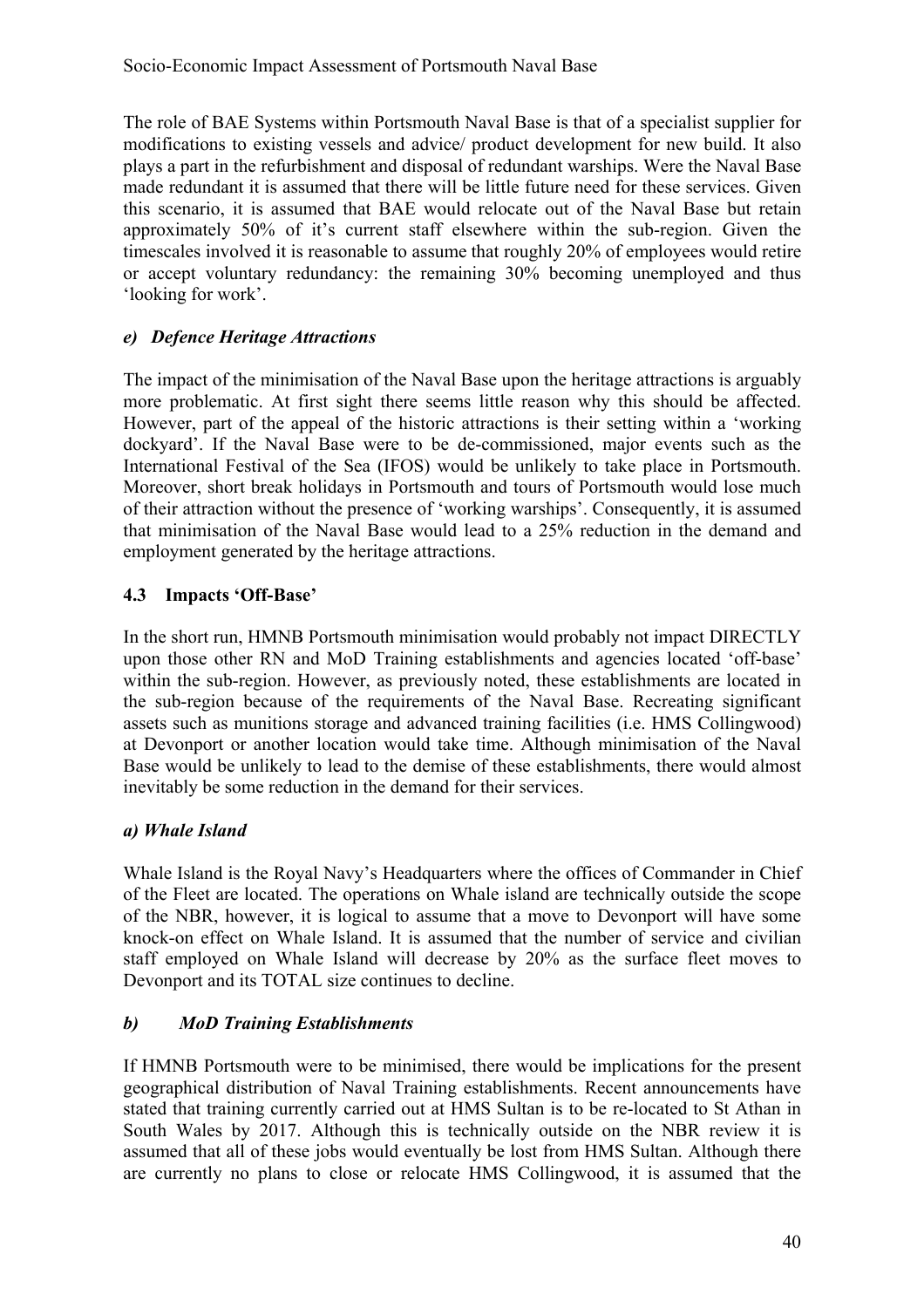closure of Portsmouth Naval Base would lead to a slimming down of posts at Collingwood as the total size of the surface fleet continues to fall. It is therefore assumed that 20% of jobs at HMS Collingwood would be lost with most of the reduction in civilian numbers reflected in either early retirement or voluntary redundancy, with no addition to those unemployed.

#### *c) MoD Agencies*

In the event of the minimisation of Portsmouth Naval Base, it is likely that, in the short run, there would only be a small reduction in the employment of MoD Agencies. These provide important services which would be difficult and costly to relocate at short notice. In the longer term, transfer to Devonport would be the logical course of action in order to minimise transport and other costs. Hence, in the short term, a contraction of 15% in the numbers employed is assumed as the size of the surface fleet is reduced. In the longerterm, employment would further reduce as services provided locally relocate.

#### **4.4 Potential Impacts of Closure Scenario**

The tables that follow provide a summary of the estimated impacts of the minimisation of Portsmouth Naval Base upon employment and income within the immediate sub-region. The main impacts identified are as follows:

#### **Employment**

- The minimisation of Portsmouth Naval Base could lead to a total potential job loss in excess of 21,600 jobs (direct and indirect jobs). This would include:
	- $\div$  11,300 jobs 'on base' (7,700 service jobs and 2,600 civilian jobs);
	- $\div$  3,700 jobs 'off base' (2,600 service jobs and 1,100 civilian jobs;
	- $\div$  6,600 indirect jobs as local household expenditure declines and orders from prime and sub-contractors diminish
- Almost all of the jobs lost that might be lost are located in the three districts of Portsmouth, Gosport and Fareham.
- The impact of these jobs lost would be felt most heavily in Urban South Hampshire and in Portsmouth and Gosport in particular. It is estimated that 11,600 of the posts lost would be lost directly in Portsmouth and 2,200 in Gosport. Another 7,800 indirect jobs would be lost throughout Urban South Hampshire, most of them in the four districts of Portsmouth, Gosport, Fareham and Havant.
- In terms of where the employees currently in these lost jobs live, an estimated 6,200 (almost all service personnel) live 'out of the area' which means that 15,500 current residents of Urban South Hampshire would lose their jobs or be moved out of the area (*this particularly applies to service personnel who may be relocated to Devonport or St Athen*). This impact would be greatest in the four districts of South East Hampshire where a total of 13,600 people would lose their jobs or be moved.

#### **Income**

- It is estimated that the minimisation of Portsmouth Naval Base could result in the loss of over £360m in income throughout the sub-regional economy. Summary Table 4 shows that:
	- $\cdot \cdot$  in the region of £180m would be lost as a result the cessation of activities 'on-base'. This includes the loss of the service and civilian incomes of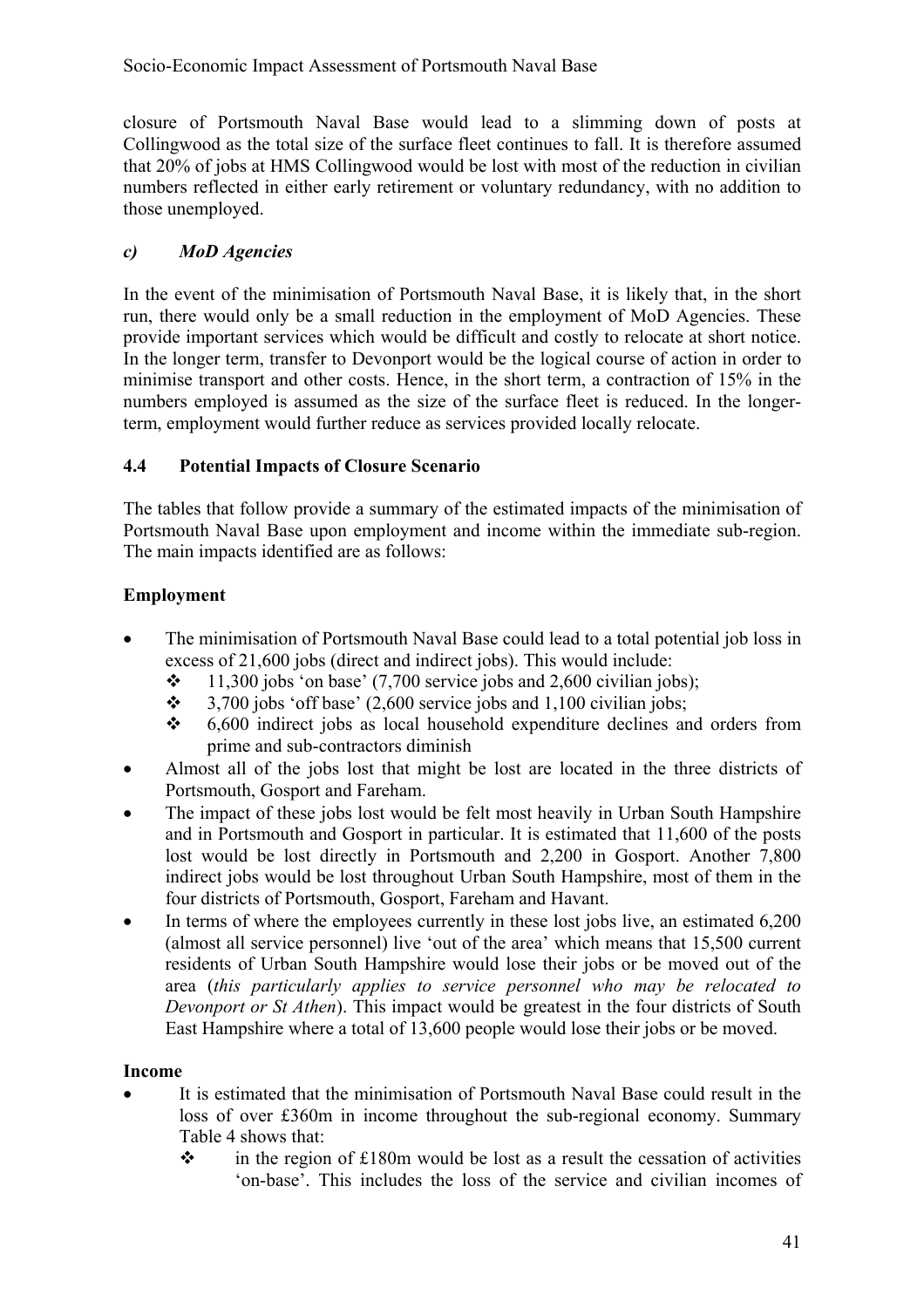those local residents who are stationed at the base or on one of the Portsmouth based ships and civilians employed at the base either by the MoD or one of the prime contractors located on the base.

- An additional £51m would be lost due to reduced 'off-base' activities and another £126m through the indirect and induced multiplier effects.
- The impact of this income loss would be felt most in the three authorities of Portsmouth, Gosport and Fareham. In total it is estimated that they might lose some £250m, £130m in Portsmouth and £60m in both Fareham and Gosport.

*This analysis makes it clear that the potential impacts of base closure upon the economy of South Hampshire could be dramatic. What is also evident is that the resulting job losses and reduced income streams would fall most heavily upon the three districts of Portsmouth, Gosport and Fareham. Portsmouth and Gosport are already areas suffering from above average levels of deprivation and economic inactivity. The closure of Portsmouth Naval Base and the types of jobs that it supports within the local economy would clearly impact heavily upon these already disadvantaged communities.*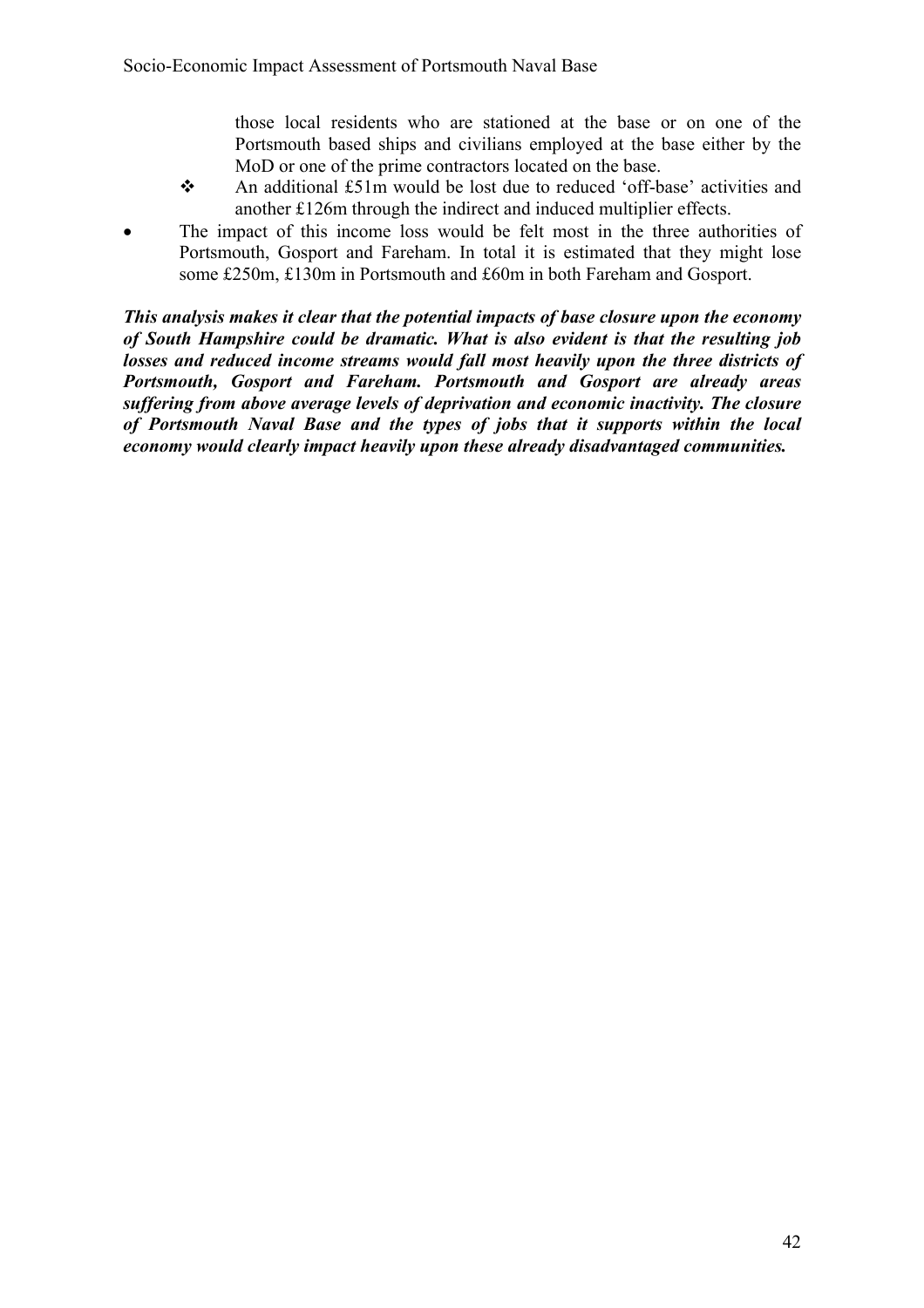|                           | Summary Table Three - Closure Scenario, Jobs Lost from the Sub-Region |                        |                        |                                  |        |                 |                        |                     |                          |  |  |  |
|---------------------------|-----------------------------------------------------------------------|------------------------|------------------------|----------------------------------|--------|-----------------|------------------------|---------------------|--------------------------|--|--|--|
|                           |                                                                       |                        |                        |                                  |        |                 |                        |                     | Off Base                 |  |  |  |
| Deflator =                | $-100%$                                                               | $-90%$                 | $-90%$                 | See Note 1                       |        | $-25%$          |                        | $-20%$              | $-20%$                   |  |  |  |
|                           |                                                                       | <b>Portsmouth HMNB</b> | <b>Portsmouth HMNB</b> |                                  |        |                 | <b>Total 'On Base'</b> | <b>Whale Island</b> | Whale Island and         |  |  |  |
|                           |                                                                       | and HMS Nelson -       | and HMS Nelson -       |                                  |        |                 | jobs lost due to       | and Others -        | <b>Others - Civilian</b> |  |  |  |
| <b>District/Region</b>    | <b>Ships Crew</b>                                                     | <b>SERVICE</b>         | <b>CIVILIANS</b>       | <b>Defence Firms Contractors</b> |        | <b>Heritage</b> | closure                | <b>Service</b>      | <b>Staff</b>             |  |  |  |
| Portsmouth                | $-685$                                                                | $-496$                 | $-633$                 | $-749$                           | $-77$  | $-34$           | $-2674$                | $-46$               | $-52$                    |  |  |  |
| Gosport                   | $-755$                                                                | $-317$                 | $-349$                 | $-157$                           | $-118$ | $-12$           | $-1707$                | $-30$               | $-29$                    |  |  |  |
| Fareham                   | $-549$                                                                | $-298$                 | $-199$                 | $-144$                           | $-82$  | $-6$            | $-1277$                | $-28$               | $-16$                    |  |  |  |
| Havant                    | $-149$                                                                | $-96$                  | $-191$                 | $-132$                           | $-54$  | $-10$           | $-632$                 | -9                  | $-16$                    |  |  |  |
| Southampton               | $-146$                                                                | $-115$                 | $-50$                  | $-64$                            | $-21$  |                 | $-397$                 | $-11$               | -41                      |  |  |  |
| Eastleigh                 | $-31$                                                                 | $-11$                  | $-14$                  | $-14$                            | $-5$   |                 | $-75$                  | -1                  | $-1$                     |  |  |  |
| <b>USH Total</b>          | $-2316$                                                               | $-1333$                | $-1434$                | $-1261$                          | $-515$ | $-61$           | $-6920$                | $-124$              | $-117$                   |  |  |  |
|                           |                                                                       |                        |                        |                                  |        |                 |                        |                     |                          |  |  |  |
| Rest of S.Hants/loW       | $-66$                                                                 | $-32$                  | $-60$                  | $-24$                            | $-14$  |                 | $-196$                 | $-3$                | -51                      |  |  |  |
| <b>S.Hants/IoW Totall</b> | $-2382$                                                               | $-1364$                | $-1495$                | $-1285$                          | $-529$ | $-61$           | $-7116$                | $-127$              | $-122$                   |  |  |  |
| Live 'Out of Area'        | $-3298$                                                               | $-713$                 | $-112$                 | $-47$                            | $-24$  |                 | $-4194$                | $-67$               | -9                       |  |  |  |
| total                     | $-5680$                                                               | $-2077$                | $-1607$                | $-1332$                          | $-553$ | $-61$           | $-11311$               | $-194$              | $-132$                   |  |  |  |

*Notes: 1 For both full time and day contract staff, VT's employment is assumed unchanged, FSL is assumed to retain 10% of its current complement at Portsmouth and BAE is assumed to retain 50% of its staff within the sub-region. N otes: 1 For both full time and day contract staff, VT's employment is assumed unchanged, FSL is assumed to retain 10% of its current complement at Portsmouth and BAE is assumed to retain 50% of its staff within the sub-region.* 

#### **Other MoD - Off Base (B) MoD and other Agencies, Jobs Lost from the Sub-Region**

| <b>Deflator</b>         | See Note 2      |                       | $-25%$                   | $-15%$                |                   | (Multiplier C)                     | (Total A+B+C)              |                     |                           |
|-------------------------|-----------------|-----------------------|--------------------------|-----------------------|-------------------|------------------------------------|----------------------------|---------------------|---------------------------|
|                         | <b>Service</b>  |                       |                          |                       | <b>Total 'off</b> | Indirect<br><b>Employment Jobs</b> | <b>Total Defence</b>       | <b>Service Jobs</b> |                           |
|                         | personnel       | <b>Civilian Staff</b> | <b>Service Personnel</b> | <b>Civilian staff</b> | base' Jobs        | Lost due to                        | <b>Dependent Jobs lost</b> | lost due to         | <b>Civilian Jobs lost</b> |
| District/Region         | <b>Training</b> | <b>Training</b>       | <b>MoD Agencies</b>      | <b>MoD Agencies</b>   | Lost              | <b>Closure</b>                     | <b>Due to Closure</b>      | closure             | due to closure            |
| Portsmouth              | $-166$          | $-31$                 | $-44$                    | $-226$                | $-565$            | $-2464$                            | $-5702$                    | $-1437$             | $-4265$                   |
| Gosport                 | $-276$          | $-193$                | $-28$                    | $-152$                | $-708$            | $-1404$                            | $-3820$                    | $-1406$             | $-2414$                   |
| Fareham                 | $-174$          | $-103$                | $-27$                    | $-100$                | $-448$            | $-985$                             | $-2710$                    | $-1075$             | $-1635$                   |
| Havant                  | $-41$           | $-14$                 | $-9$                     | $-60$                 | $-148$            | $-638$                             | $-1418$                    | $-304$              | $-1114$                   |
| Southampton             | $-32$           | $-14$                 | $-10$                    | $-22$                 | $-93$             | $-510$                             | $-1001$                    | $-314$              | $-687$                    |
| Eastleigh               | $-13$           | $-3$                  | $-1$                     | $-5$                  | $-24$             | $-75$                              | $-174$                     | $-56$               | $-117$                    |
| <b>USH Total</b>        | $-701$          | $-359$                | $-119$                   | $-565$                | $-1985$           | $-6076$                            | $-14982$                   | $-4593$             | $-10390$                  |
|                         |                 |                       |                          |                       |                   |                                    |                            |                     |                           |
| Rest of Hants/loW       | $-24$           | $-5$                  | $-3$                     | $-17$                 | $-56$             | $-191$                             | $-442$                     | $-127$              | $-315$                    |
| <b>Hants/IoW Totall</b> | $-725$          | $-364$                | $-122$                   | $-581$                | $-2041$           | $-6268$                            | $-15425$                   | $-4720$             | $-10705$                  |
| Live 'Out of Area'      | $-1483$         | $-11$                 | $-64$                    | $-30$                 | -1664             | $-339$                             | $-6197$                    | $-5624$             | $-573$                    |
| total                   | $-2208$         | $-375$                | $-185$                   | $-611$                | $-3705$           | $-6607$                            | $-21622$                   | $-10344$            | $-11278$                  |

Notes:2 - HMS Sultan is assumed to lose ALL staff as the training provide there moves to St Athan. HMS Collingwood is assumed to lose 20% of its staff as size of the surface fleet continues to fall and the need for training declines. *the total size of the surface fleet continues to fall and the need for training declines.*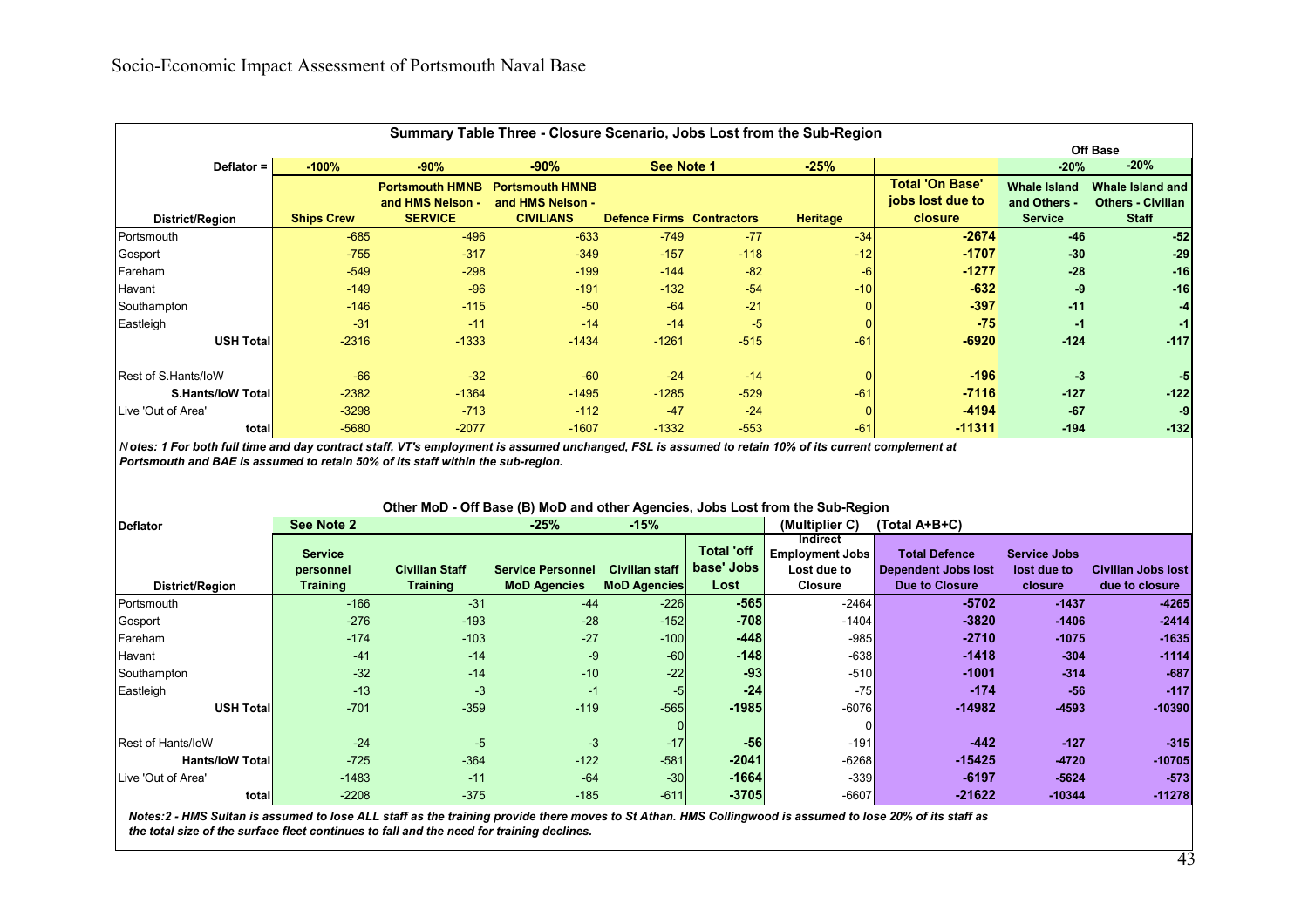| <b>Deflator</b>                                     | $-90%$            | $-81%$                                                                 | $-70%$                                                                          | $-47%$                         | $-47%$             | $-20%$          | $-100%$                                                         | $-74%$                                                                           | $-25%$                                                                            |                                                                                          |
|-----------------------------------------------------|-------------------|------------------------------------------------------------------------|---------------------------------------------------------------------------------|--------------------------------|--------------------|-----------------|-----------------------------------------------------------------|----------------------------------------------------------------------------------|-----------------------------------------------------------------------------------|------------------------------------------------------------------------------------------|
| District/Region                                     | <b>Ships Crew</b> | <b>Portsmouth</b><br><b>HMNB and HMS</b><br>Nelson -<br><b>SERVICE</b> | <b>Portsmouth</b><br><b>HMNB</b> and<br><b>HMS Nelson -</b><br><b>CIVILIANS</b> | <b>Defence</b><br><b>Firms</b> | <b>Contractors</b> | <b>Heritage</b> | Tourist'<br>expenditure of<br>crews of visiting<br><b>Ships</b> | <b>Defence Firms</b><br><b>Expenditure</b><br>within the Local<br><b>Economy</b> | <b>Heritage Firms</b><br><b>Expenditure</b><br>within the Local<br><b>Economy</b> | <b>Total 'On Base'</b><br><b>NET income LOST</b><br>from the sub-<br>region <sup>1</sup> |
| Portsmouth                                          | $-11.40$          | $-11.38$                                                               | $-8.54$                                                                         | $-7.47$                        | $-3.92$            | $-0.28$         | $-3.69$                                                         | $-16.98$                                                                         | $-0.56$                                                                           | $-64.2$                                                                                  |
| Gosport                                             | $-10.83$          | $-6.94$                                                                | $-4.80$                                                                         | $-1.88$                        | $-1.97$            | $-0.10$         | 0.00                                                            | $-0.26$                                                                          | $-0.01$                                                                           | $-26.8$                                                                                  |
| Fareham                                             | $-9.16$           | $-6.90$                                                                | $-3.02$                                                                         | $-2.83$                        | $-1.36$            | $-0.05$         | 0.00                                                            | $-6.10$                                                                          | $-0.19$                                                                           | $-29.6$                                                                                  |
| Havant                                              | $-2.87$           | $-2.48$                                                                | $-2.99$                                                                         | $-1.60$                        | $-0.90$            | $-0.08$         | 0.00                                                            | $-0.44$                                                                          | $-0.01$                                                                           | $-11.4$                                                                                  |
| Southampton                                         | $-3.02$           | $-3.21$                                                                | $-0.77$                                                                         | $-4.83$                        | $-0.36$            | 0.00            | 0.00                                                            | $-6.11$                                                                          | $-0.18$                                                                           | $-18.5$                                                                                  |
| Eastleigh                                           | $-0.57$           | $-0.27$                                                                | $-0.27$                                                                         | $-0.56$                        | $-0.08$            | 0.00            | 0.00                                                            | $-0.99$                                                                          | $-0.03$                                                                           | $-2.8$                                                                                   |
| <b>USH Total</b>                                    | $-37.84$          | $-31.18$                                                               | $-20.39$                                                                        | $-19.18$                       | $-8.59$            | $-0.51$         | $-3.69$                                                         | $-30.89$                                                                         | $-0.98$                                                                           | $-153.2$                                                                                 |
| Rest of S.Hants/loW                                 | 0.00              | $-0.84$                                                                | $-0.85$                                                                         | $-0.88$                        | $-0.23$            | 0.00            | 0.00                                                            | $-4.48$                                                                          | $-0.04$                                                                           | $-7.3$                                                                                   |
| <b>S.Hants/IoW Totall</b><br>Local Spending of 'Out | $-39.10$          | $-32.03$                                                               | $-21.24$                                                                        | $-20.06$                       | $-8.82$            | $-0.51$         | $-3.69$                                                         | $-35.36$                                                                         | $-1.03$                                                                           | $-161.8$                                                                                 |
| of Area' Staff                                      | $-17.85$          | $-0.82$                                                                | $-0.15$                                                                         | $-0.81$                        | $-0.30$            | 0.00            | 0.00                                                            | 0.00                                                                             | $-0.03$                                                                           | $-20.0$                                                                                  |
| total                                               | $-56.95$          | $-32.85$                                                               | $-21.39$                                                                        | $-20.87$                       | $-9.12$            | $-0.51$         | $-3.69$                                                         | $-35.36$                                                                         | $-1.06$                                                                           | $-181.80$                                                                                |

#### **Summary Table Four - Closure Scenario, Income lost from the sub-regional economy(£m)**

**On Base (A), Portsmouth HMNB, Defence Firms, Contractors and Heritage attractions**

55%

|                           |                     |                                                                                               |                 |                 |                  |                 | Other MoD - Off Base (B), Whale Island, HMS Sultan, HMS Collingwood and 'other' MoD Agencies |                                    |                   |                 |                           |  |
|---------------------------|---------------------|-----------------------------------------------------------------------------------------------|-----------------|-----------------|------------------|-----------------|----------------------------------------------------------------------------------------------|------------------------------------|-------------------|-----------------|---------------------------|--|
| <b>Deflator</b>           | $-20%$              | $-20%$                                                                                        | $-62%$          | $-13%$          | $-15%$           | $-15%$          | $-45%$                                                                                       | $-25%$                             |                   | Multiplier (C)  | Totals (A+B+C)            |  |
|                           |                     |                                                                                               |                 |                 |                  |                 |                                                                                              |                                    |                   |                 |                           |  |
|                           |                     |                                                                                               |                 |                 | <b>Service</b>   |                 |                                                                                              |                                    |                   |                 | <b>TOTAL Defence</b>      |  |
|                           | <b>Whale Island</b> | <b>Whale Island</b>                                                                           | <b>Service</b>  | <b>Civilian</b> | <b>Personnel</b> | <b>Civilian</b> | <b>Training + Agency</b>                                                                     | Income from                        |                   |                 | <b>Dependent Income</b>   |  |
|                           | and Others -        | and Others -                                                                                  | personnel       | <b>Staff</b>    | <b>MoD</b>       | staff MoD       | <b>Expenditure in</b>                                                                        | Defence Related   Total 'Off Base' |                   |                 | <b>LOST from the sub-</b> |  |
| District/Region           | <b>Service</b>      | <b>Civilian Staff</b>                                                                         | <b>Training</b> | <b>Training</b> | <b>Agencies</b>  | <b>Agencies</b> | local economy                                                                                | <b>Tourism</b>                     | <b>NET Income</b> | Indirect Income | regional Economy          |  |
| Portsmouth                | $-1.18$             | $-0.90$                                                                                       | $-3.69$         | $-0.13$         | $-0.66$          | $-4.07$         | $-5.05$                                                                                      | $-5.01$                            | $-20.69$          | $-46.7$         | $-131.6$                  |  |
| Gosport                   | $-0.72$             | $-0.51$                                                                                       | $-5.79$         | $-0.61$         | $-0.40$          | $-2.72$         | $-0.07$                                                                                      | 0.00                               | $-10.81$          | $-20.7$         | $-58.3$                   |  |
| Fareham                   | $-0.72$             | $-0.32$                                                                                       | $-3.98$         | $-0.43$         | $-0.40$          | $-1.86$         | $-1.52$                                                                                      | 0.00                               | $-9.22$           | $-21.4$         | $-60.2$                   |  |
| Havant                    | $-0.26$             | $-0.32$                                                                                       | $-0.99$         | $-0.07$         | $-0.14$          | $-1.13$         | $-0.13$                                                                                      | 0.00                               | $-3.04$           | $-7.9$          | $-22.4$                   |  |
| Southampton               | $-0.33$             | $-0.08$                                                                                       | $-0.71$         | $-0.05$         | $-0.19$          | $-0.41$         | $-1.26$                                                                                      | 0.00                               | $-3.04$           | $-11.8$         | $-33.4$                   |  |
| Eastleigh                 | $-0.03$             | $-0.03$                                                                                       | $-0.31$         | $-0.01$         | $-0.02$          | $-0.10$         | $-0.29$                                                                                      | 0.00                               | $-0.78$           | $-1.9$          | $-5.5$                    |  |
| <b>USH Total</b>          | $-3.23$             | $-2.15$                                                                                       | $-15.46$        | $-1.31$         | $-1.82$          | $-10.29$        | $-8.31$                                                                                      | $-5.01$                            | $-47.57$          | $-110.4$        | $-311.3$                  |  |
|                           |                     |                                                                                               |                 |                 |                  |                 |                                                                                              |                                    |                   |                 |                           |  |
| Rest of S.Hants/loW       | $-0.09$             | $-0.09$                                                                                       | $-0.58$         | $-0.01$         | $-0.05$          | $-0.30$         | $-0.19$                                                                                      | 0.00                               | $-1.32$           | $-4.8$          | $-13.4$                   |  |
| <b>S.Hants/IoW Totall</b> | $-3.32$             | $-2.24$                                                                                       | $-16.04$        | $-1.32$         | $-1.86$          | $-10.60$        | $-8.50$                                                                                      | 0.00                               | $-48.89$          | $-115.9$        | $-326.6$                  |  |
| Local Spending of 'Out    |                     |                                                                                               |                 |                 |                  |                 |                                                                                              |                                    |                   |                 |                           |  |
| of Area' Staff            | $-0.07$             | $-0.01$                                                                                       | $-1.95$         | 0.00            | $-0.31$          | $-0.04$         | 0.00                                                                                         | 0.00                               | $-2.39$           | $-12.3$         | $-34.6$                   |  |
| total                     | $-3.39$             | $-2.25$                                                                                       | $-18.00$        | $-1.32$         | $-2.18$          | $-10.63$        | $-8.50$                                                                                      | $-5.01$                            | $-51.27$          | $-128.2$        | $-361.26$                 |  |
|                           | <b>Note</b>         | - All household Incomes are shown as 'net income' after deduction of tax and NI contributions |                 |                 |                  |                 |                                                                                              |                                    |                   |                 |                           |  |

*Key = Wages and salaries paid to employees*

*Key = Expenditure on Goods and Services within the Local economy by defence firms and 'tourists'*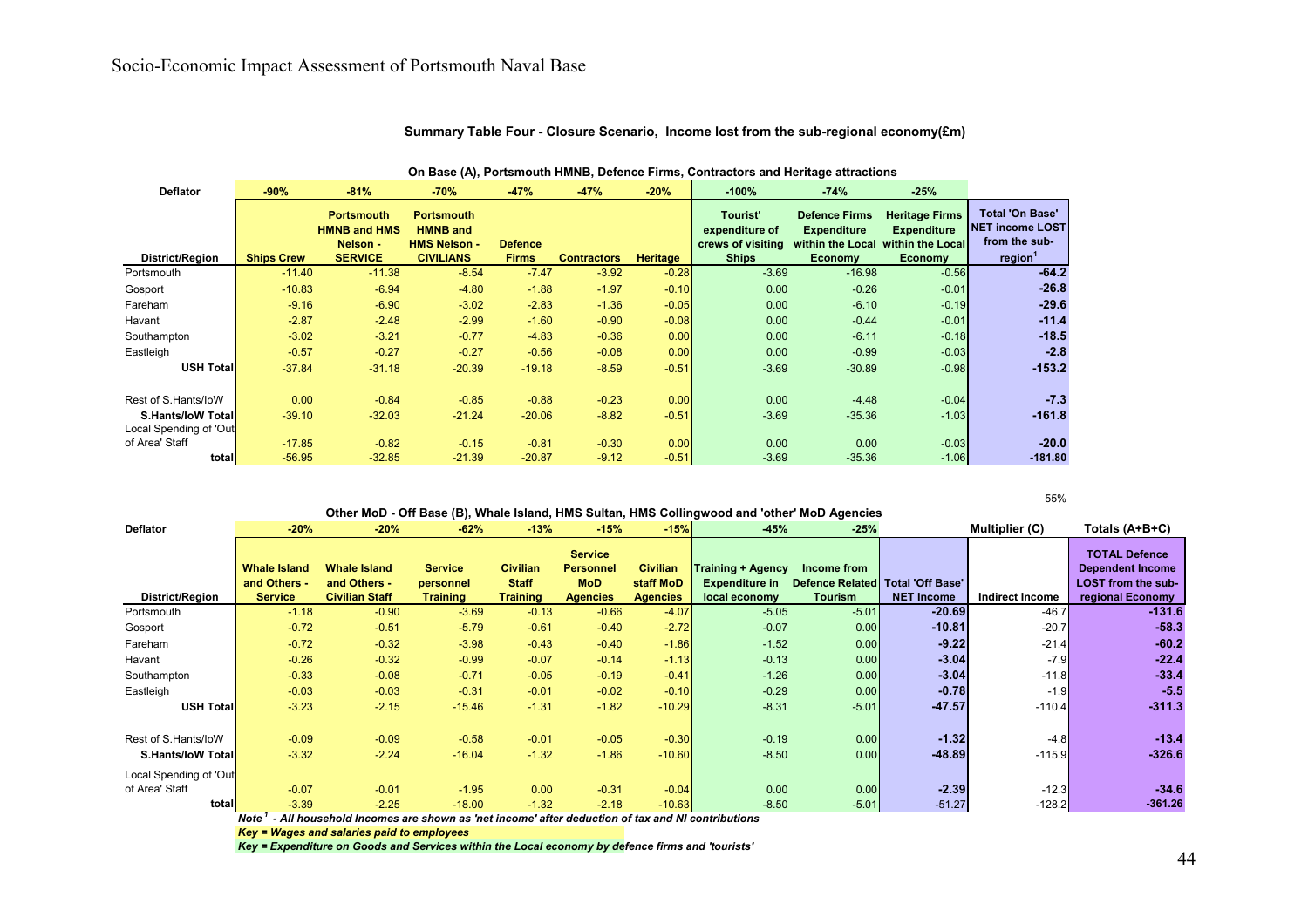#### **5 SCENARIO 3 – BASE GROWTH**

#### **5.1 Assumptions and implications of Closure**

In the event of a decision to discontinue surface fleet operations at Devonport<sup>29</sup>, it is assumed that the base there would be gradually rundown over a period of four years, from 2009 to 2013. The primary assumption of this scenario is that the majority of the retained warships (and their crews) would be removed from Devonport to a new base of operation at Portsmouth. The consequences of such a decision would include injections of employment and income and increased demand for local services thus promoting economic growth. Whilst it is impossible to forecast exactly what the total impact of such a scenario would be, it is possible to examine the effects on the basis of informed and objective assumptions. On the basis of the estimates generated by assumptions it is possible to examine the ability of the

sub-regional economy to assimilate the potential influx of service and civilian personnel and any associated demand for goods and services.

Devonport Dockyard, owned by the MoD, is currently home to 7 nuclear-powered submarines and 19 surface ships. Devonport dockyard carries out deep maintenance on both submarines and surface warships. As long as the Royal Navy continues to operate nuclear-powered submarines, Devonport will continue to remain licensed to carry out the overhaul and de-commissioning of these vessels. However, Devonport's maintenance and refit work on surface ships could be moved to Portsmouth, which has the ability to berth the planned new super-carriers which Devonport does not have. In addition Devonport is a much larger dockyard than Portsmouth (approximately three times the size) and as a consequence much larger than is likely to be required by a slimmed down Royal Navy. Thus it may be argued that Portsmouth offers greater efficiency in terms of its use of land, providing for a greater release of redundant estate at a Devonport yard trimmed down to just the maintenance of the submarine fleet.

#### **5.2 Impacts 'On-Base'**

 $\overline{a}$ 

#### *a)Devonport/Portsmouth-based ships*

There are currently 19 ships based at Devonport Dockyard and information from NMMIS shows that there are currently just under 3,600 service personnel based on these ships. If surface fleet operations are discontinued at Devonport it is reasonable to assume that some of these ships and their crews would be re-located to HMNB Portsmouth. However, changes to the future structure of the surface fleet means that a number of current (Portsmouth and Devonport-based) ships are likely to be replaced/decommissioned. The table in Appendix 3 shows that the current CVS ships will be replaced by the CVF's and the number of crew on the type 42/45's will be reduced by 776. taking all the information in this table together it is estimated that the 'net change' in crew numbers, in the event of the minimization of Devonport, would be an increase of 1600 crew stationed on Portsmouth based ships.

<sup>&</sup>lt;sup>29</sup> It is assumed that the submarines (and their crews) currently based at Devonport would remain there. It is possible that they could be re-located to Faslane in Scotland, but this scenario would have no impact upon HMNB Portsmouth.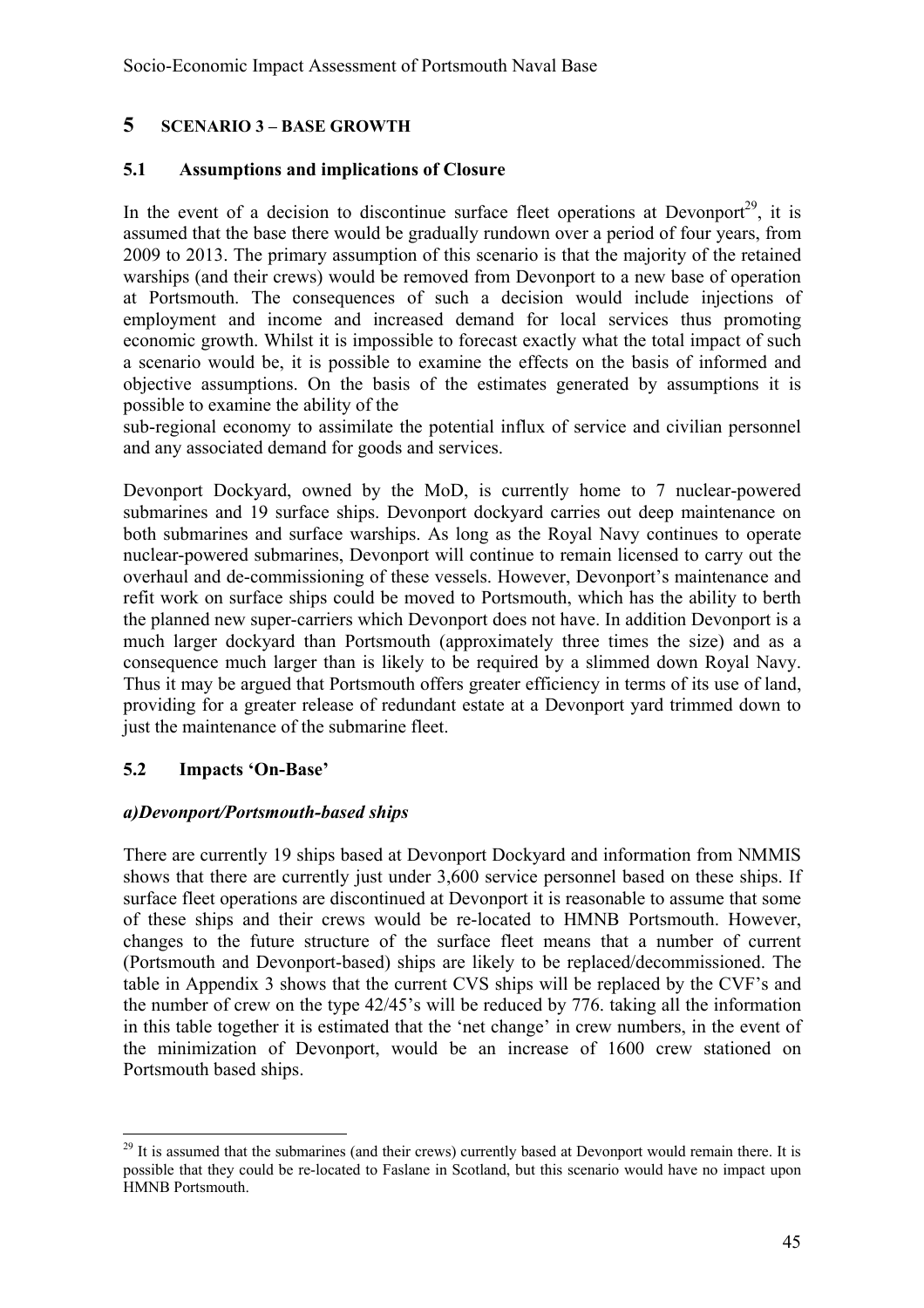In line with the assumptions made under the closure scenario, it is assumed that 90% of the ships crew and their families, who are currently domicile within the Plymouth region, would eventually relocate to the Portsmouth area. It is also likely that a small residual of around 10% would remain in the Plymouth area as result factors such as personal preference, children's schooling and family ties.

#### *b) Devonport/Portsmouth 'on-shore' service personnel*

If the decision was made to move Devonport's surface fleet to Portsmouth it is assumed that there would be gradual run-down of the number of service personnel based there. It is logical to expect that the majority of naval shore functions and personnel associated with the surface fleet operations at Devonport would be re-located to Portsmouth in support of the increased fleet. There are currently over 1,550 service personnel stationed at Devonport. Some of these would have to remain in support of the submarine fleet. It is reasonable to assume that 50% of this total number would be relocated to Portsmouth, this is equivalent to a 43% increase in the number of service personnel currently stationed at PNB. It is further assumed that some 10% of those who relocate to Portsmouth would choose to remain domicile within the Plymouth sub-region.

#### *d) Devonport MoD Civilian Employees*

Information from the National Online Manpower Information System (NOMIS) indicates that a total of 443 civilian staff are currently employed by the MoD at Devonport. In the event of a decision to close HMNB Devonport, a proportion of this civilian complement would no longer be required at the base. Given this scenario it is appropriate to assume the following:

- Approximately 30% of civilian staff would be retained to manage and oversee submarine operations at Devonport.
- approximately 50% of Devonport's current staff/key workers (equal to 220 staff) would be relocated to Portsmouth as part of its extended role (all may not wish to relocate, this number being replaced by local recruitment. This would be equivalent to a 12.5% increase in the number of civilian staff employed at PNB.

#### *e) Defence Prime Contractors*

The impact upon prime contractors of HMNB Portsmouth is likely to vary, depending upon the role that they play in relation to the Naval Base. The following assumptions for each of the three main contractors are based upon the authors estimates and discussions within the review team

#### *di) VT LTD*

VT's role within the Naval Base is as a shipbuilder and ship repairer. The statement issued by VT in the wake of the review announcement states '*We do not anticipate any effect on our shipbuilding business in Portsmouth although the stated desire of the UK MoD to see consolidation in the UK shipbuilding industry will affect that business and also our related Marine Products businesses*'. VT's future employment is closely linked to the MoD's decision on the disbursement of contracts to build the new super carriers. VT is hopeful of being awarded the contracts to work on part of the carrier. It is assumed that under this scenario that VT's workforce expands by 20%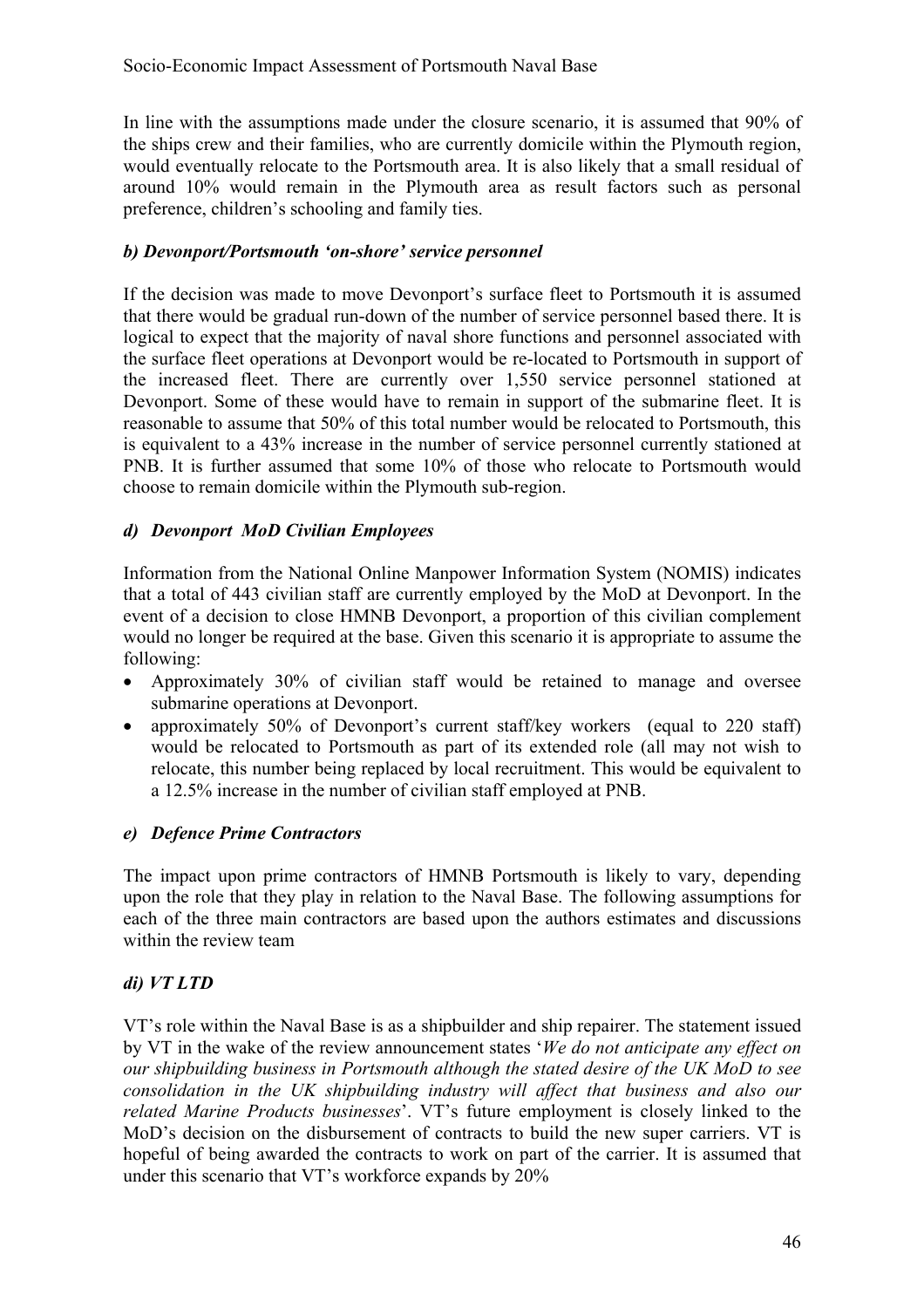#### *dii) Fleet Support Limited (FSL)*

FSL's role in the dockyard is to provide support to the surface fleet. Its defence work is very 'lumpy' and this is marginally supported by work for commercial customers. It is assumed that in the event of Devonport's ships moving to Portsmouth that FSL's workforce would be 'secured' but with no expansion in employment.

#### *diii) BAE Systems*

The role of BAE Systems role within Portsmouth Naval Base is that of a specialist supplier for modifications to existing vessels and advice/ product development for new build. It also plays a part in the refurbishment and disposal of redundant warships. Were the Naval Base to expand it is assumed that this would have little impact on BAE's workforce and, as with VT, secure BAE's current workforce without any increase in numbers.

#### *f) Defence Heritage Attractions*

The impact of the growth of the Naval Base is difficult to assess. It is clear that a major part of the attraction of the Naval Base is as a 'working dockyard' rather than as a 'naval museum' e.g. harbour tours, special events such as IFOS. There has been significant growth in tourist numbers to the historic dockyard over the past few years. In linwe with this it is assumed that an expanded fleet at Portsmouth, with the added attraction of the super carriers when in port could lead to a 25% increase in visitor numbers.

#### **5.3 Impacts 'Off-Base'**

The expansion HMNB Portsmouth closure would probably lead to some increase in demand for the services of Naval and MoD establishments and agencies located 'off base' within the sub-region. These impacts are difficult to assess but it is likely that demand for work from agencies and other providers would be positively impacted.

#### *a) Whale Island*

Whale Island is the Royal Navy's Headquarters where the offices of Commander in Chief of the Fleet are located. The operations on Whale island are technically outside the scope of the NBR, however, it is logical to assume that the movement of Devonport's fleet to Portsmouth would have some knock-on effect on Whale Island. It is assumed that the number of service and civilian staff employed on Whale Island will increase by 20% as the surface fleet moves to Portsmouth .

#### *a) MoD Training*

Even if HMNB Portsmouth were to expand, there would be negative implications for the local MoD Naval Training establishments. Recent announcements have stated that training currently carried out at HMS Sultan is to be re-located to St Athan in South Wales by 2017. Although this is technically outside on the NBR review it is assumed that all of these jobs would eventually be lost from HMS Sultan. Although there are currently no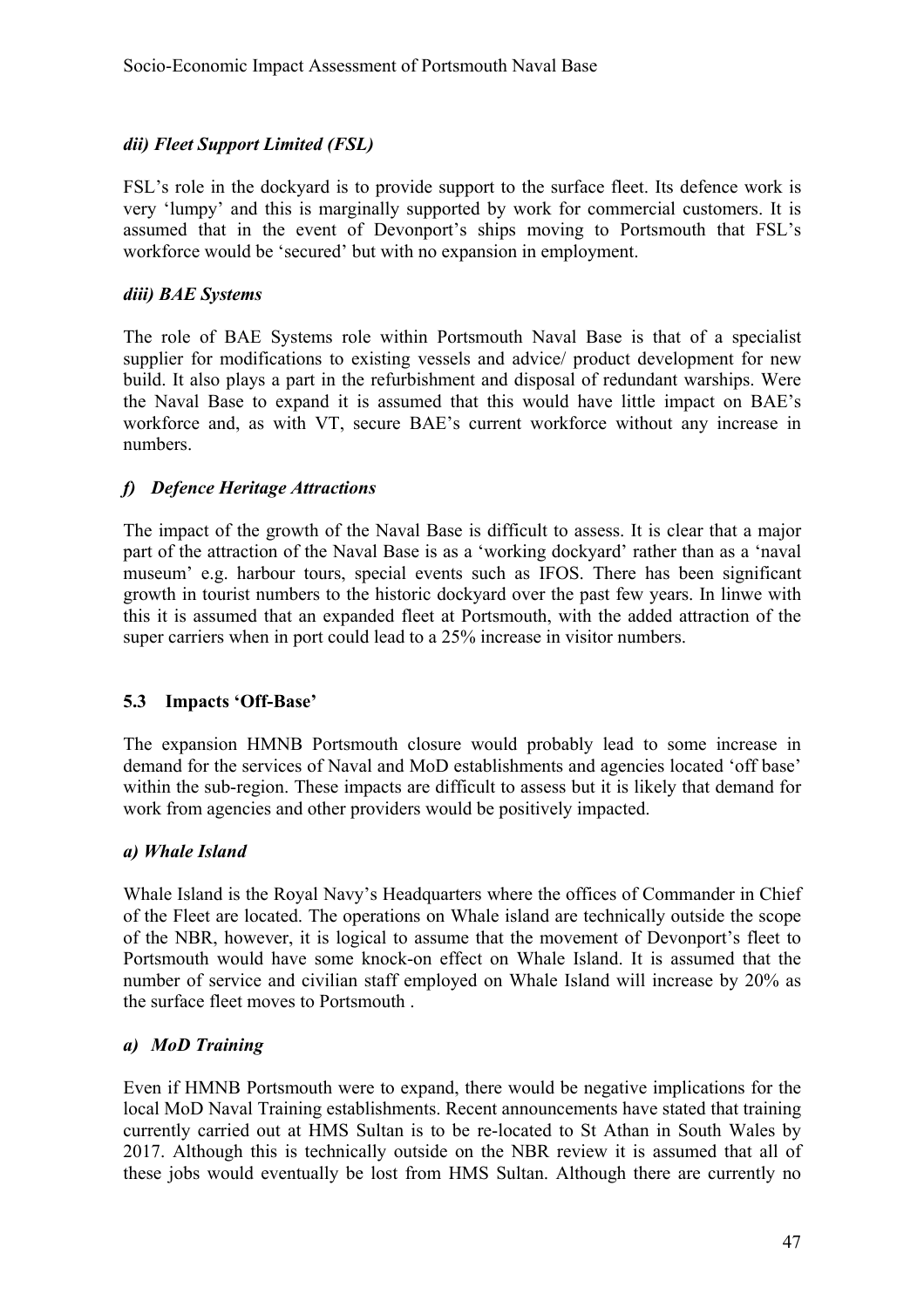Socio-Economic Impact Assessment of Portsmouth Naval Base

plans to close or relocate HMS Collingwood it is assumed that the expansion of Portsmouth Naval Base would secure jobs at Collingwood but with no expansion in numbers.

#### *b) MoD Agencies*

In the event of the expansion of Portsmouth Naval Base and the construction of the CVF's, it is likely that there would be some increase in the employment of MoD Agencies. Hence, it is assumed than an increase of approximately 20% in the numbers employed. In the longer-term, this may be even greater as services at Devonport relocate to Portsmouth.

#### **5.4 Potential Impacts of Growth Scenario**

The tables that follow provide a summary of the estimated impacts of the closure of Portsmouth Naval Base upon employment and income within the immediate sub-region. The main impacts identified are as follows:

#### **Employment**

- The expansion of Portsmouth Naval Base could lead to a total potential job increase in excess of just under 2,900 jobs (direct and indirect jobs). This figure includes an estimated 'net increase' in ships crew of 1,600 and the closure of HMS Sultan:
	- $\div$  2,900 additional jobs 'on base' (6,700 service jobs and 550 civilian jobs)
	- a loss of 900 jobs 'off base' ( A 'net' loss of 1500 service jobs, due mainly to the planned closure of HMS Sultan and a 'net' gain of 600 civilian jobs)
	- an increase of 890 indirect jobs as local household expenditure increases and orders from prime and sub-contractors expand
- Separating additional service and civilian jobs, the table shows that the expansion of activities at the Naval Base could result in a total of just under 830 more service personnel being based at Portsmouth (this includes the crew of Portsmouth based ships) and an estimated extra 2,100 civilian jobs
- It is estimated that just under 170 of the people in these posts (mainly ships crew and other service personnel) would live 'out of area' meaning that some 2,700 more people would be in employment and living within South Hampshire and the Isle of Wight.
- The majority of the additional employment would benefit the three districts of Portsmouth, Gosport and Fareham which between them see an increase of just under 2,100 people in employment.

#### **Income**

- It is estimated that the expansion of activity at Portsmouth Naval Base could result in an additional £65m in net income flowing into the sub-regional economy. Summary Table 6 shows that:
	- $\cdot \cdot$  the vast majority of this inflow of income would be the result of additional household income generated by the presence of more ship based at PNB and more staff employed on base to service this growth.
	- The 'net' impact on income generated by 'off-base' activities would be minimal with any increase in local income resulting from additional demand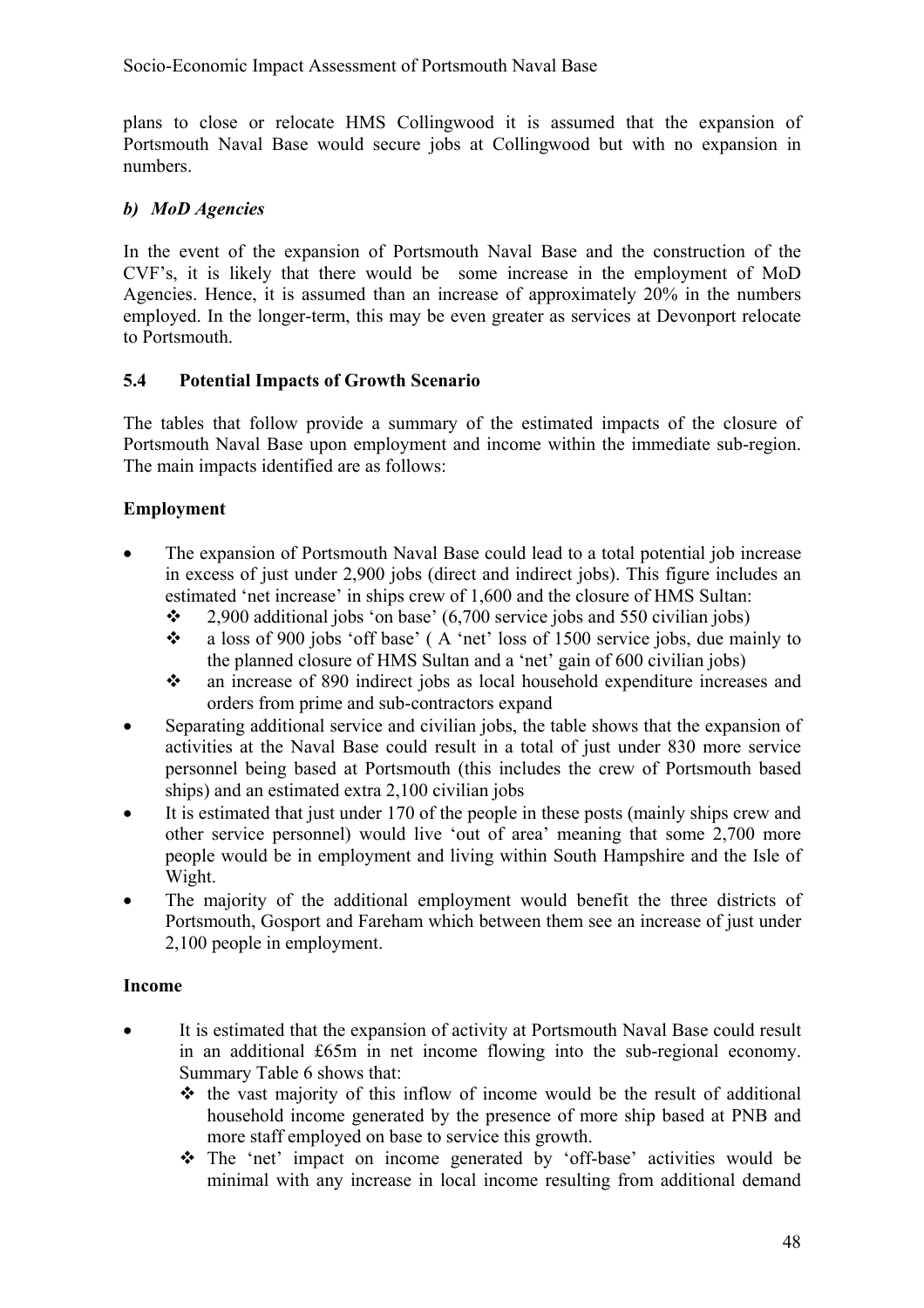and employment just offsetting the income lost due to the planned closure of HMS Sultan.

The impact of any increase in income would be felt most greatly in the three authorities of Portsmouth, Gosport and Fareham where a large proportion of additional crew and staff are likely to be domicile. In total it is estimated that these three authorities may gain in the region of an extra £47m in net income, £28m in Portsmouth, £10m in Gosport and £9m in Fareham.

*This analysis makes it clear that the potential impacts of base expansion upon the economy of South Hampshire whilst positive are not as extreme as the implications of closure. Much of the increase in activity would serve to 'secure' present jobs rather than*  to create new employment. The vast majority of the growth would be the result of *additional service personnel being based at Portsmouth and the consequent impact of this upon local household income. Most of the increase in population and income would benefit the three districts of Portsmouth, Gosport and Fareham. Urban South Hampshire is a planned growth area within the South East Regional Economic Strategy and with planned housing growth and above average levels of economic inactivity it is clear that the area could easily cope with the influx of new population and any increased demand for labour.*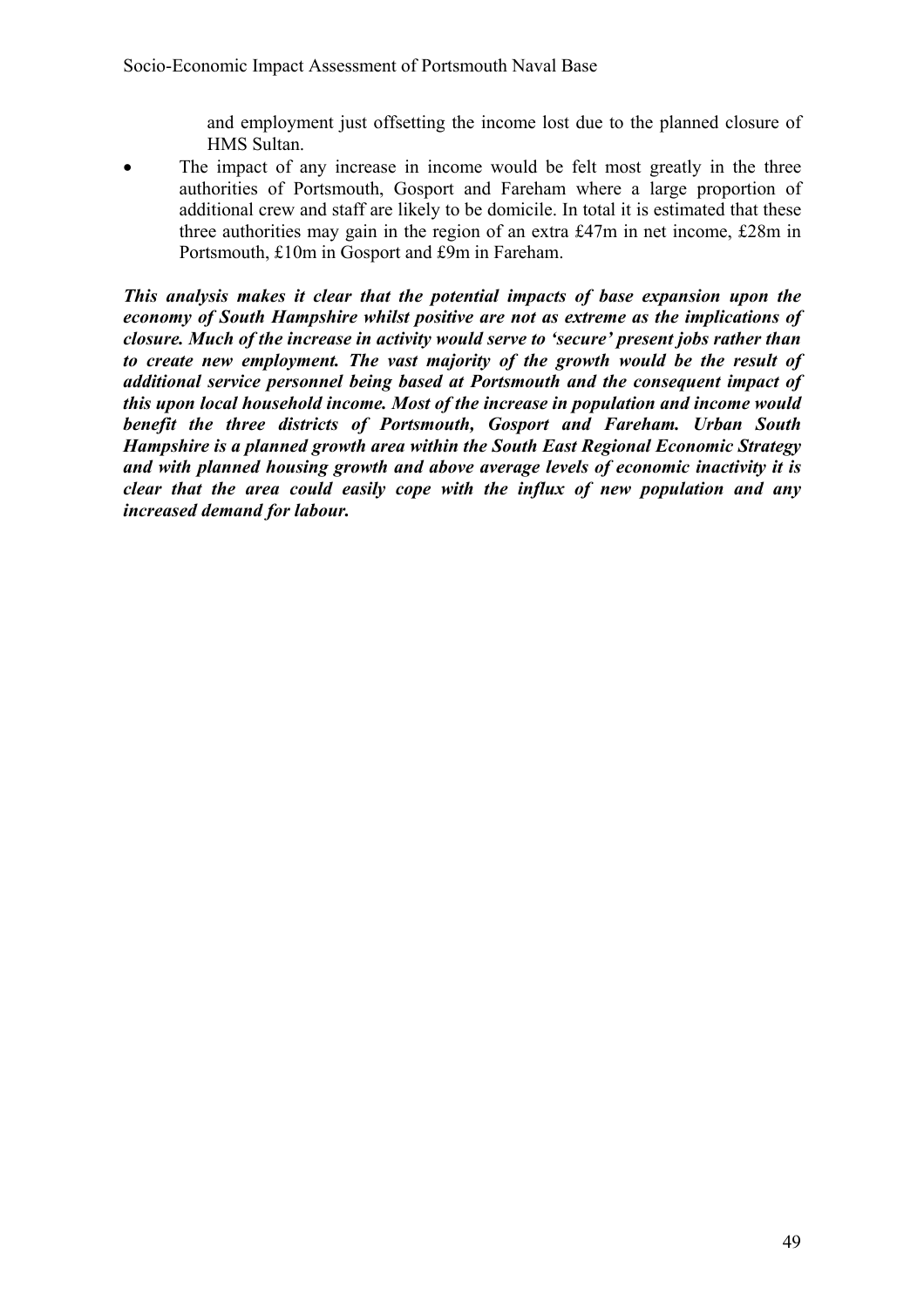|                          |                   |                     |                      |                      |                    | <b>Julian Britannie Live - Ordwin Juliano, Additional Linployment</b> |                                      |                         |                                              |
|--------------------------|-------------------|---------------------|----------------------|----------------------|--------------------|-----------------------------------------------------------------------|--------------------------------------|-------------------------|----------------------------------------------|
|                          |                   |                     |                      |                      | VT Only            | VT only                                                               |                                      |                         | <b>Off Base</b>                              |
| <b>Inflator</b>          | 28%               | 33%                 | 13%                  | 0.2                  | 0.2                | 25%                                                                   |                                      | 20%                     | 20%                                          |
|                          |                   | <b>Base Service</b> |                      |                      |                    |                                                                       | <b>Total 'On Base'</b><br>additional | Whale Island and        | Whale Island and<br><b>Others - Civilian</b> |
| District/Region          | <b>Ships Crew</b> | <b>Personnel</b>    | <b>MoD Civilians</b> | <b>Defence Firms</b> | <b>Contractors</b> | Heritage                                                              | <b>Employment</b>                    | <b>Others - Service</b> | <b>Staff</b>                                 |
| Portsmouth               | 192               | 182                 | 88                   | 21                   | 37                 | 34                                                                    | 553                                  | 46                      | 52                                           |
| Gosport                  | 211               | 116                 | 48                   | 8                    | 19                 | 12                                                                    | 415                                  | 30                      | 29                                           |
| Fareham                  | 154               | 109                 | 28                   | 24                   | 13                 | 6                                                                     | 333                                  | 28                      | 16                                           |
| Havant                   | 42                | 35                  | 26                   |                      | 9                  | 10                                                                    | 129                                  | 9                       | 16                                           |
| Southampton              | 41                | 42                  |                      | 97                   | 3                  | 0                                                                     | <b>190</b>                           | 11                      |                                              |
| Eastleigh                | 9                 | $\overline{4}$      | $\mathcal{P}$        | 8                    |                    | 0                                                                     | 23                                   |                         |                                              |
| USH Total                | 648               | 489                 | 199                  | 164                  | 82                 | 61                                                                    | 1643                                 | 124                     | 117                                          |
| Rest of S.Hants/loW      | 18                | 12                  | 8                    | 10                   | $\overline{2}$     | 0                                                                     | 50 <sub>1</sub>                      | 3                       |                                              |
| <b>S.Hants/loW Total</b> | 667               | 500                 | 208                  | 174                  | 84                 | 61                                                                    | 1694                                 | 127                     | 122                                          |
| Live 'Out of Area'       | 923               | 261                 | 16                   | 12                   |                    | $\mathbf{0}$                                                          | 1216                                 | 67                      |                                              |
| total                    | 1590              | 762                 | 223                  | 185                  | 88                 | 61                                                                    | 2910                                 | 194                     | 132                                          |

#### **Summary Table Five - Growth Scenario, Additional Employment**

# **(B) Off Base - Adittional Jobs Due to Growth**

|                         | <b>Sultan</b>                 | <b>Sultan</b>                            |                                                           |                                              |                                                                |                                                          |                                                                                 |                                                |                                                 |
|-------------------------|-------------------------------|------------------------------------------|-----------------------------------------------------------|----------------------------------------------|----------------------------------------------------------------|----------------------------------------------------------|---------------------------------------------------------------------------------|------------------------------------------------|-------------------------------------------------|
| Deflator                | $-100%$                       | $-100%$                                  | 20%                                                       | 20%                                          |                                                                | (Multiplier C)                                           | (Total A+B+C)                                                                   |                                                |                                                 |
| District/Region         | Service personnel<br>Training | <b>Civilian Staff</b><br><b>Training</b> | <b>Service</b><br><b>Personnel MoD</b><br><b>Agencies</b> | <b>Civilian staff</b><br><b>MoD Agencies</b> | <b>Total 'off</b><br>base'<br><b>Additional</b><br><b>Jobs</b> | Indirect<br>Employment<br>Jobs 'gained' due<br>to Growth | <b>Total Defence</b><br><b>Dependent Jobs</b><br><b>Gained Due to</b><br>growth | Number of<br>additional<br><b>Service Jobs</b> | Number of<br>additional Civilian<br><b>Jobs</b> |
| Portsmouth              | $-140$                        | $-24$                                    | 35                                                        | 301                                          | 271                                                            | 330                                                      | 1155                                                                            | 315                                            | 839                                             |
| Gosport                 | $-234$                        | $-174$                                   | 23                                                        | 203                                          | $-124$                                                         | 188                                                      | 478                                                                             | 146                                            | 332                                             |
| Fareham                 | $-147$                        | $-84$                                    | 21                                                        | 133                                          | $-33$                                                          | 132                                                      | 433                                                                             | 165                                            | 267                                             |
| Havant                  | $-35$                         | $-10$                                    |                                                           | 79                                           | 66                                                             | 85                                                       | 280                                                                             | 58                                             | 222                                             |
| Southampton             | $-27$                         | $-13$                                    | 8                                                         | 29                                           | 13                                                             | 68                                                       | 272                                                                             | 76                                             | 196                                             |
| Eastleigh               | $-11$                         | $-3$                                     |                                                           | 6                                            | -4                                                             | 10 <sup>1</sup>                                          | 29                                                                              |                                                | 26                                              |
| USH Total               | $-592$                        | $-308$                                   | 95                                                        | 753                                          | 189                                                            | 814                                                      | 2647                                                                            | 764                                            | 1883                                            |
|                         |                               |                                          |                                                           |                                              |                                                                |                                                          |                                                                                 |                                                |                                                 |
| Rest of Hants/IoW       | $-20$                         | $-4$                                     | $\overline{2}$                                            | 23                                           | $\mathbf{9}$                                                   | 26 <sup>1</sup>                                          | 85                                                                              | 15                                             | 70                                              |
| <b>Hants/IoW Totall</b> | $-612$                        | $-312$                                   | 97                                                        | 775                                          | 198                                                            | 840                                                      | 2731                                                                            | 779                                            | 1952                                            |
| Live 'Out of Area'      | $-1253$                       | $-9$                                     | 51                                                        | 40                                           | $-1095$                                                        | 45                                                       | 166                                                                             | 49                                             | 117                                             |
| total                   | $-1865$                       | $-321$                                   | 148                                                       | 815                                          | $-897$                                                         | 885                                                      | 2898                                                                            | 828                                            | 2069                                            |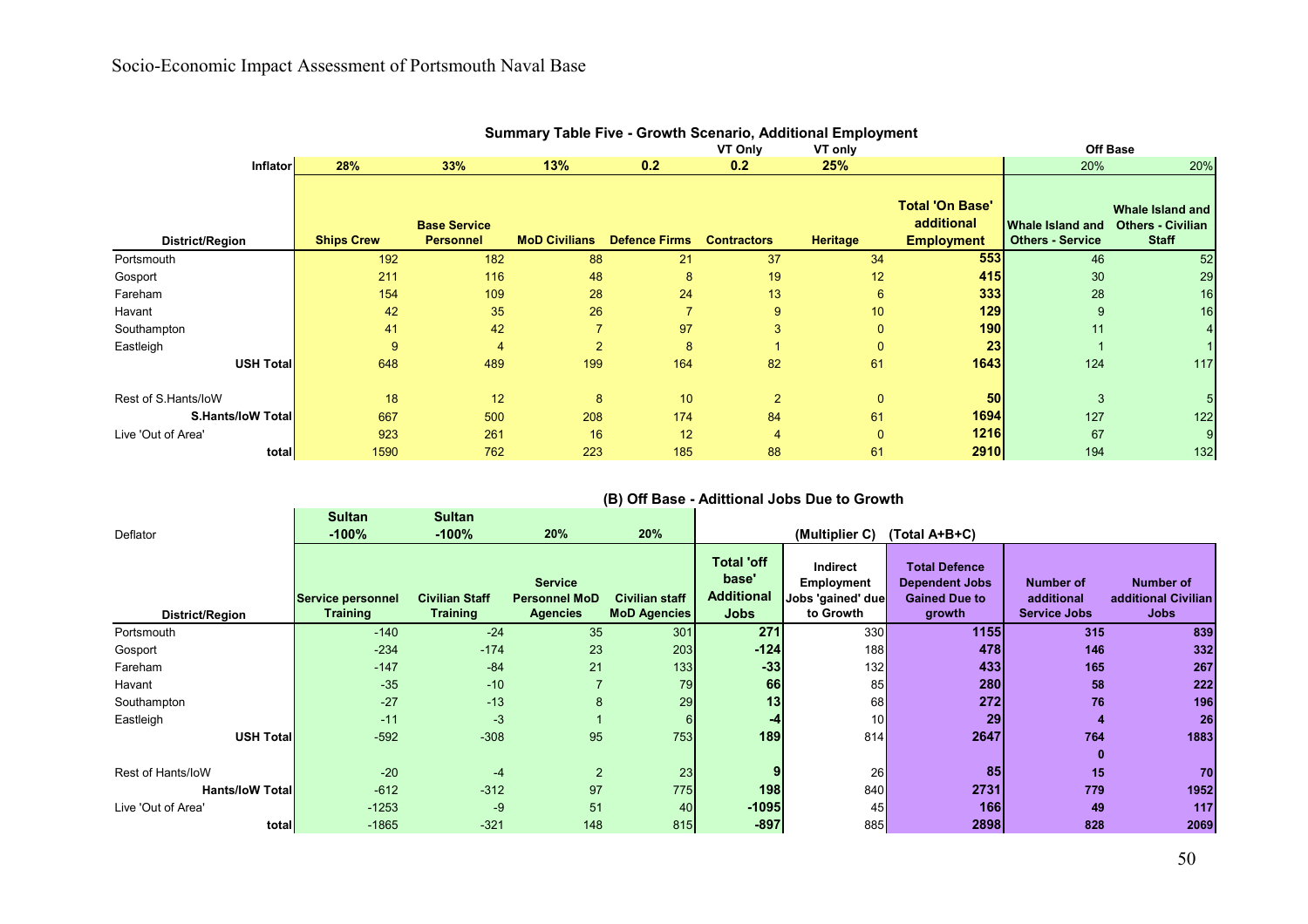| Summary Table Six - Growth Scenario, Additional Income injected into the sub-regional economy( $\mathbf{E}$ m) |                   |                     |                        |                                                                                   |                    |                 |                   |                      |                                           |                        |  |
|----------------------------------------------------------------------------------------------------------------|-------------------|---------------------|------------------------|-----------------------------------------------------------------------------------|--------------------|-----------------|-------------------|----------------------|-------------------------------------------|------------------------|--|
|                                                                                                                |                   |                     |                        | On Base (A), Portsmouth HMNB, Defence Firms, Contractors and Heritage attractions |                    |                 |                   |                      |                                           |                        |  |
| <b>Inflator</b>                                                                                                | 25%               | 33%                 | 13%                    | 20%                                                                               | <b>20%</b>         | 25%             | $0\%$             | <b>20%</b>           | 25%                                       |                        |  |
|                                                                                                                |                   | <b>Portsmouth</b>   |                        |                                                                                   |                    |                 | <b>Tourist'</b>   | <b>Defence Firms</b> |                                           | <b>Total 'On Base'</b> |  |
|                                                                                                                |                   | <b>HMNB and HMS</b> | <b>Portsmouth HMNB</b> |                                                                                   |                    |                 | expenditure of    | <b>Expenditure</b>   | <b>Heritage Firms</b>                     | NET income             |  |
|                                                                                                                |                   | Nelson -            | and HMS Nelson -       |                                                                                   |                    |                 | crews of visiting | within the Local     | <b>Expenditure within</b> increase due to |                        |  |
| <b>District/Region</b>                                                                                         | <b>Ships Crew</b> | <b>SERVICE</b>      | <b>CIVILIANS</b>       | <b>Defence Firms</b>                                                              | <b>Contractors</b> | <b>Heritage</b> | <b>Ships</b>      | Economy              | the Local Economy                         | Growth                 |  |
| Portsmouth                                                                                                     | 3.17              | 4.64                | 1.59                   | 1.21                                                                              | 0.65               | 0.35            | 0.00              | 0.99                 | 0.56                                      | 13.1                   |  |
| Gosport                                                                                                        | 3.01              | 2.83                | 0.89                   | 0.30                                                                              | 0.33               | 0.12            | 0.00              | 0.02                 | 0.01                                      | 7.5                    |  |
| Fareham                                                                                                        | 2.54              | 2.81                | 0.56                   | 0.46                                                                              | 0.23               | 0.06            | 0.00              | 0.35                 | 0.19                                      | 7.2                    |  |
| Havant                                                                                                         | 0.80              | 1.01                | 0.56                   | 0.26                                                                              | 0.15               | 0.10            | 0.00              | 0.03                 | 0.01                                      | 2.9                    |  |
| Southampton                                                                                                    | 0.84              | 1.31                | 0.14                   | 0.78                                                                              | 0.06               | 0.00            | 0.00              | 0.36                 | 0.18                                      | 3.7                    |  |
| Eastleigh                                                                                                      | 0.16              | 0.11                | 0.05                   | 0.09                                                                              | 0.01               | 0.00            | 0.00              | 0.06                 | 0.03                                      | 0.5                    |  |
| USH Total                                                                                                      | 10.51             | 12.70               | 3.79                   | 3.10                                                                              | 1.43               | 0.64            | 0.00              | 1.79                 | 0.98                                      | 34.9                   |  |
|                                                                                                                |                   |                     |                        |                                                                                   |                    |                 |                   |                      |                                           | 0.0                    |  |
| Rest of S.Hants/loW                                                                                            | 0.00              | 0.34                | 0.16                   | 0.14                                                                              | 0.04               | 0.00            | 0.00              | 0.26                 | 0.04                                      | 1.0                    |  |
| <b>S.Hants/IoW Totall</b>                                                                                      | 10.86             | 13.05               | 3.94                   | 3.24                                                                              | 1.46               | 0.64            | 0.00              | 2.05                 | 1.03                                      | 36.3                   |  |
| Local Spending of 'Out                                                                                         |                   |                     |                        |                                                                                   |                    |                 |                   |                      |                                           |                        |  |
| of Area' Staff                                                                                                 | 4.46              | 0.27                | 0.02                   | 0.06                                                                              | 0.02               | 0.00            | 0.00              | 0.00                 | 0.03                                      | 4.9                    |  |
| total                                                                                                          | 15.32             | 13.32               | 3.96                   | 3.31                                                                              | 1.49               | 0.64            | 0.00              | 2.05                 | 1.06                                      | 41.1                   |  |

#### *Sultan Sultan* **Other MoD - Off Base (B), Whale Island, HMS Sultan, HMS Collingwood and 'other' MoD Agencies**

| Inflator                 | 20%                                                   | 20%                                                          | $-100%$                                                                                                                                                                                                                           | $-100%$                                  | 20%                                                       | 20%                                                    | $-40%$                                                         | 25%                                                     |                                                                           | Multiplier (C)    | Totals (A+B+C)                                                                    |
|--------------------------|-------------------------------------------------------|--------------------------------------------------------------|-----------------------------------------------------------------------------------------------------------------------------------------------------------------------------------------------------------------------------------|------------------------------------------|-----------------------------------------------------------|--------------------------------------------------------|----------------------------------------------------------------|---------------------------------------------------------|---------------------------------------------------------------------------|-------------------|-----------------------------------------------------------------------------------|
| District/Region          | <b>Whale Island</b><br>and Others -<br><b>Service</b> | <b>Whale Island</b><br>and Others -<br><b>Civilian Staff</b> | Service personnel<br><b>Training</b>                                                                                                                                                                                              | <b>Civilian Staff</b><br><b>Training</b> | <b>Service</b><br><b>Personnel MoD</b><br><b>Agencies</b> | <b>Civilian staff</b><br><b>MoD</b><br><b>Agencies</b> | Training +<br>Agency<br><b>Expenditure in</b><br>local economy | Income from<br><b>Defence Related</b><br><b>Tourism</b> | <b>Total 'Off Base'</b><br><b>NET Income</b><br>increase due to<br>Growth | Indirect Income   | <b>TOTAL Defence</b><br><b>Dependent Income</b><br><b>Gained due to</b><br>Growth |
| Portsmouth               | 1.18                                                  | 0.90                                                         | $-3.69$                                                                                                                                                                                                                           | $-0.13$                                  | 0.88                                                      | 5.42                                                   | $-4.49$                                                        | 5.01                                                    | 5.09                                                                      | 10.0 <sub>l</sub> | 28.3                                                                              |
| Gosport                  | 0.72                                                  | 0.51                                                         | $-5.79$                                                                                                                                                                                                                           | $-0.61$                                  | 0.54                                                      | 3.63                                                   | $-0.06$                                                        | 0.00                                                    | $-1.06$                                                                   | 3.5               | 10.0                                                                              |
| Fareham                  | 0.72                                                  | 0.32                                                         | $-3.98$                                                                                                                                                                                                                           | $-0.43$                                  | 0.54                                                      | 2.48                                                   | $-1.35$                                                        | 0.00                                                    | $-1.71$                                                                   | 3.0               | 8.5                                                                               |
| Havant                   | 0.26                                                  | 0.32                                                         | $-0.99$                                                                                                                                                                                                                           | $-0.07$                                  | 0.19                                                      | 1.50                                                   | $-0.11$                                                        | 0.00                                                    | 1.09                                                                      | 2.2               | 6.2                                                                               |
| Southampton              | 0.33                                                  | 0.08                                                         | $-0.71$                                                                                                                                                                                                                           | $-0.05$                                  | 0.25                                                      | 0.55                                                   | $-1.12$                                                        | 0.00                                                    | $-0.67$                                                                   | 1.7               | 4.7                                                                               |
| Eastleigh                | 0.03                                                  | 0.03                                                         | $-0.31$                                                                                                                                                                                                                           | $-0.01$                                  | 0.02                                                      | 0.13                                                   | $-0.26$                                                        | 0.00                                                    | $-0.37$                                                                   | 0.1               | 0.2                                                                               |
| <b>USH Total</b>         | 3.23                                                  | 2.15                                                         | $-15.46$                                                                                                                                                                                                                          | $-1.31$                                  | 2.42                                                      | 13.72                                                  | $-7.38$                                                        | 5.01                                                    | 2.38                                                                      | 20.5              | 57.8                                                                              |
|                          |                                                       |                                                              |                                                                                                                                                                                                                                   |                                          | 0.00                                                      | 0.00                                                   | 0.00                                                           |                                                         |                                                                           |                   |                                                                                   |
| Rest of S.Hants/loW      | 0.09                                                  | 0.09                                                         | $-0.58$                                                                                                                                                                                                                           | $-0.01$                                  | 0.07                                                      | 0.41                                                   | $-0.17$                                                        | 0.00                                                    | $-0.12$                                                                   | 0.5               | 1.3                                                                               |
| <b>S.Hants/loW Total</b> | 3.32                                                  | 2.24                                                         | $-16.04$                                                                                                                                                                                                                          | $-1.32$                                  | 2.49                                                      | 14.13                                                  | $-7.55$                                                        | 0.00                                                    | 2.26                                                                      | 21.2              | 59.7                                                                              |
| Local Spending of 'Out   |                                                       |                                                              |                                                                                                                                                                                                                                   |                                          |                                                           |                                                        |                                                                |                                                         |                                                                           |                   |                                                                                   |
| of Area' Staff           | 0.07                                                  | 0.01                                                         | $-1.95$                                                                                                                                                                                                                           | 0.00                                     | 0.06                                                      | 0.05                                                   | 0.00                                                           | 0.00                                                    | $-1.76$                                                                   | 1.7               | 4.8                                                                               |
| total                    | 3.39                                                  | 2.24                                                         | $-18.00$                                                                                                                                                                                                                          | $-1.32$                                  | 2.55                                                      | 14.18                                                  | $-7.72$                                                        | 5.01                                                    | 0.50                                                                      | 22.9              | 64.55                                                                             |
|                          | Note '                                                |                                                              | - All household Incomes are shown as 'net income' after deduction of tax and NI contributions                                                                                                                                     |                                          |                                                           |                                                        |                                                                |                                                         |                                                                           |                   |                                                                                   |
|                          | Key = Wages and salaries paid to employees            |                                                              | $\mathbf{r}$ , and the contract of the contract of the contract of the contract of the contract of the contract of the contract of the contract of the contract of the contract of the contract of the contract of the contract o |                                          |                                                           |                                                        |                                                                |                                                         |                                                                           |                   |                                                                                   |

*Key = Expenditure on Goods and Services within the Local economy by defence firms and 'tourists'*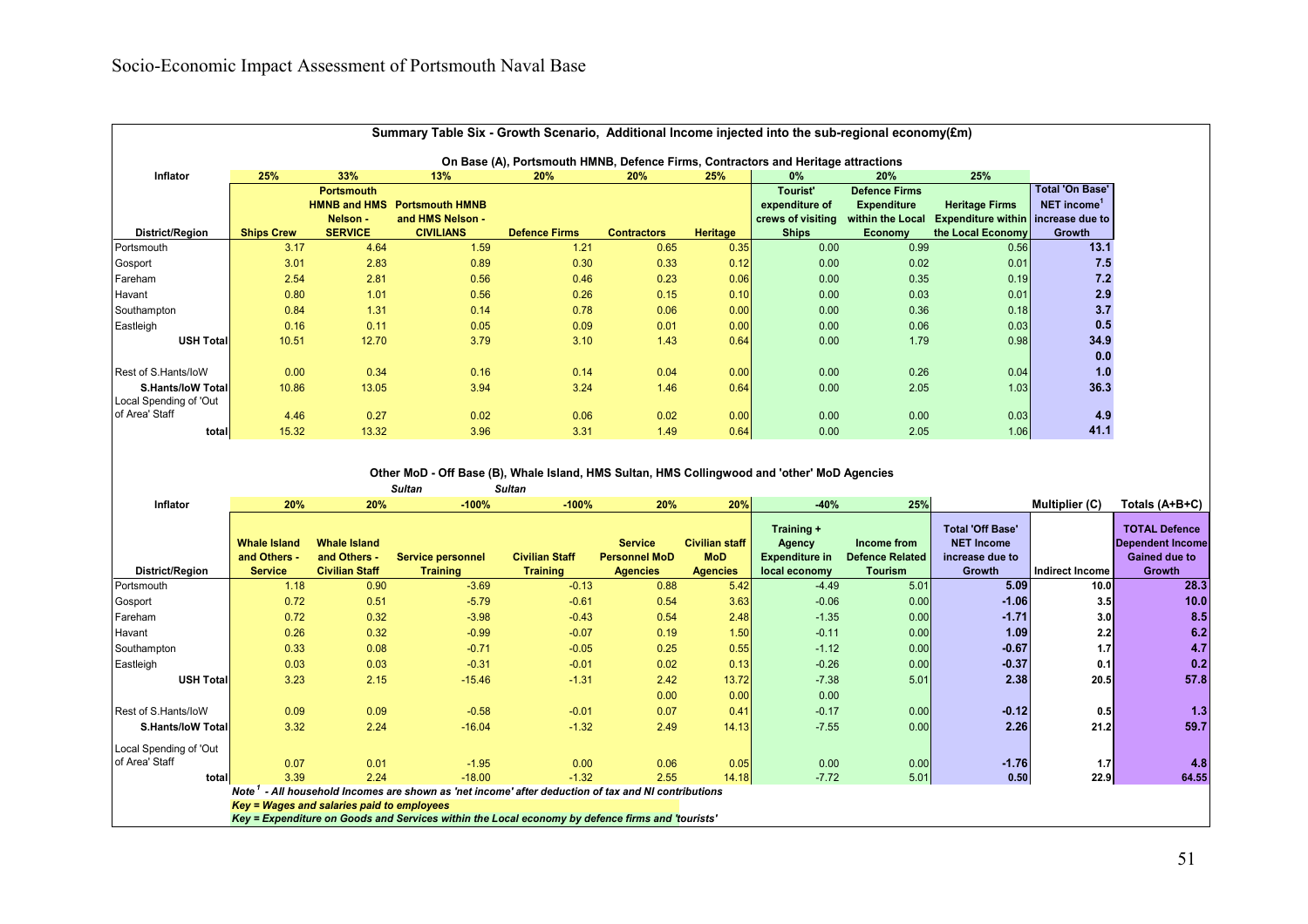## **6 Conclusions**

The findings of the report clearly highlight the importance of the Portsmouth Naval Base to the local economy of the Urban South Hampshire. The activities on and off base in conjunction with the indirect effects through the defence supply chain and household expenditures are estimated to support almost 35,000 jobs throughout the sub-region. In addition these activities are responsible for the injection of almost £680m into the local economy.

A large proportion of this impact is due to the presence of naval personnel within the area, with a total of 13,300 being employed on Portsmouth based ships, PNB and other local Navy and MoD establishments. In addition, almost 11,000 civilians are directly employed by the MoD, training establishments and other agencies. On top of this can be added in the region of 10,700 indirect jobs supported by Household and supply chain expenditures. These jobs represent almost 8% of all posts located within the sub-region and account for 6.2% of the employment of residents of Urban South Hamphire.

On the basis of the assumptions made in the report it is estimated that minimisation could lead to the loss of over 21,000 jobs from the sub-regional economy and the leakage of over £350m out of the local economy. Growth would benefit the local economy to the tune of over 2,900 new jobs (830 service posts and 2,100 civilian) and the injection of £65m

What is also clear is that the brunt of any change would impact upon the three authorities of Portsmouth, Gosport and Fareham where most of the current jobs are located and employees live (and spend their income). Any consideration of plans to either minimise or close the Portsmouth Naval Base MUST take into account the impacts that will undoubtedly fall upon these local areas. Whilst the analysis in this report highlights the economic implications in terms of local employment and income there are also social impacts that need to be taken into account as well. Portsmouth and Gosport, the two hardest hit authorities already have areas of above average deprivation and a decision to minimise the base would undoubtedly exacerbate these problems.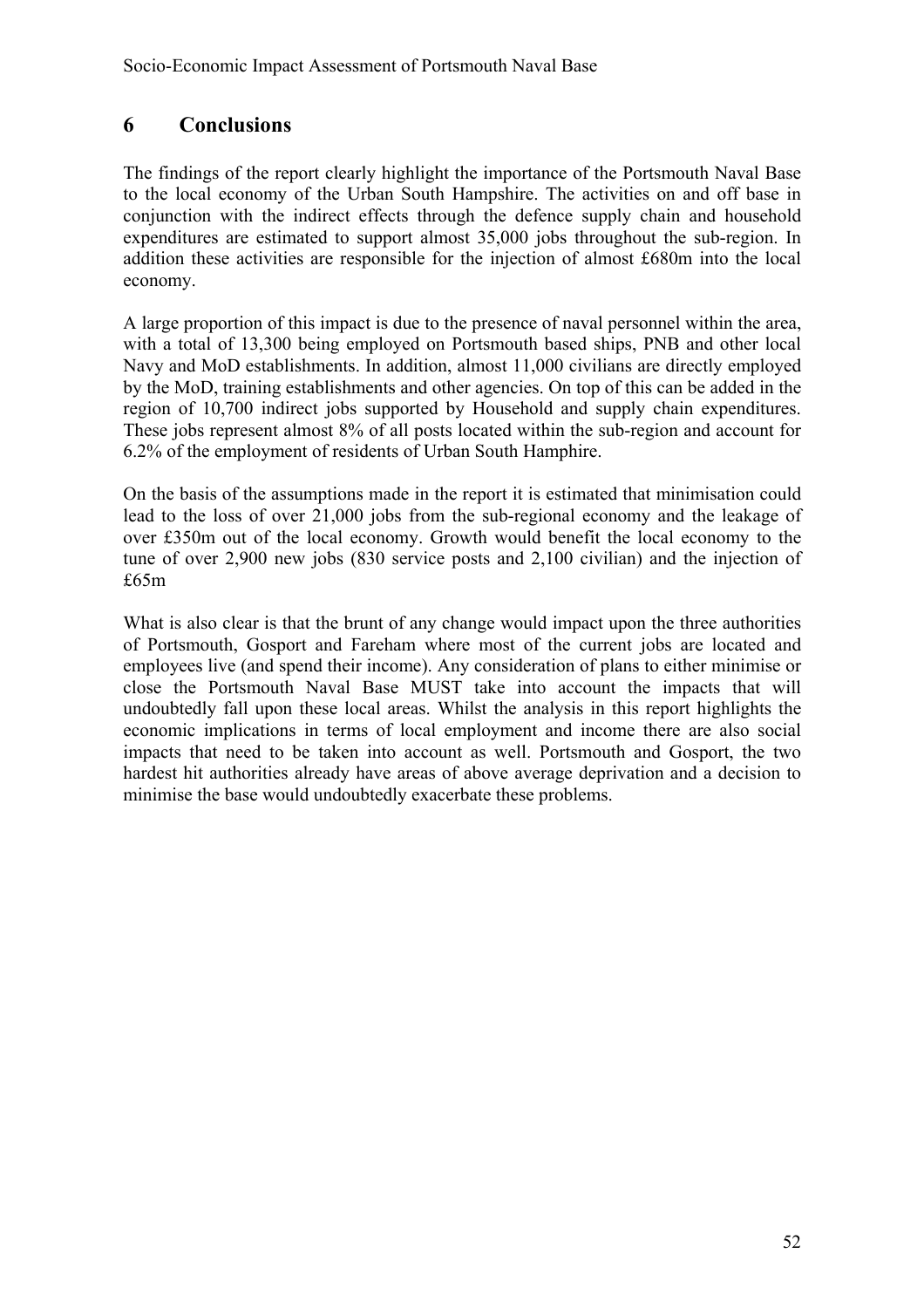# **Appendix 1**

# **Number and Location of UK Royal Navy Personnel**

| <b>Service Personnel 'on-board'</b> |           |         |       |  |  |  |  |
|-------------------------------------|-----------|---------|-------|--|--|--|--|
|                                     |           |         |       |  |  |  |  |
| Location                            | Submarine | Surface | Total |  |  |  |  |
| Portsmouth                          | 0         | 5680    | 5680  |  |  |  |  |
| Plymouth                            | 1042      | 3558    | 4600  |  |  |  |  |
| Faslane                             | 1136      | 505     | 1641  |  |  |  |  |
| Elsewhere UK                        | 0         | 149     | 149   |  |  |  |  |
|                                     |           |         |       |  |  |  |  |
| Total                               | 2178      | 9892    | 12070 |  |  |  |  |
|                                     |           |         |       |  |  |  |  |
| <b>Service Personnel 'on-shore'</b> |           |         |       |  |  |  |  |
| Location                            |           |         |       |  |  |  |  |
| Portsmouth                          | 7478      |         |       |  |  |  |  |
| Plymouth                            | 3986      |         |       |  |  |  |  |
| Faslane                             | 1393      |         |       |  |  |  |  |
| <b>Elsewhere UK</b>                 | 4627      |         |       |  |  |  |  |
| Overseas                            | 934       |         |       |  |  |  |  |
| Total                               | 18418     |         |       |  |  |  |  |

*Source: updated NMMIS*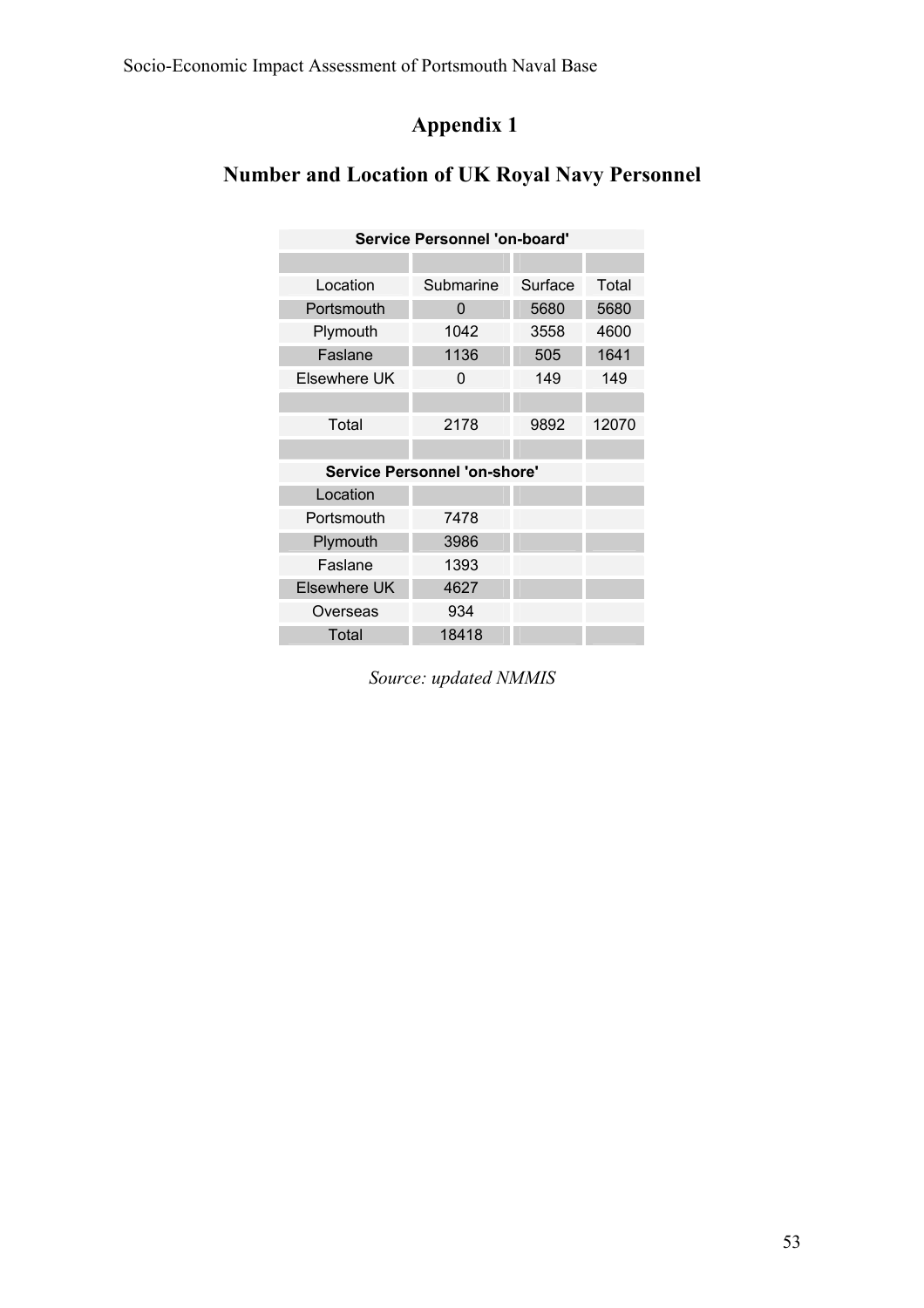## **Appendix 2**

## **Definition of Labour Markets Statistics**

#### **Definitions**

The local labour supply is drawn primarily from the local population. There will also be a daily inflow from commuters as well as an outflow of local resident going to jobs outside the area*.* 



The activities of the local population which make up the bulk of the local labour supply can be represented schematically as below:



The working age population is all those people aged between 16 and normal retirement age. For instance, in the City of Portsmouth there are 124,300 civilians classified as being of working age this is around two thirds of the city's civil population. In total 101,700 people are economically active and out of these a relatively small number are working on past retirement age (1,200 in Portsmouth). This means that 81% of working-age people are economically active. A further 23,800 are economically inactive out of these around 70% do not want to work the remainder would take a job if a suitable one were available, this group includes those unable to work through some form of incapacity (collectively they are referred to as the "hidden or involuntary unemployed").

Out of the economically active the majority work for companies, either inside or outside the area. In the case of Portsmouth this equate to 85,100 people (including those past retirement age). There are also 10,200 people classified as self-employed (they may subcontract to a local firm) in addition, there are 5,800 people classified (using the ILO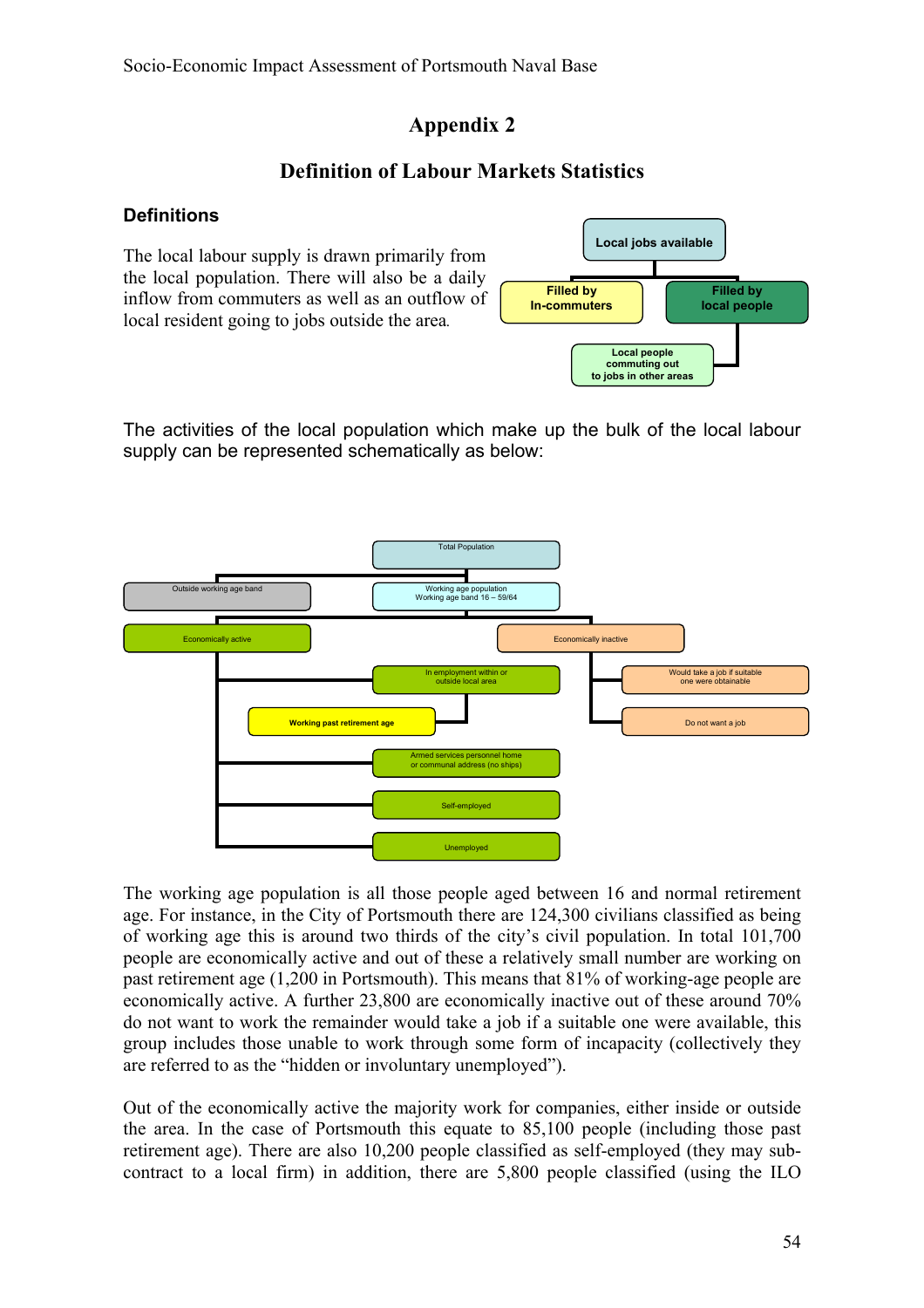definition) as unemployed they do not currently work but are "looking for work". Armed forces personnel are present in most local areas, in most cases it is serving personnel's home address (these figures are obtained from the Population Census 2001) as well as those that live in communal establishments (barracks). In garrison towns this number is often quite high.